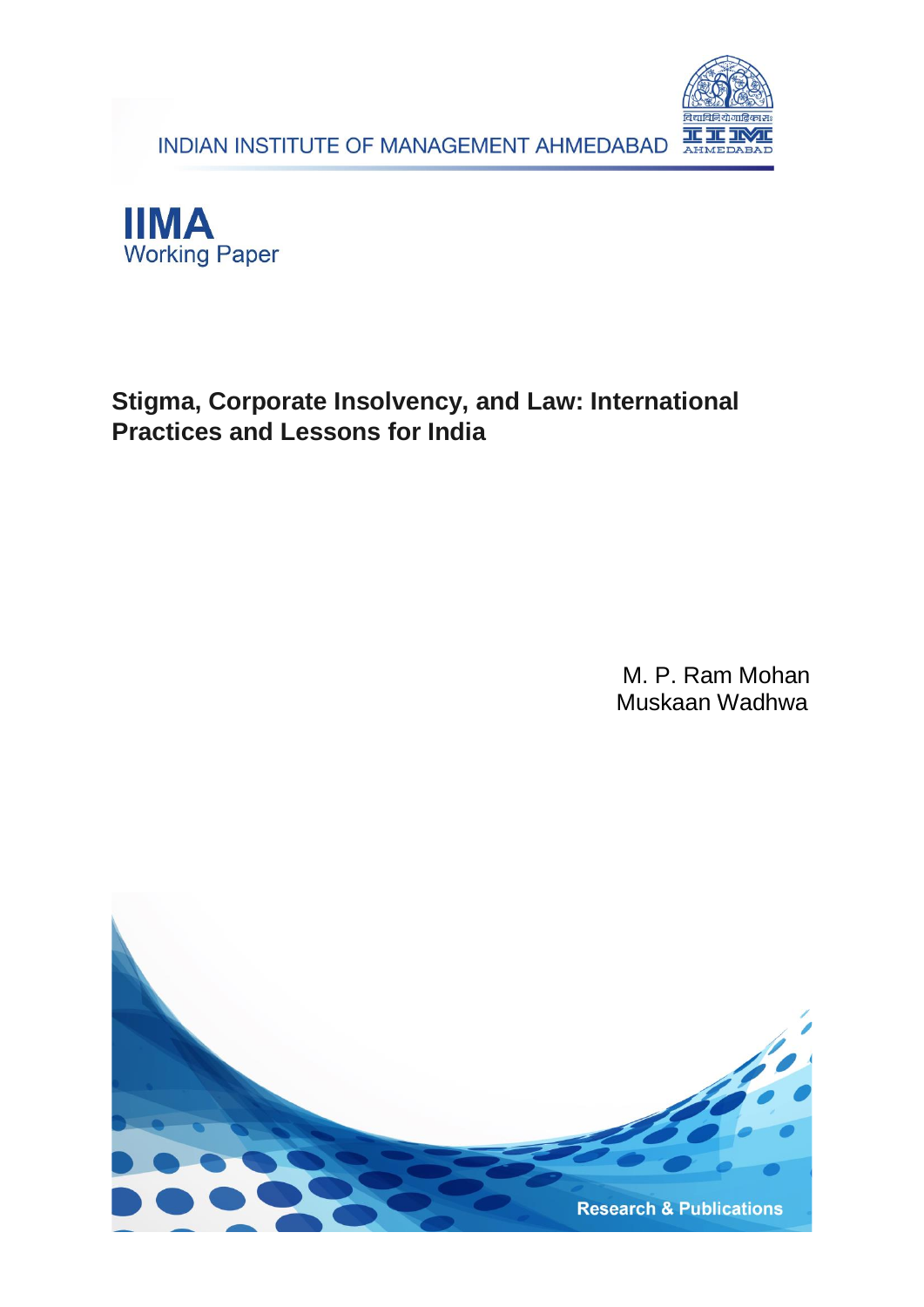# **Stigma, Corporate Insolvency, and Law: International Practices and Lessons for India**

M. P. Ram Mohan Muskaan Wadhwa

 **May 2022**

The main objective of the working paper series of the IIMA is to help faculty members, research staff and doctoral students to speedily share their research findings with professional colleagues and test their research findings at the pre-publication stage. IIMA is committed to maintain academic freedom. The opinion(s), view(s) and conclusion(s) expressed in the working paper are those of the authors and not that of IIMA.

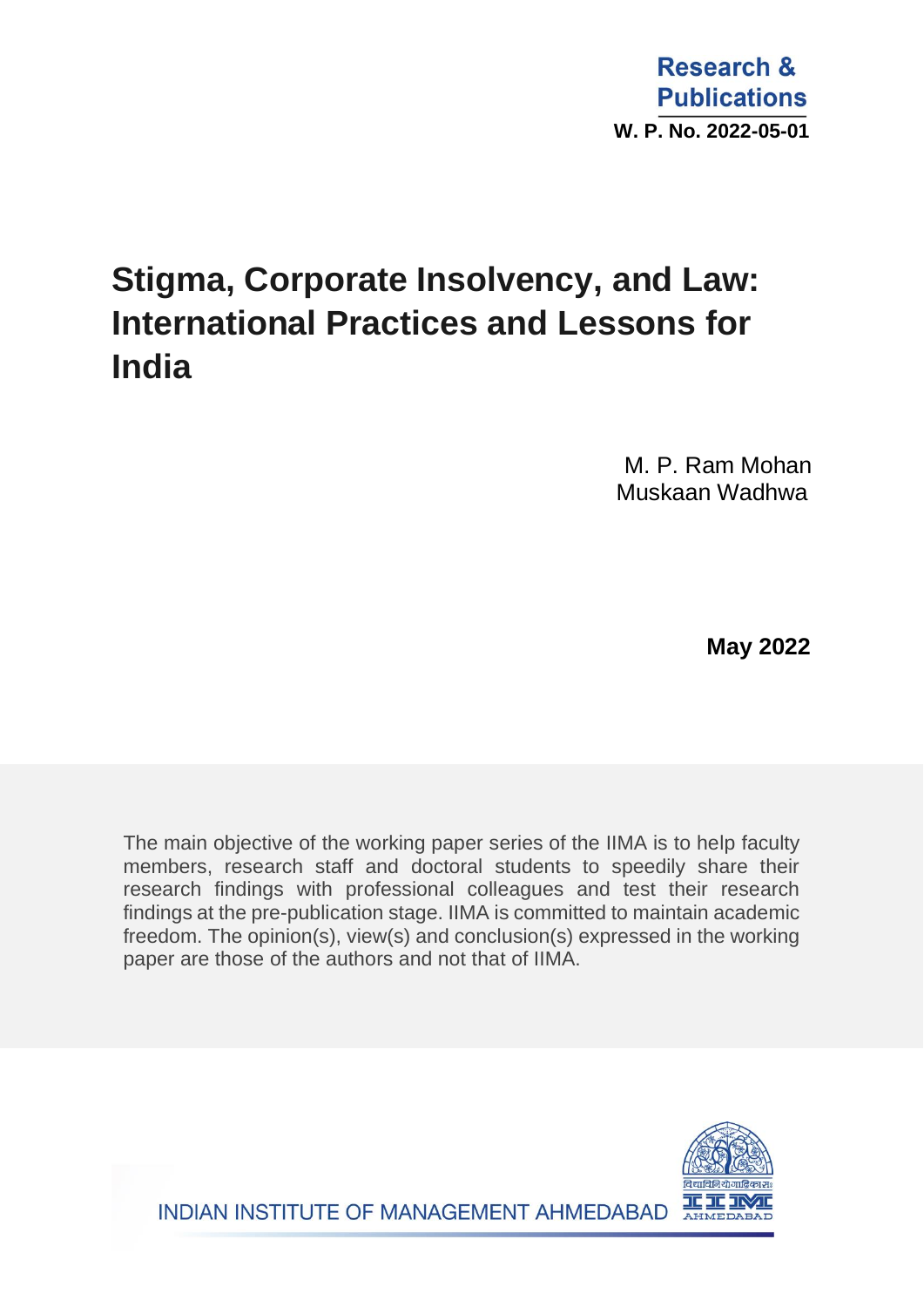## **Stigma, Corporate Insolvency, and Law: International Practices and Lessons for India**

M P Ram Mohan\* & Muskaan Wadhwa

#### **Abstract**

\_\_\_\_\_\_\_\_\_\_\_\_\_\_\_\_

Insolvency and bankruptcy have always attracted a measure of stigma. The negative attitude towards insolvency emerged due to the historically harsh treatment of bankrupts and the perception of bankruptcy as a breach of a sacred relationship between the debtor and creditor. Majority of the existing legal scholarship studying the bankruptcy stigma focuses on personal insolvencies, while its influence on corporate insolvencies has largely been neglected. This paper attempts to fill this gap by examining the impact and manifestations of stigma in the context of corporate insolvency. The paper does so by contrasting the corporate insolvency schemes of the United States and the United Kingdom. It argues that while both jurisdictions prioritise the rehabilitation of corporate debtors, there is a divergence in the methodologies across the Atlantic due to the varied historical, cultural, and economic attitudes towards business failures. With this background, the paper explores bankruptcy stigma in the Indian context and shows how certain provisions of the Insolvency and Bankruptcy Code, 2016 seem to reinforce and perpetuate the stigma against incumbent management and promoters of corporate debtors. The paper argues that there is a need to ameliorate the stigma associated with corporate insolvency for the successful rescue and rehabilitation of distressed corporations and for promoting entrepreneurship, innovation, and economic growth in the country.

**Keywords:** Stigma; Bankruptcy and Insolvency; IBC; Section 29A of IBC

<sup>\*</sup> Authors are Associate Professor and Researcher respectively with the Indian Institute of Management Ahmedabad (Please send your review comments: [mprmohan@iima.ac.in\)](mailto:mprmohan@iima.ac.in)

We are thankful to the Research and Publication Area of IIMA for supporting the project, and Vishakha Raj, Praachi Misra and Aditya Gupta for comments on the paper. The paper was presented at the *International Research Conference on Insolvency and Bankruptcy* organised by IBBI and IIMA during 30 April and 1 May 2022. We are grateful to the participants of the conference for their comments.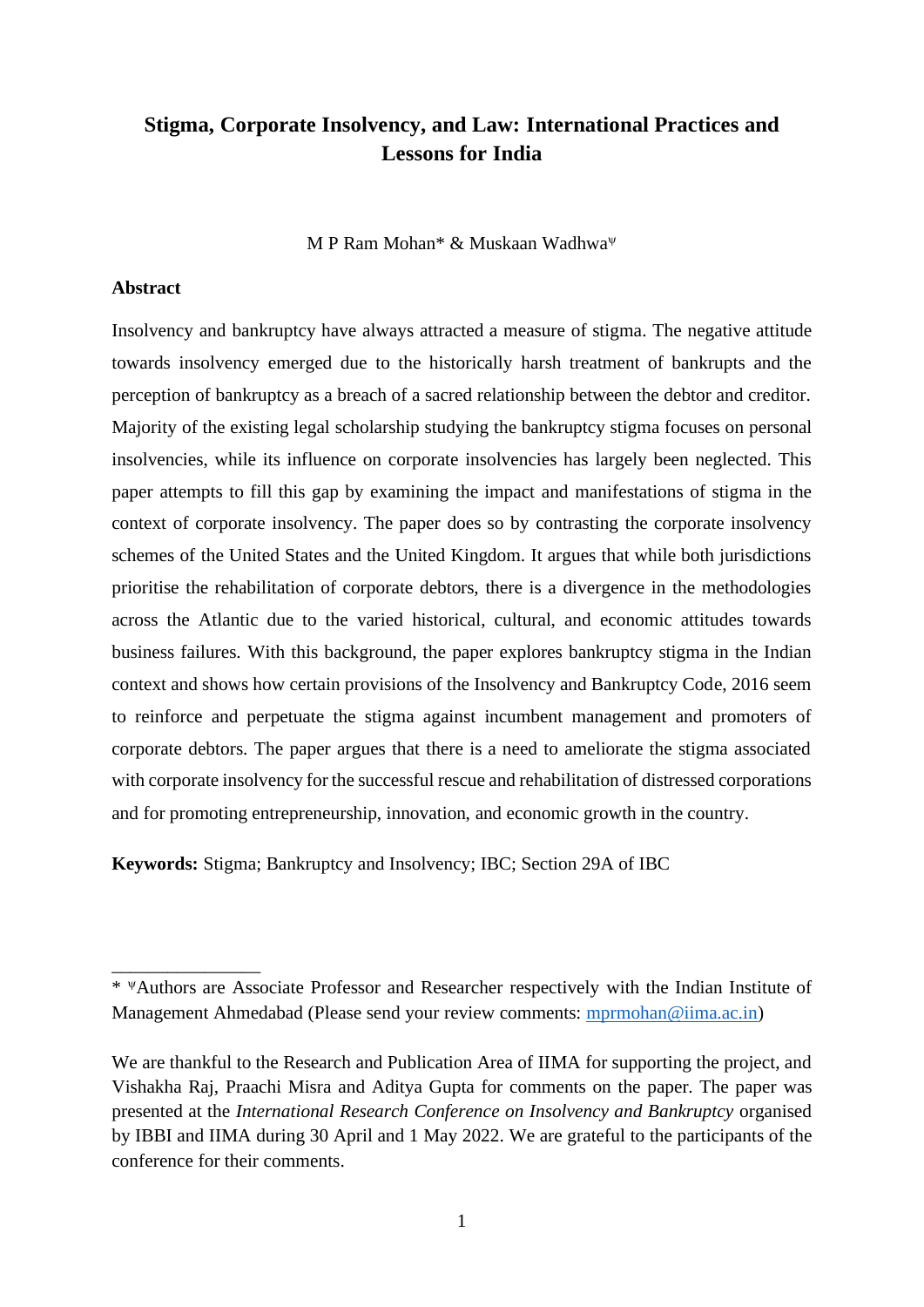### **TABLE OF CONTENTS**

<span id="page-3-0"></span>

| I.              |                                                                                   |
|-----------------|-----------------------------------------------------------------------------------|
| II.             |                                                                                   |
| A.              |                                                                                   |
| <b>B.</b>       |                                                                                   |
| Ш.              | CORPORATE INSOLVENCY AND STIGMA IN THE US AND UK 13                               |
| A.              | Contrasting the Corporate Insolvency Scheme of the US and UK  13                  |
| <b>B.</b>       | Cultural Attitude, Bankruptcy and Law: Experience of the US and UK 17             |
| IV.             |                                                                                   |
| A.              | Historical Evolution of Bankruptcy/Insolvency: Shift from Debtor-in-Possession to |
|                 |                                                                                   |
| <b>B.</b>       |                                                                                   |
| $\mathcal{C}$ . |                                                                                   |
|                 | (i)                                                                               |
|                 | (ii)                                                                              |
|                 |                                                                                   |
|                 |                                                                                   |
|                 | Impact of stigma on entrepreneurship, risk-taking, innovation 31<br>(v)           |
| V.              |                                                                                   |
| A.              |                                                                                   |
| <b>B.</b>       |                                                                                   |
| VI.             |                                                                                   |
| VII.            |                                                                                   |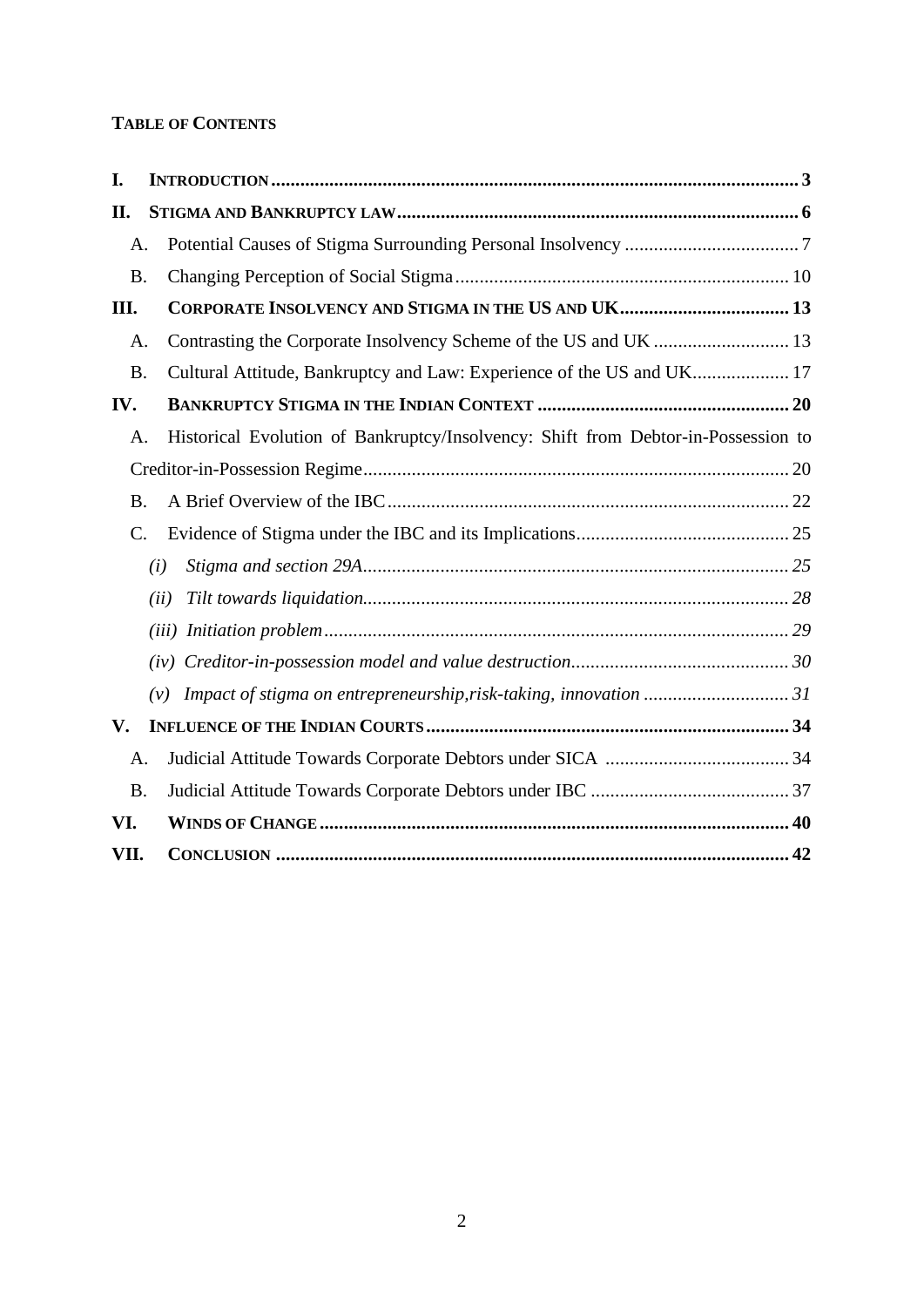#### **I. INTRODUCTION**

Much ink has been spilt on the social stigma attached to personal bankruptcies.<sup>1</sup> Most of the existing legal literature focuses on the plausible causes of stigma and attempts to ascertain whether the stigma surrounding personal bankruptcy still exists or has declined over time.<sup>2</sup> The negative perception attached to personal bankruptcies has both historical and sociological roots. Historically, debtors were treated as quasi-criminals and were subjected to harsh punishments, including death.<sup>3</sup> This was because bankruptcy was viewed as the debtor's own fault; rather than a consequence of external factors.<sup>4</sup> From a sociological lens, bankrupts were stigmatised because bankruptcy filings were considered a serious moral indiscretion.<sup>5</sup> By declaring bankruptcy, the debtor deviated from his ethical obligation to repay incurred debts and recklessly disregarded the trust that the creditors had reposed in him.<sup>6</sup> Thus, perceiving bankruptcy as a breach of a trust relationship and the imposition of draconian punishments played a key role in reinforcing the stigma surrounding personal bankruptcy.

Over the past several decades, the social condemnation of bankrupts has been argued to have declined.<sup>7</sup> Various causes, such as industrialisation and the expansion of consumer credit, are attributed to have caused the shift in public opinion of personal bankruptcy. <sup>8</sup> Other factors that have enabled the softening of bankruptcy stigma include a growing recognition that financial failure may result from extraneous events such as unemployment, inflation, medical bills rather than fraudulent conduct of the debtor and the rise of liberal bankruptcy laws. <sup>9</sup> Simultaneously, however, other scholars argue that bankruptcy stigma still exists and has, in fact, become more

<sup>&</sup>lt;sup>1</sup> The terms 'insolvency' and 'bankruptcy' are used interchangeably throughout this paper. These terms attract divergent meanings in the Unites States (US) and the United Kingdom (UK). While under the US law, the term bankruptcy applies to individuals and corporations alike, within the UK, bankruptcy is limited to the legal process through which only private individuals can be discharged of their debt. Historically, two separate expressions existed because the term bankruptcy was confined to traders who experienced bankruptcy due to accident or misfortune such as loss of ship, while the term insolvency was applicable to non-traders or private individuals who experienced insolvency invariably due to their own profligacy.

<sup>2</sup> *See e.g.,* Teresa A. Sullivan, Elizabeth Warren & Jay Lawrence Westbrook, *Less Stigma or More Financial Distress: An Empirical Analysis of the Extraordinary Increase in Bankruptcy Filings*, 59 STANFORD LAW REVIEW 213 (2006); Rafael Efrat, *The Evolution of Bankruptcy Stigma*, 7 THEORETICAL INQUIRIES IN LAW 365 (2006) [hereinafter *Efrat, Evolution of Bankruptcy Stigma*]; Edith H. Jones & Todd J. Zywicki, *It's Time for Means-Testing*, 1 BYU LAW REVIEW 177 (1999).

<sup>&</sup>lt;sup>3</sup> Louis Edward Levinthal, *The Early History of Bankruptcy Law*, 66 THE UNIVERSITY OF PENNSYLVANIA LAW REVIEW 223, 228-231 (1918).

<sup>4</sup> Rafael Efrat, *Bankruptcy Stigma: Plausible Causes for Shifting Norms*, 22 EMORY BANKRUPTCY DEVELOPMENTS JOURNAL 481, 489 (2006) [hereinafter *Efrat, Plausible Causes for Shifting Norms*].

<sup>5</sup> Lisa J. McIntyre, *A Sociological Perspective on Bankruptcy*, 65 INDIANA LAW JOURNAL 123, 131 (1989). 6 *Id.*

<sup>7</sup> Efrat, Evolution of Bankruptcy Stigma, *supra* note 2, at 392.

<sup>8</sup> Michael D. Sousa, Bankruptcy Stigma: A Socio-Legal Study, 1, 61 (Thesis, University of Denver).

<sup>9</sup> *Id.* at 59-60; *See* discussion *infra* pp. 10-11.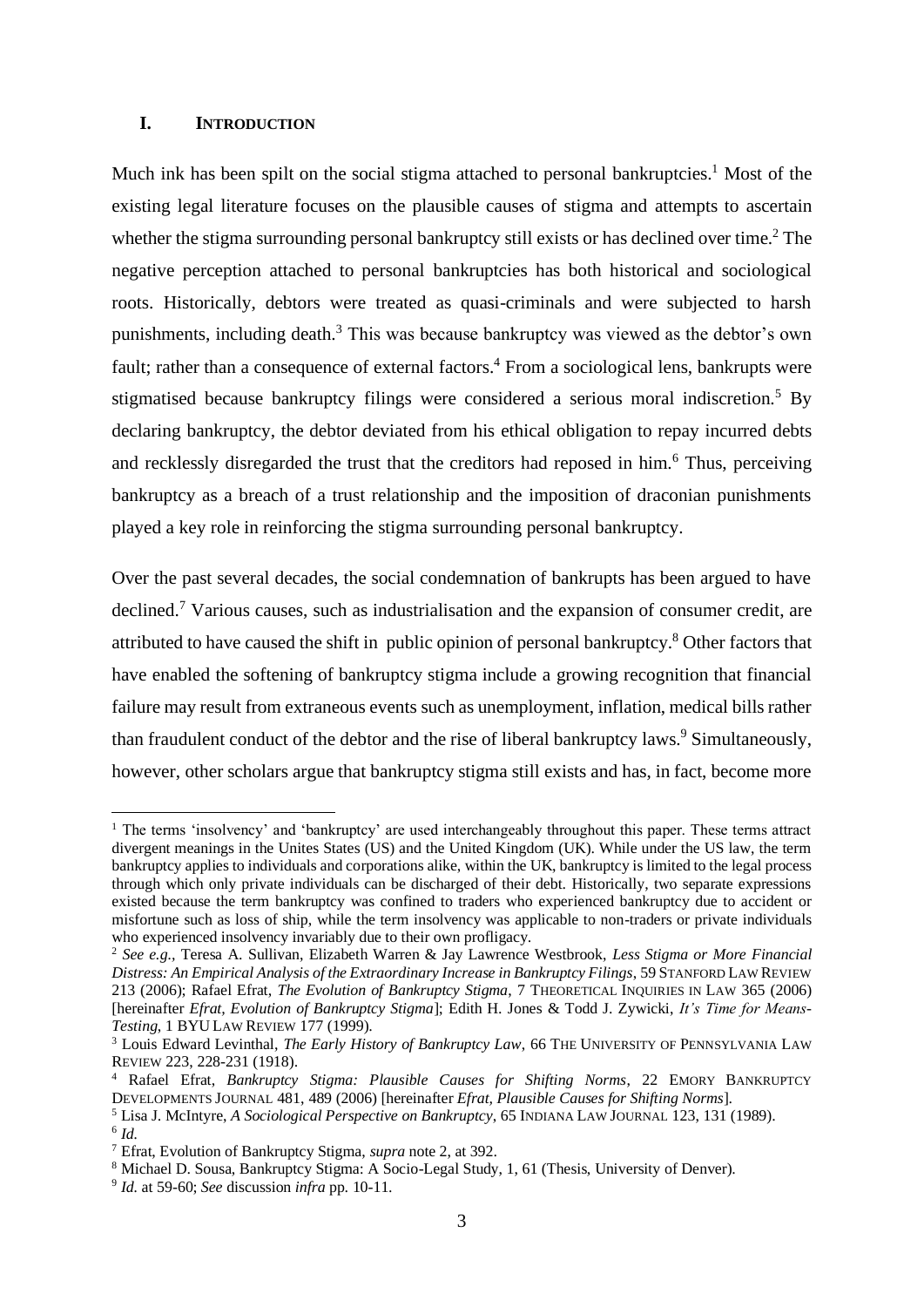potent as a result of the widely publicised information about individual bankruptcy filings available on the Internet.<sup>10</sup> The ease of access to information adds on to the bankruptcy stigma and works as a substantial deterrent for some persons considering filing for bankruptcy.<sup>11</sup>

Notwithstanding the lack of consensus on the matter of decline, it is generally accepted that bankruptcy still carries a measure of stigma that affects the functioning of bankruptcy systems, be it personal or corporate bankruptcies.<sup>12</sup> Most legal studies focus on the stigma attached to personal insolvency due to its pronounced nature, while the same has been relatively underexplored as far as corporate insolvency is concerned.<sup>13</sup> This paper attempts to study the bankruptcy-stigma interface in the context of corporate insolvency. This study assumes importance because the impact and manifestations of stigma and the questions it raises are to an extent distinct from personal bankruptcy.<sup>14</sup> Although there is some overlap between the two in that both personal and corporate insolvency affect entrepreneurs; nevertheless, differences exist as while personal insolvency influences a broad range of entrepreneurs, corporate insolvency only impacts high growth entrepreneurs who incorporate a limited liability corporation.<sup>15</sup>

Moreover, the nature and the objective of personal and corporate insolvency vary significantly,<sup>16</sup> and thus, the manifestation of stigma and the corollary problems are also distinct. The objective of most corporate insolvency legislations today is to domesticate the rescue culture as opposed to liquidation.<sup>17</sup> In other words, there is an emphasis on the rescue and rehabilitation of distressed corporations, while liquidation is envisioned only as a matter of last resort. However, the ubiquity of stigma acts as an obstacle in the successful materialisation of the rescue culture.<sup>18</sup> Due to the stigma, fear, and guilt associated with bankruptcy, the management and promoters of the corporate debtor are hesitant to initiate the

<sup>10</sup> *See* Sullivan et al., *supra* note 2, at 242-243.

<sup>11</sup> Sullivan et al., *supra* note 2, at 243.

<sup>&</sup>lt;sup>12</sup> Tibor Tajti, *Bankruptcy Stigma and Second Chance Policy*, 6 CHINA-EU LAW JOURNAL 1, 3 (2017); Nicola Howell & Rosalind Mason, *Reinforcing Stigma or Delivering a Fresh Start: Bankruptcy and Future Engagement in the Workforce*, 38 UNSW LAW JOURNAL 1529, 1531 (2015).

<sup>13</sup> *See* Tajti, at 2.

<sup>14</sup> Tajti, *supra* note 12, at 5.

<sup>15</sup> Saul Estrin et al., *Prospect Theory and the Effects of Bankruptcy Laws on Entrepreneurial Aspirations,* 48 SMALL BUSINESS ECONOMICS 977 (2017).

<sup>16</sup> *See* Hamish Anderson, *Corporate Insolvency After the Insolvency Act 1986*, 20 B.L.J. 49 (1988) (noting that while personal insolvency is concerned with providing a fresh start to individual debtors, corporate insolvency aims at rehabilitation of the company).

<sup>17</sup> Tajti, *supra* note 12, at 6.

<sup>18</sup> Tajti, *supra* note 12, at 6.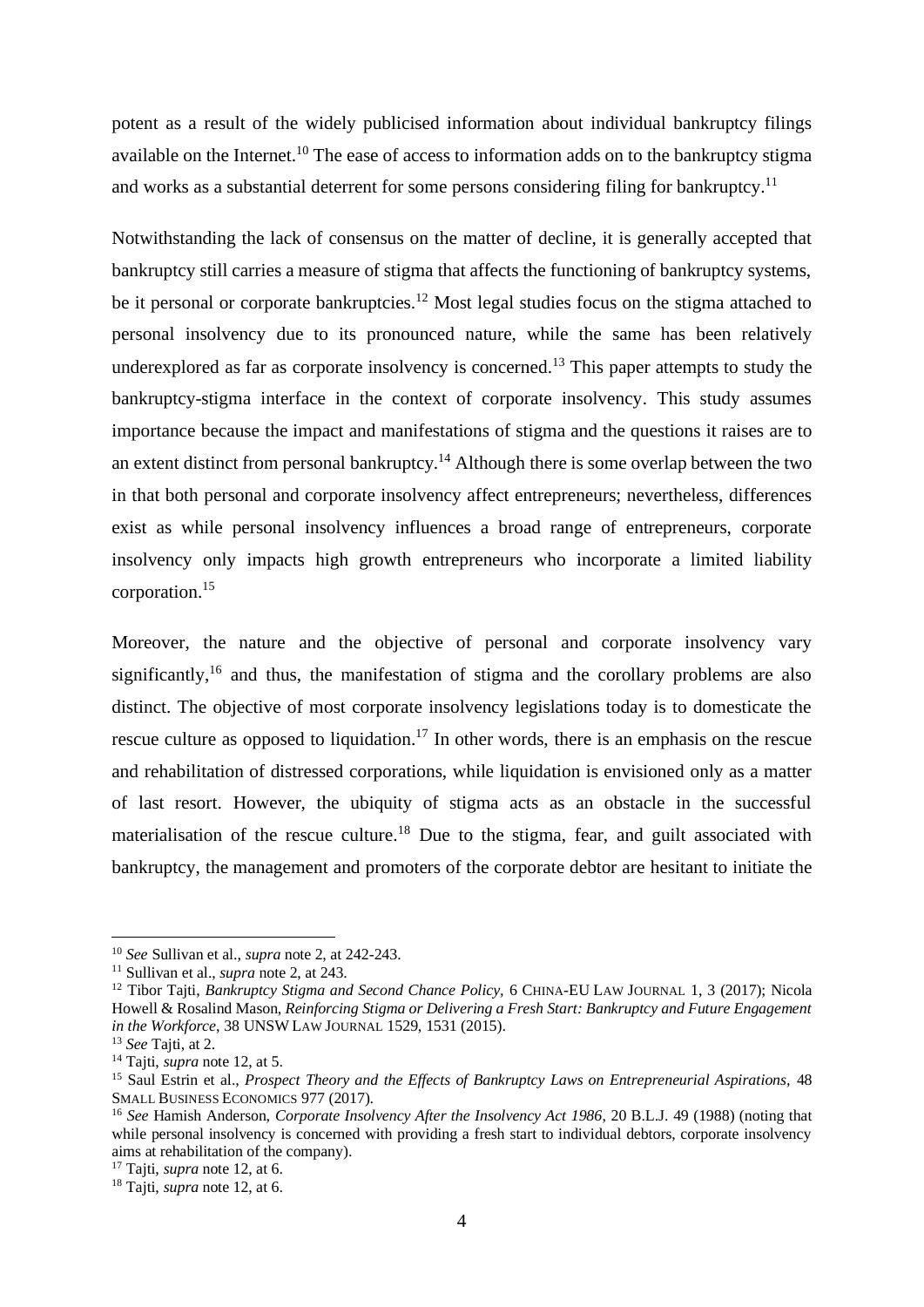corporate insolvency resolution process.<sup>19</sup> This reluctance of the corporate officers delays the early identification of financial distress and exhausts potential for reorganisation, tilting the bankruptcy regime in favour of liquidation.<sup>20</sup> The stigma surrounding corporate insolvencies also has the spillover effect of disincentivising the management from taking risks, thus deterring entrepreneurial activities and innovation levels in the country.<sup>21</sup>

The negative perception surrounding corporate insolvency may also result in a host of adverse consequences. Once a company is declared insolvent and enters the resolution process, key stakeholders may begin to disassociate themselves with the firm.<sup>22</sup> Suppliers may refuse to supply goods or services or do so at unfavourable terms; customers may disengage with the company by shifting their demand to alternative competitors,  $2<sup>3</sup>$  and the employee morale may plummet due to the fear of retrenchment, which in turn would lead to lower productivity.<sup>24</sup> The high intensity of bankruptcy stigma may also lead to unfavourable *ex-ante* consequences; for example, companies may shift their businesses to jurisdictions with a more conducive restructuring environment.<sup>25</sup> Furthermore, the reputational damage that ensues from the commencement of insolvency may also make it harder for the distressed company to raise finances, thus dampening the chances for its revival.<sup>26</sup>

Agreed, a healthy dose of bankruptcy stigma is a beneficial tool in prompting entrepreneurs to make better financial decisions. However, in cases where the debtors are facing uncontrollable financial distress, the stigma does not deliver any societal benefit. Conversely, in such situations, the stigma exacerbates the difficulties faced by the corporate debtors and acts as a hurdle in their effective reorganisation. In this instance, only if the intensity of bankruptcy stigma is low and if there are sustained changes in the attitude towards business failures can the rescue and rehabilitation of corporate debtors be successful.<sup>27</sup> This, in essence, is the central

<sup>&</sup>lt;sup>19</sup> Tajti, *supra* note 12, at 7; Andrew Spring, *Now is the Time to Shatter the Insolvency Stigma*, ACCOUNTS DAILY (Sept. 11, 2020) https://www.accountantsdaily.com.au/columns/14822-now-is-the-time-to-shatter-theinsolvency-stigma.

<sup>20</sup> Tajti, *supra* note 12, at 7.

<sup>21</sup> Sharon A Simmons et al., *Stigma and Business Failure: Implications for Entrepreneurs Career Choices*, 42 SMALL BUSINESS ECONOMICS 485, 502 (2014).

<sup>22</sup> Wesley Rosslyn-Smith et al., *Exploring the Indirect Costs of a Firm in Business Rescue*, 34 SOUTH AFRICAN JOURNAL OF ACCOUNTING RESEARCH 24 (2020).

<sup>23</sup> *But see* discussion on the invalidity of ipso facto clauses in the US, UK, and India *infra* pp. 14-16, 24.

<sup>24</sup> Rosslyn-Smith et al., *supra* note 22, at 24; Robert I. Sutton & Anita L. Callahan, *The Stigma of Bankruptcy: Spoiled Organisational Image and its Management*, 30 ACADEMY OF MANAGEMENT JOURNAL 405, 416 (1987). <sup>25</sup> *See* Tajti, *supra* note 12, at 3 (citing German *Schefenacker* forum shopping case).

<sup>26</sup> Rosslyn-Smith et al., *supra* note 22, at 25; Sutton & Callahan, *supra* note 24, at 420.

<sup>27</sup> Tajti, *supra* note 12, at 6; Gerard McCormack, *Apples and Oranges? Corporate Rescue and Functional Convergence in the US and UK*, 18 INT. INSOLV. REV. 109, 114 (2009) [hereinafter *McCormack, Apples and Oranges*].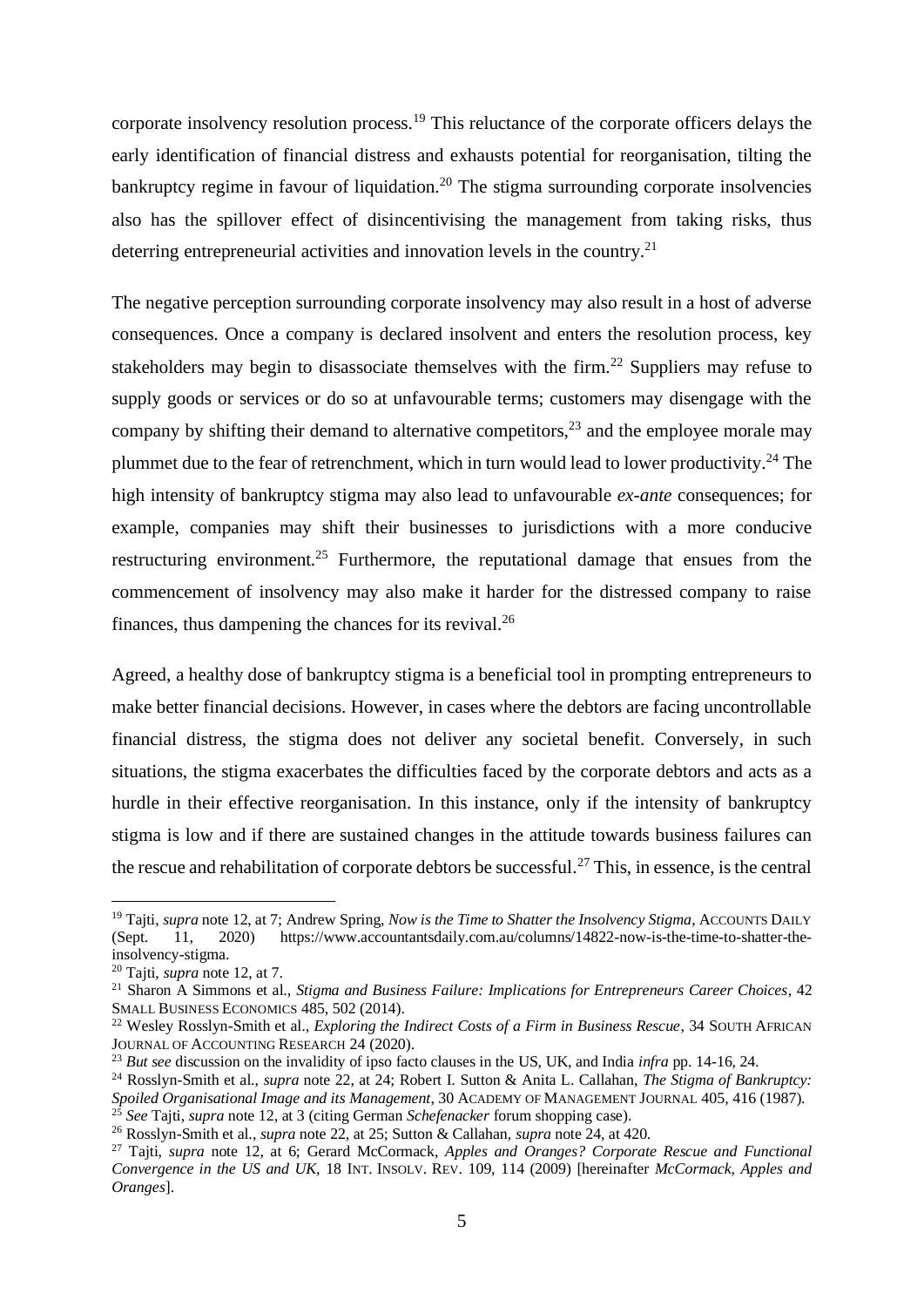claim of this paper. Hence, studying stigma in the context of corporate insolvencies is critical for obtaining a comprehensive understanding of the impact and manifestations of stigma and for forging a bankruptcy legislation that fosters the restructuring of distressed businesses.

This paper is structured as follows: Section I explores how stigma came to be associated with personal insolvency and whether bankruptcy stigma has declined or not over the past several decades. Section II contrasts the corporate insolvency scheme of the US and the UK. The Section describes how even though both the US and UK are committed to the rescue culture, there is a divergence in their insolvency apparatus; that is, the US has adopted the debtor-inpossession model, while the UK has resorted to the creditor-in-possession model due to the historical, cultural and economic differences and varying intensity of bankruptcy stigma. Section III analyses bankruptcy stigma in the Indian context. For this purpose, this Section looks at the shift from the debtor-in-possession to the creditor-in-possession model in India and thereafter examines the provisions of the Insolvency and Bankruptcy Code, 2016 (IBC/Code) that seem to perpetuate stigma in the insolvency process. Section IV maps the decisions of the judiciary to gauge the judicial attitude towards corporate debtors and understand their role in reinforcing the bankruptcy stigma. Finally, Section V and Section VI conclude the paper by suggesting a few means by which the stigma associated with corporate insolvency can be mitigated.

#### <span id="page-7-0"></span>**II. STIGMA AND BANKRUPTCY LAW**

There is no universally accepted definition of bankruptcy stigma. As a broad term, 'stigma' has been defined by social psychologists to mean a deeply discrediting attribute and a deviation from the expected social norm.<sup>28</sup> Professor Ervin Goffman, in his seminal work, *Stigma: Notes on the Management of Spoiled Identity,* contends that the society categorises individuals based on their personal attributes.<sup>29</sup> Individuals with favourable personal characteristics acquire a normal social status, while those with a stigmatised condition receive a '*discredited*' or a '*discreditable*' status in society depending upon whether the stigmatised condition is apparent or latent. 30

<sup>&</sup>lt;sup>28</sup> ERVING GOFFMAN, STIGMA: NOTES ON THE MANAGEMENT OF SPOILED IDENTITY 9 (Penguin, 1990); Howell & Mason, *supra* note 12, at 1534.

<sup>29</sup> *See* Goffman, at 9.

<sup>30</sup> Arthur Kleinman & Rachel Hall-Clifford, *Stigma: A Social, Cultural and Moral Process*, 63 J EPIDEMIOL COMMUNITY HEALTH 418 (2009).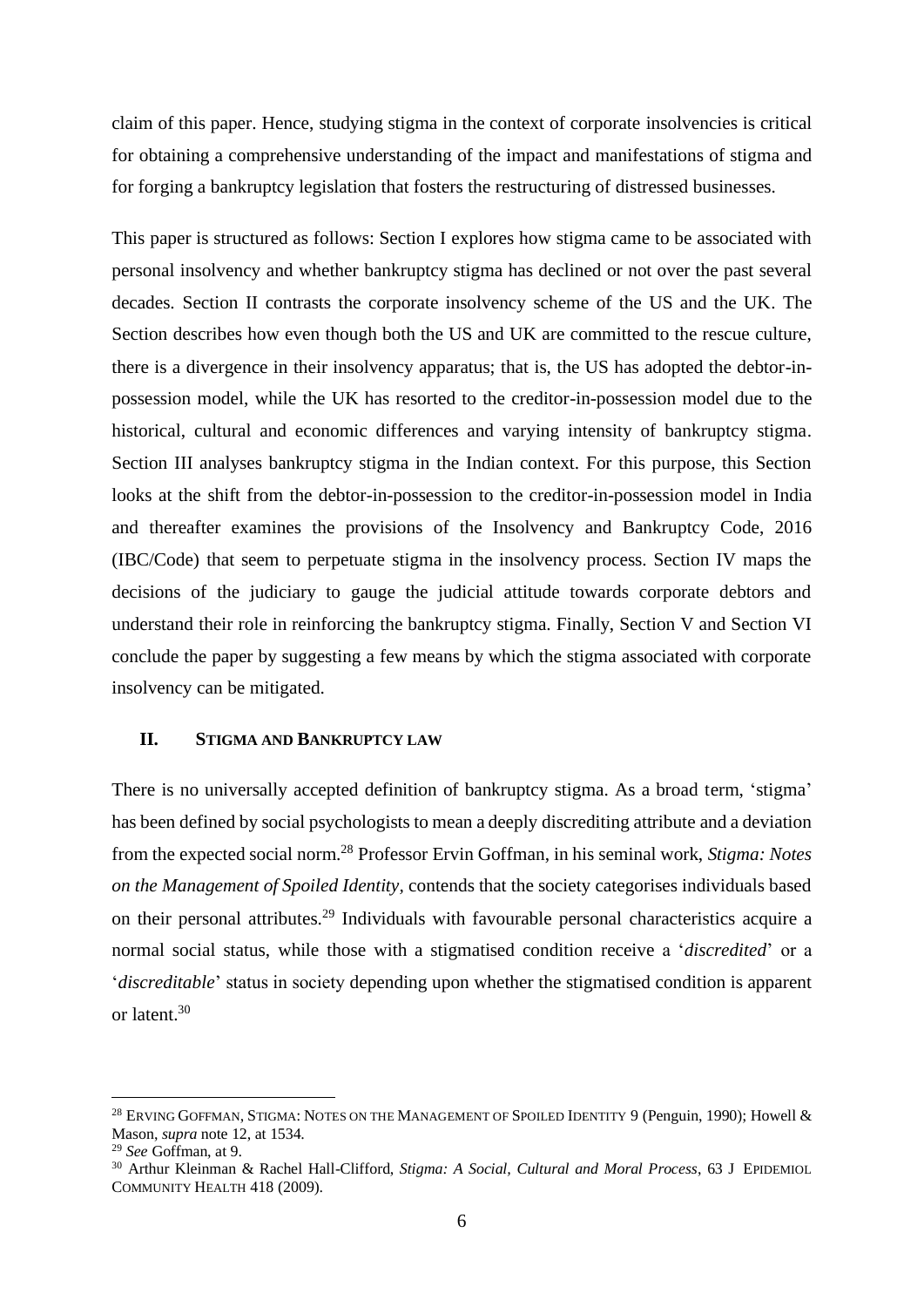According to Goffman, people with stigmatised conditions that are overt and can easily be perceived on encounter, for instance, obesity or a particular race, attain a discredited status. On the other hand, a stigmatised condition that is latent and cannot be easily noticed, for example, mental illness or drug addiction, attracts a discreditable social status. Goffman further argues that for those individuals with a discreditable social status "*the issue is not that of managing tension generated during social contacts but rather that of managing information about his failing.*"<sup>31</sup> Thus, for these persons, the choice then maybe whether or not to reveal the stigmatised condition to other members of the society, and how, when and where should such revelation take place. Since bankruptcy is a condition that cannot be readily discerned by others, it is considered a discreditable status that people may attempt to hide from others as far as possible.<sup>32</sup>

From a legal and economic lens, bankruptcy stigma can be understood to mean "*a cost associated with filing for bankruptcy based on injury to reputation or violation of moral standards*."<sup>33</sup> In other words, bankruptcy stigma can be referred to as an indirect cost of financial stress that may result in immense emotional turmoil in case of personal insolvency or impede the success of a rescue attempt of an insolvent firm in case of corporate insolvency.<sup>34</sup> The legislation on personal insolvency<sup>35</sup> and stigma as bankruptcy's by-product predates the legal framework on corporate insolvency, which was introduced with the passage of the UK Companies Act in  $1862<sup>36</sup>$  Hence, the reasons for the development of bankruptcy stigma associated with personal insolvency are worth investigating in order to understand stigma in the context of corporate insolvency.

#### <span id="page-8-0"></span>**A. Potential Causes of Stigma Surrounding Personal Insolvency**

One of the causes for the emergence of stigma surrounding personal insolvency is the historically harsh treatment of debtors.<sup>37</sup> In primitive societies, bankrupts were considered as thieves who stole money from their creditors and, more significantly, who robbed the

<sup>31</sup> Goffman, *supra* note 28, at 57.

<sup>32</sup> Howell & Mason, *supra* note 12, at 1535; Sousa, *supra* note 8, at 31.

<sup>33</sup> Sullivan et al., *supra* note 2, at 233.

<sup>34</sup> Rosslyn-Smith et al., *supra* note 22, at 25.

<sup>35</sup> *See* discussion *infra* p. 9.

<sup>&</sup>lt;sup>36</sup> Hamish Anderson, *An Introduction to Corporate Insolvency Law*, 8 PLYMOUTH LAW & CRIMINAL JUSTICE REVIEW 16 (2016).

<sup>37</sup> Efrat, Evolution of Bankruptcy Stigma, *supra* note 2, at 392; Sousa, *supra* note 8, at 52.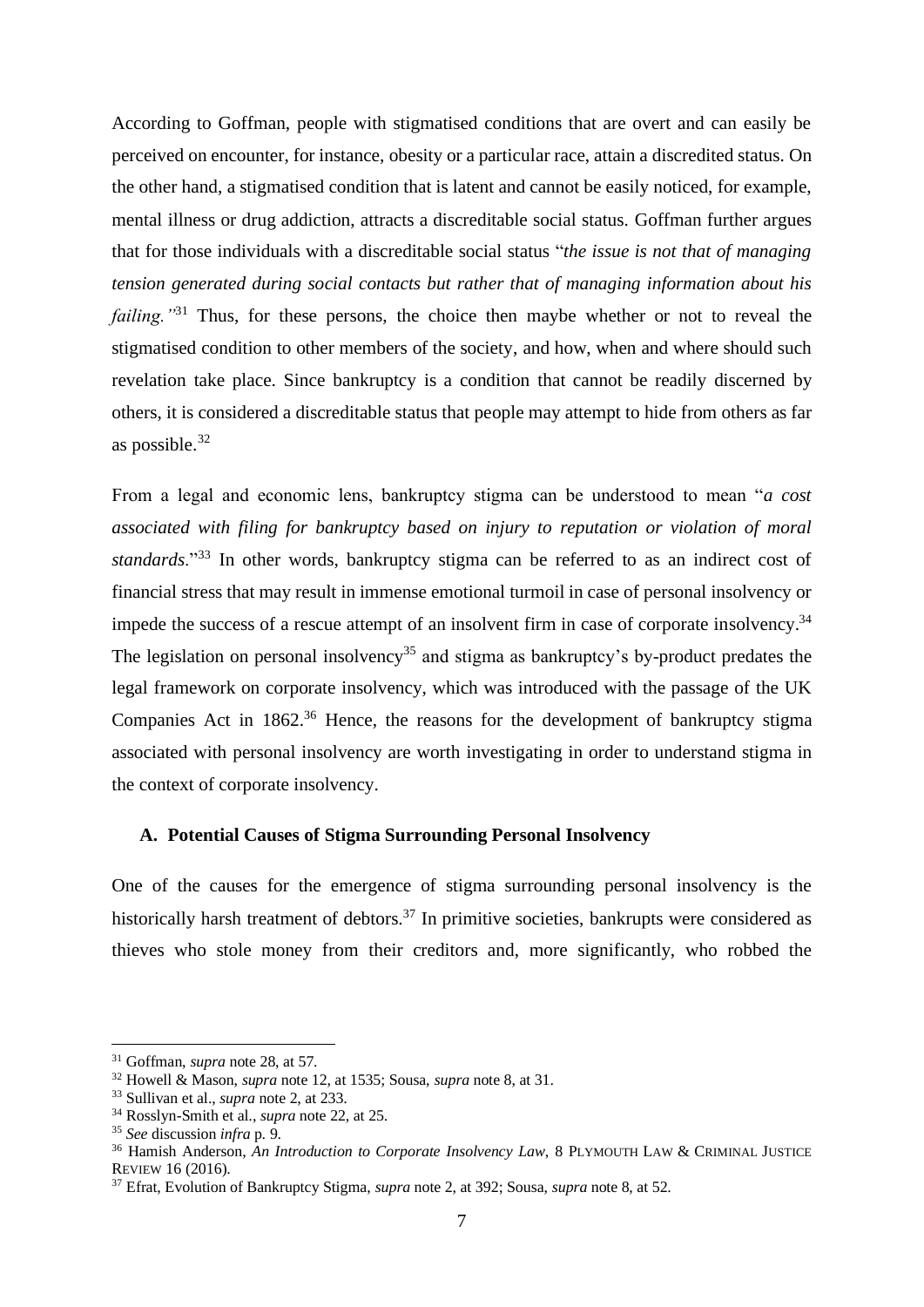confidence that the creditors had trustingly reposed in them.<sup>38</sup> As a result, the early debt recovery system was marked with derogatory and humiliating practices targeting the debtors.<sup>39</sup> In particular, the execution of the outstanding debt amount was directed against the debtor's person instead of his or her property.<sup>40</sup> Thus, it was common as per the ancient Roman and Greek laws for the creditors to condemn the debtors and their family to slavery, cut the debtors' body parts, or even kill them as a means of executing the debt.<sup>41</sup> In Roman law, when there were several unpaid creditors, the debtor's body would be dismembered, and the pieces would be distributed among the creditors in proportion to their debt.<sup>42</sup>

The concept of debt and its repayment also occupied a significant area in the ancient Hindu law, as reflected from the writings in the *Dharamashastras*. <sup>43</sup> The *Dharamashastras* are a collection of important *Smiriti* texts, written by sages in ancient times that served as a repository of a body of rules and code of conduct.<sup>44</sup> Non-payment of debt was considered a sin by the *Dharamashastras*, which stated that if a person died without discharging the outstanding debt, then all of the debtor's good deeds would transfer to the creditor.<sup>45</sup> Further, the debtor had to discharge the unpaid amount by serving as a slave or a beast to the creditor in the next life. <sup>46</sup> The *Smiritis* also allowed for infliction of draconian punishments. In particular, the *Manusmiriti* permitted the creditors to recover the debt amount by seizing the body of the debtors and forcing them to perform labour.<sup>47</sup> Violence could also be meted out by the creditor, who could kill or maim the debtor, or confine the debtor's wife, sons or cattle until the outstanding amount was repaid.<sup>48</sup> Thus, these harsh and derogatory practices played an important role in manifesting and reinforcing acute social stigma surrounding bankruptcy.

<sup>38</sup> Emily Kadens, *The Last Bankrupt Hanged: Balancing Incentives in the Development of Bankruptcy Law*, 59 DUKE L.J. 1229, 1238 (2010).

<sup>39</sup> Efrat, Evolution of Bankruptcy Stigma, *supra* note 2, at 370.

<sup>40</sup> Levinthal, *supra* note 3, at 232; Pihu Mishra & Sushanta Kumar Das, *Social Ramifications of Bankruptcy Law*, *in* QUINQUENNIAL OF INSOLVENCY AND BANKRUPTCY CODE, 2016, 1, 84 (2021).

<sup>41</sup> Levinthal, *supra* note 3, at 228-231.

<sup>42</sup> Catarina Frade, *Bankruptcy, Stigma and Rehabilitation*, 13 ERA FORUM: JOURNAL OF THE ACADEMY OF EUROPEAN LAW 45, 46 (2012).

<sup>43</sup> Rajiv Mani, *Debts in Ancient India, in* INSOLVENCY AND BANKRUPTCY CODE A MISCELLANY OF PERSPECTIVES, 1, 263 (2019).

 $44$  *Id.* 

<sup>45</sup> *Id.*

<sup>46</sup> *Id.*

<sup>47</sup> Levinthal, *supra* note 3, at 230 (citing Manu which provided that "*by whatever means a creditor may be able to obtain possession of his property, even by those means may he force the debtor and make him pay*"); *See* Bibek Debroy, Address on From No Exit to Easy Exit: A Case Study of IBC, IBBI's Fifth Annual Day Lecture 8 (Oct. 1, 2021) (stating that Manu allowed recovery of dues by the creditors through force, without recourse to a court of law).

<sup>48</sup> Levinthal, *supra* note 3, at 230.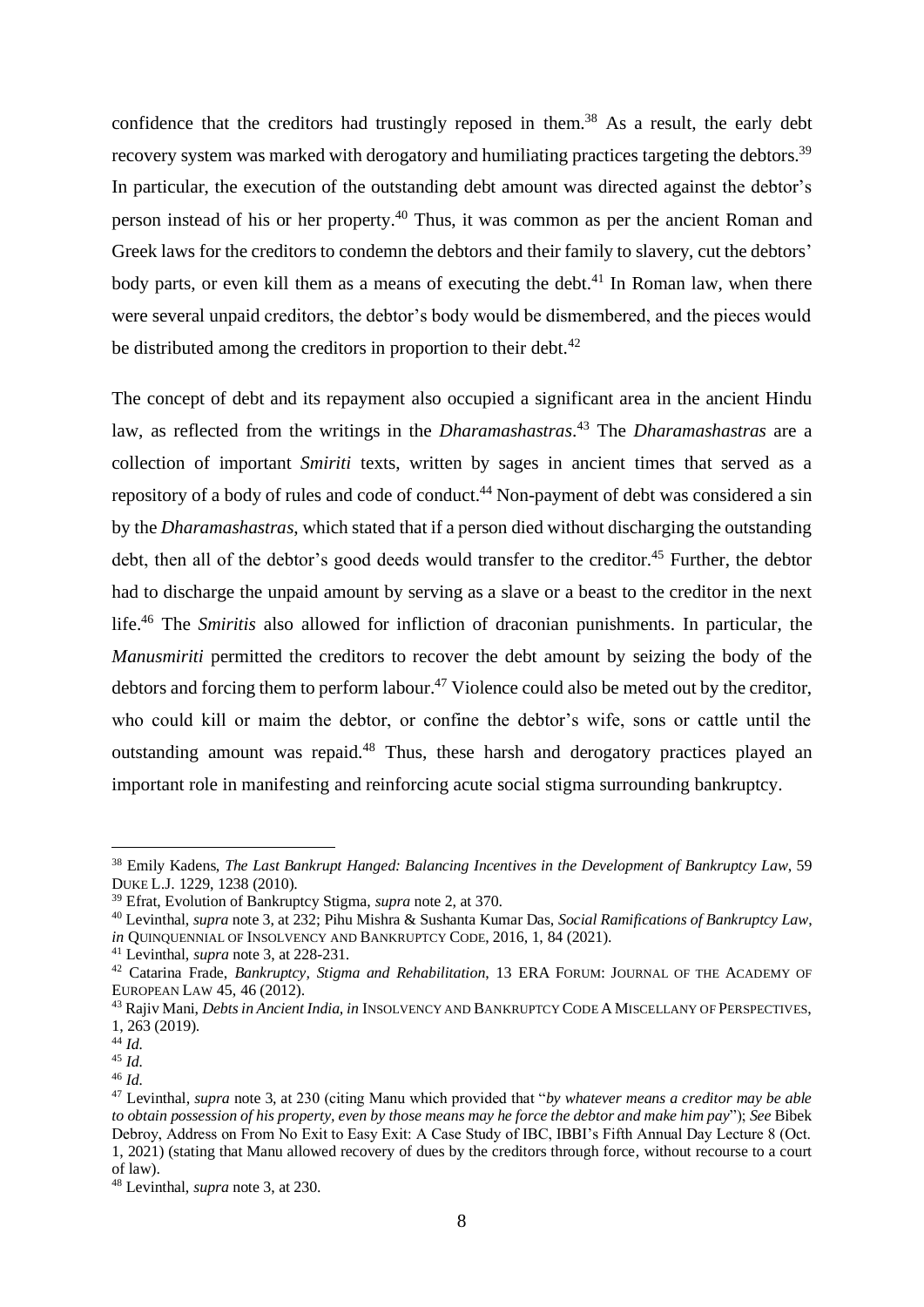To escape these barbarous punishments, the debtors would often flee from their creditors, which was possible due to lack of communication and political barriers restricting movement.<sup>49</sup> As a result, the '*act of flight*' became associated with bankruptcy, which directly influenced the first insolvency law passed in England in 1542, called the Act Against Such Persons As Do Make Bankrupt.<sup>50</sup> The English legislators borrowed the term bankrupt from the French law, wherein it was used to denote only fraudulent or criminal insolvents.<sup>51</sup> Not surprisingly, the 1542 statute, consistent with the etymological roots of the term bankruptcy, covered only those individuals who sought to defraud their creditors. Honest but unfortunate insolvents whose losses were brought on by forces outside their control fell outside the purview of this legislation.<sup>52</sup> Interestingly, however, the 1542 statute used the term bankrupt only once in the title, while the remaining legislation referred to the bankrupt as the '*offender*.' <sup>53</sup> Such negative verbiage employed by the 1542 statute to label debtors served to perpetuate the stigma surrounding bankruptcy.<sup>54</sup>

Another peculiarity that marked the 1542 statute was that it viewed bankruptcy as a positive '*act*' committed by the debtor. Therefore, a person did not unintentionally '*become'* bankrupt (such as by reasons beyond the debtor's control) but was actively '*made'* so by his fraudulent and reckless conduct.<sup>55</sup> Once this fraudulent conduct, such as that of fleeing away from the creditors, was committed, the solvency of the debtor was irrelevant. Later, in the seventeenth century, there was a growing realisation that there may be cases wherein the defaulting debtor had committed no positive or intentional act.<sup>56</sup> Instead of enacting a new legislation to cover such unintentional instances of insolvency, the legislators in the subsequent statutes stretched the meaning of the term bankrupt to cover even honest insolvents.<sup>57</sup>

While doing so, the legislators, however, did not discard the need for an act to be established, as was required under the erstwhile 1542 statute; rather, a legal fiction was created wherein the non-action of the debtor was regarded as the action.<sup>58</sup> For example, the bankruptcy statute

<sup>49</sup> Israel Treiman, *Acts of Bankruptcy: A Medieval Concept in Modern Bankruptcy Law*, 52 HARVARD LAW REVIEW 189, 193 (1938).

<sup>50</sup> W.J. Jones, *The Foundations of English Bankruptcy: Statutes and Commissions in the Early Modern Period*, 69 TRANSACTIONS OF THE AMERICAN PHILOSOPHICAL SOCIETY 1, 12 (1979).

<sup>51</sup> Kadens, *supra* note 38, at 1240.

<sup>52</sup> Kadens, *supra* note 38, at 1240.

<sup>53</sup> Kadens, *supra* note 38, at 1240.

<sup>54</sup> Efrat, Evolution of Bankruptcy Stigma, *supra* note 2, at 371.

<sup>55</sup> Treiman, *supra* note 49, at 192; Jones, *supra* note 53, at 24.

<sup>56</sup> Treiman, *supra* note 49, at 192.

<sup>57</sup> Treiman, *supra* note 49, at 196.

<sup>58</sup> Treiman, *supra* note 49, at 196; Jones, *supra* note 50, at 12.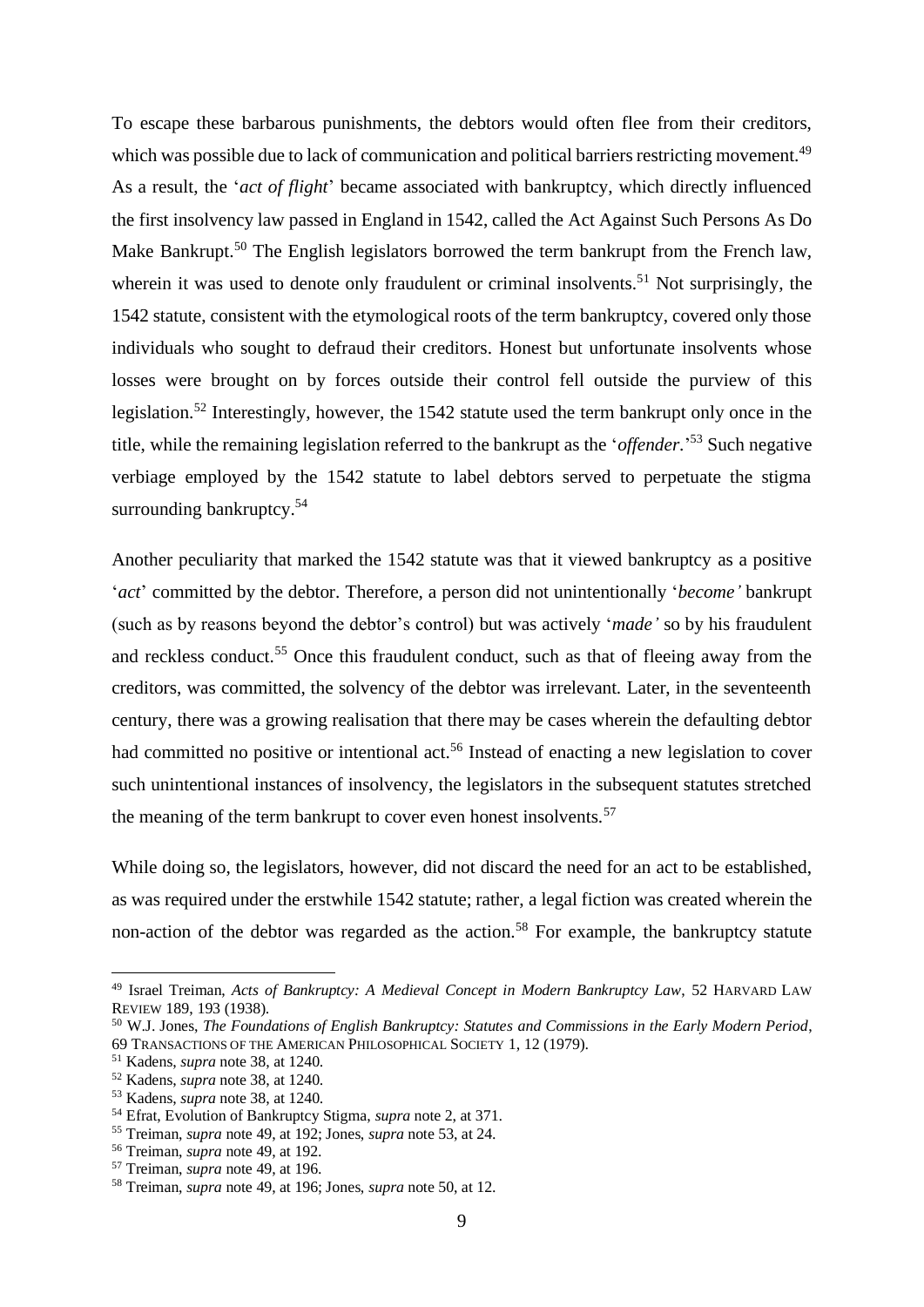enacted in England in 1604 assumed a purely passive and involuntary instance of being arrested for unpaid debt and imprisoned for six months as an '*act of bankruptcy*.' <sup>59</sup> There was nothing voluntary or fraudulent about this new '*act*' of being arrested. Yet, the legislators considered being detained for six months to be a '*conduc*t' on the part of the debtor, which rendered him officially bankrupt.<sup>60</sup> This emphasis of the earlier legislations on the debtor's fraudulent or passive conduct and not his financial condition as forming the basis for bankruptcy contributed to the perpetuating of bankruptcy stigma.<sup>61</sup>

From a social perspective, debtors were stigmatised because bankruptcy filings were considered a serious moral indiscretion; that is, the debtor had deviated from his ethical obligation to repay incurred debts and recklessly disregarded the trust that the creditors had reposed in him.<sup>62</sup> The debtor's breach of trust was viewed as a betrayal of a sacred relationship that warranted outrage and stigma. $63$  Another reason for the social condemnation of bankruptcy filings is related to borrowings.<sup>64</sup> Availing of personal credit attracted social disdain because it was perceived to deviate from the cherished ideals of thriftiness and self-sufficiency.<sup>65</sup> While self-restraint garnered admiration, bankruptcy was condemned and scorned because the debtor had chosen to consume loans instead of living within his means.<sup>66</sup> Thus, by taking loans, an individual failed to meet the societal standards of sufficiency, individualism, and autonomy and therefore was subjected to stigmatisation and received societal disrespect. 67

#### <span id="page-11-0"></span>**B. Changing Perception of Social Stigma**

With the rise of consumer credit in the 1920s, the social censure of bankrupts began to decline. The rampant growth in consumerism and increase in production of goods led to debt accumulation being viewed favourably for consumption purposes.<sup>68</sup> Soon, in some societies, such as the US, indebtedness became associated with a higher standard of living and a sign of one's social status.<sup>69</sup> There was also a shift in society's perception of the causes of bankruptcy.

<sup>66</sup> Frade, *supra* note 42, at 49.

<sup>59</sup> Treiman, *supra* note 49, at 196.

<sup>60</sup> Treiman, *supra* note 49, at 196.

<sup>61</sup> Treiman, *supra* note 49, at 198.

<sup>62</sup> McIntyre, *supra* note 5, at 131.

<sup>63</sup> McIntyre, *supra* note 5, at 131.

<sup>64</sup> Frade, *supra* note 42, at 49.

<sup>65</sup> Efrat, Evolution of Bankruptcy Stigma, *supra* note 2, at 369.

<sup>67</sup> Sousa, *supra* note 8, at 45.

<sup>68</sup> Efrat, Plausible Causes for Shifting Norms, *supra* note 4, at 490.

<sup>69</sup> Paul Ali et al., *Short a Few Quid: Bankruptcy Stigma in Contemporary Australia*, 38 UNSW LAW JOURNAL 1575, 1586 (2015).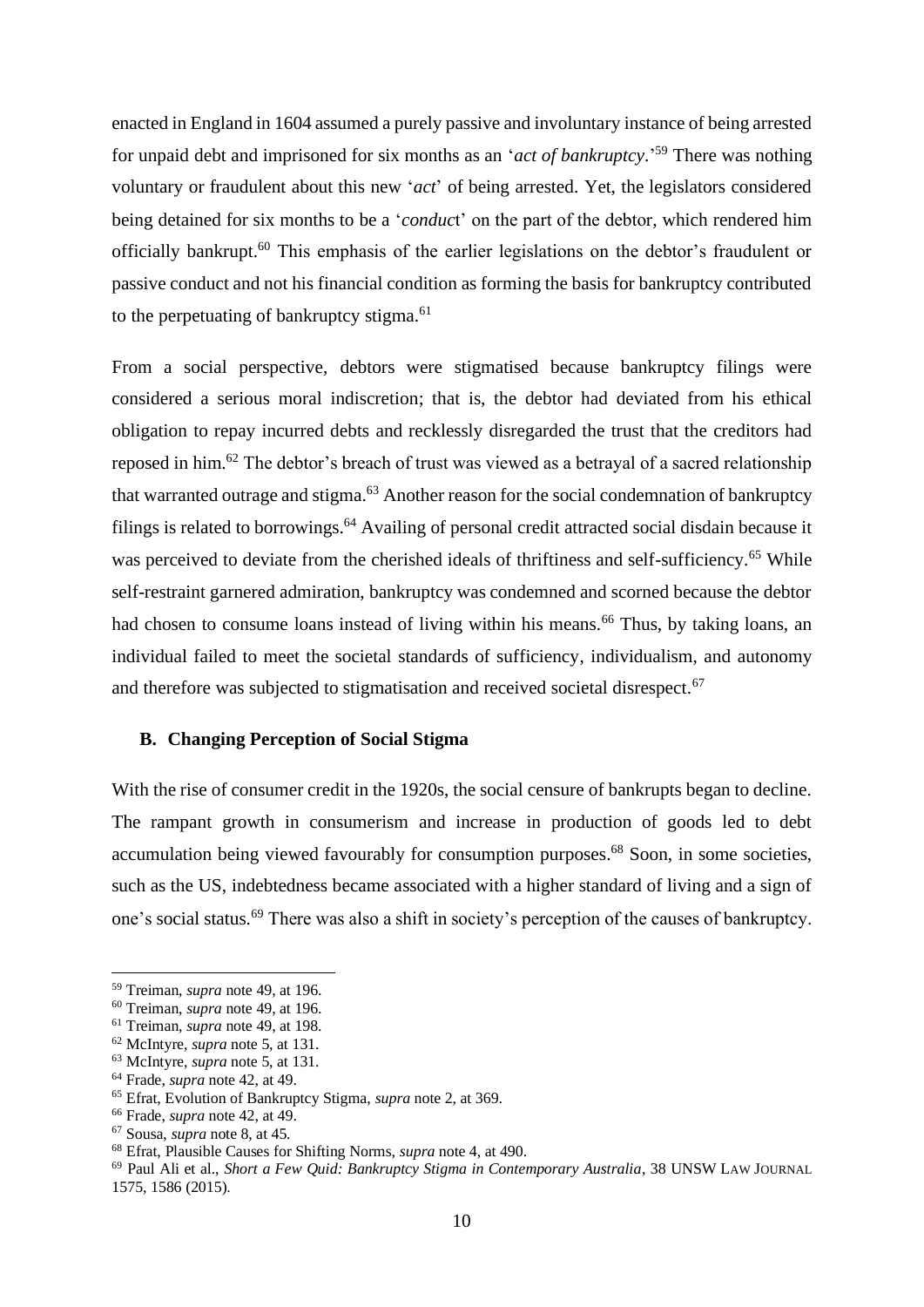Beginning in the 1960s in the US, people began to increasingly attribute financial failure to events beyond the debtor's control. Thus, economic and personal conditions such as inflation, unemployment, stock market losses, medical bills were blamed for an individual's financial distress. 70

Additionally, newer bankruptcy and pro-industry legislations played an important role in reducing the negative connotation surrounding bankruptcy. Historically, legislations had referred to bankrupts as '*deceivers, frauds, cheaters, and offenders*.' <sup>71</sup> Such negative labelling reinforced and perpetuated society's contempt towards insolvents. However, post-1970s, new bankruptcy legislations were introduced, which served to soften bankruptcy stigma. For example, the US Bankruptcy Code, 1978, replaced the term '*bankrupt*" with '*debtor*' to mitigate the stigma surrounding bankruptcy.<sup>72</sup> This change in terminology played a crucial role in signalling the desire of the legislators and society to view bankrupts as any other individual owing a debt.

Lastly, media and attorney advertisements contributed to the decline in the deviance associated with bankruptcy. The widespread media coverage of bankruptcy filings by politicians and celebrities generated acceptance of bankruptcy as a legitimate response to financial distress.<sup>73</sup> Moreover, to remain competitive, many attorneys started advertising their services to the public. These advertisements reduced the search costs for the debtors by providing them accessible information about bankruptcy and reduced the costs of legal representation.<sup>74</sup> Hence, both media and attorney advertisements played a crucial role in increasing the number of bankruptcy filings and softening the stigma attached to personal insolvency.

A few empirical legal studies have been undertaken to test whether there has been a decline in the stigma associated with bankruptcy. In general, the legal literature on bankruptcy stigma can be divided into two camps – with Professors Teresa Sullivan, Elizabeth Warren, and Jay Westbrook arguing that bankruptcy stigma still exists and has, in fact, increased over time, while Professor Rafael Efrat, on the other hand, suggests that bankruptcy stigma has faded

<sup>70</sup> Efrat, Plausible Causes for Shifting Norms, *supra* note 4, at 492.

<sup>71</sup> Efrat, Evolution of Bankruptcy Stigma, *supra* note 2, at 392.

<sup>72</sup> Sousa, *supra* note 8, at 59; Frade, *supra* note 42, at 50; Nathalie Martin, *The Role of History and Culture in Developing Bankruptcy and Insolvency Systems: The Perils of Legal Transplantation*, 28 B.C. INT'L & COMP. L. REV. 1, 39 (2005) [hereinafter *Martin, Role of History and Culture*]; Karen Gross, *Preserving a Fresh Start for the Individual Debtor: The Case for Narrow Construction of the Consumer Credit Amendments*, 135 U. PA. L. REV. 59, 110 (1986); *See* In Re Waldrep, 20 B.R. 248 (1982); In Re Cummings, 84 F. Supp. 65 (S.D. Cal. 1949). <sup>73</sup> Jones & Zywicki, *supra* note 2, at 212.

<sup>74</sup> Sousa, *supra* note 8, at 59.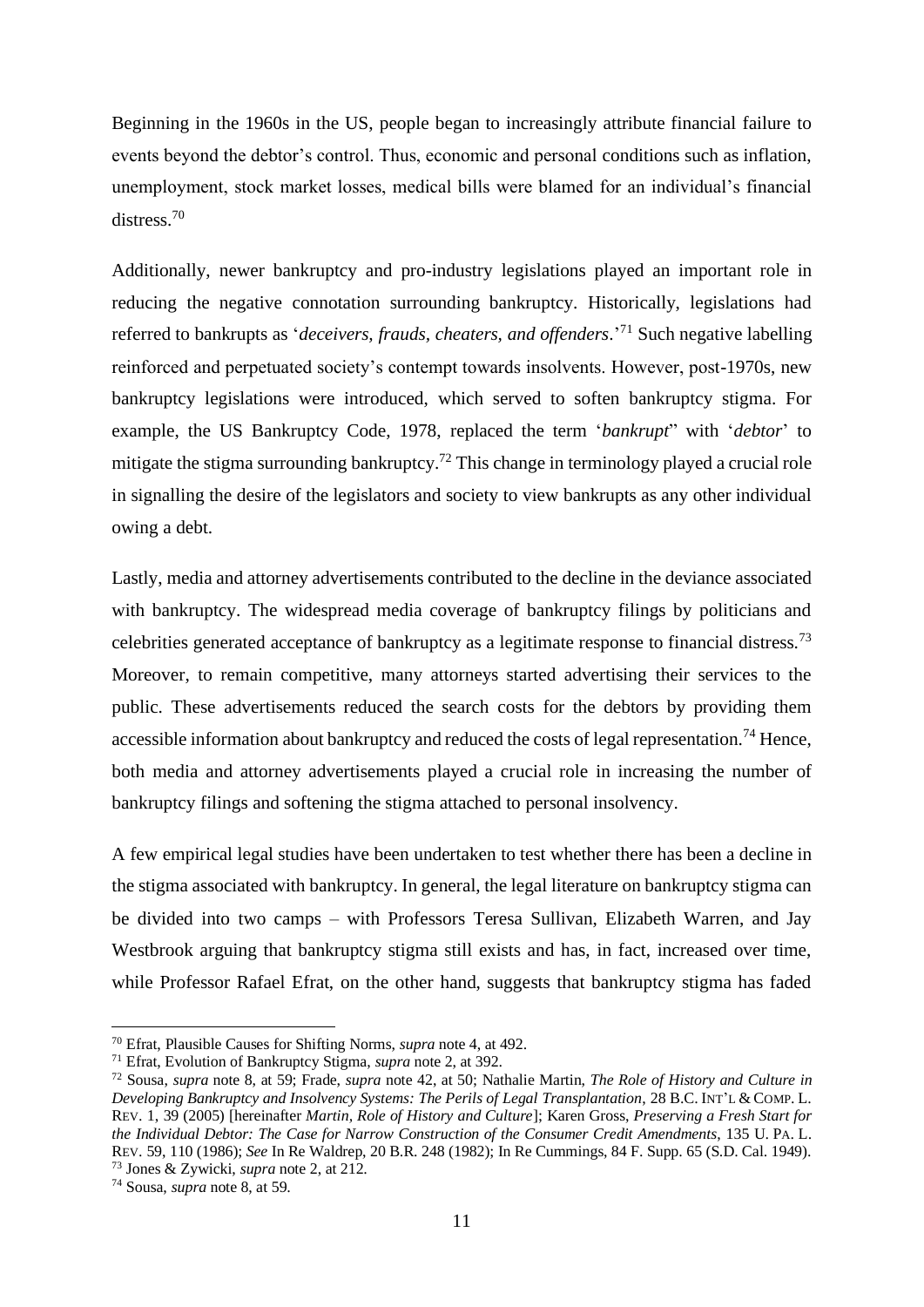considerably.<sup>75</sup> In the study conducted by Efrat,<sup>76</sup> he supports the hypothesis that there has been a significant decline in the stigma surrounding personal insolvency. He examined 176 newspaper articles on bankruptcy published by the New York Times between 1864 and 2002 to assess the evolving public sentiment.<sup>77</sup> He observed that there was a dramatic shift in the discourse regarding personal insolvency in the US. Earlier, insolvents were referred to as cheaters, crooks, or evildoers.<sup>78</sup> However, beginning in the 1960s, the articles published by New York Times started addressing the insolvent debtors with sympathetic undertones as someone needing help and began attributing bankruptcy to exogenous events.<sup>79</sup> Notably, these newspaper articles also began referring to personal insolvency as a matter of fundamental civil liberties and consumer rights instead of something to be scorned upon.<sup>80</sup> Professor Efrat concluded that the potency of bankruptcy stigma had diminished during the last 150 years.

However, Sullivan, Warren, and Westbrook, <sup>81</sup> in their empirical study, refute the claim that there has been a decline in the stigma surrounding personal insolvency. The authors, in their study, analyse the debt-to-income ratio of a group of debtors to test whether the increase in bankruptcy filings was due to the fading bankruptcy stigma. The authors argued that if the stigma had indeed declined, then there should have been a decrease in the median debt-toincome ratio of the debtors, as debtors with a lighter burden would be willing to undergo the bankruptcy process.  $82$  However, this was not the case, with the debtors being worse off in 2001 than in 1981. Hence, they argued that the rise in bankruptcy filings during this period could not be attributed to the weakening stigma associated with bankruptcy; rather, they suggested that the increase in the filings was a symptom of greater financial distress being faced by American families.<sup>83</sup>

Hence, as Sousa points out, there is no unanimity within the legal literature about whether the stigma attached to personal insolvency has declined or not.<sup>84</sup> Notwithstanding the lack of consensus among legal scholars, it is generally accepted that bankruptcy, including corporate

<sup>75</sup> Sousa, *supra* note 8, at 5.

<sup>76</sup> Efrat, Evolution of Bankruptcy Stigma, *supra* note 2.

<sup>77</sup> Efrat, Evolution of Bankruptcy Stigma, *supra* note 2, at 386-392.

<sup>78</sup> Efrat, Evolution of Bankruptcy Stigma, *supra* note 2, at 389.

<sup>79</sup> Efrat, Evolution of Bankruptcy Stigma, *supra* note 2, at 390.

<sup>80</sup> Efrat, Evolution of Bankruptcy Stigma, *supra* note 2, at 390.

<sup>81</sup> Sullivan et al., *supra* note 2.

<sup>82</sup> Sullivan et al., *supra* note 2, at 237-238.

<sup>83</sup> Sullivan et al., *supra* note 2, at 247.

<sup>84</sup> Sousa, *supra* note 8, at 5.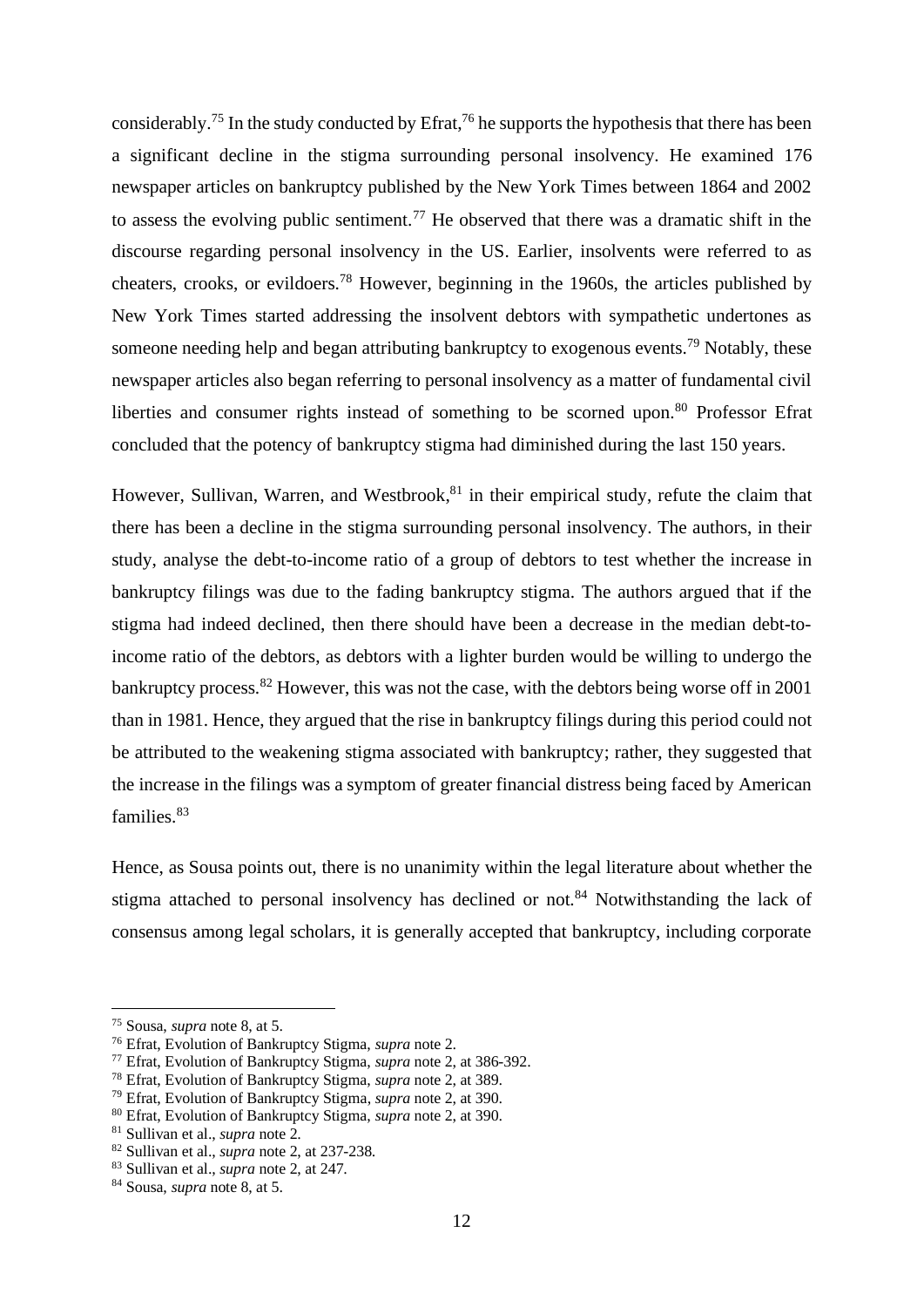insolvency, still retains a measure of stigma,<sup>85</sup> making its study relevant. As stated earlier, to date, the research on bankruptcy stigma has overwhelmingly focused on personal insolvency; however, the same hasn't received much attention as far as corporate insolvency is concerned. Therefore, this paper will hereinafter limit its focus to the stigma attached to corporate insolvency, beginning by studying how stigma has influenced the bankruptcy scheme of the UK and US in the following Section, and thereafter the bankruptcy scheme of India in Section IV of the paper.

#### <span id="page-14-0"></span>**III. CORPORATE INSOLVENCY AND STIGMA IN THE US AND UK**

The corporate insolvency regime of the US and UK has influenced the insolvency apparatus of countries across the globe,<sup>86</sup> including India, warranting their examination. The insolvency laws of both jurisdictions (that of the US and UK) are committed to the rescue culture and are geared towards rehabilitating failing business enterprises as a going concern rather than liquidating them on a piecemeal basis. $87$  While the objective of both systems is identical, there is divergence across the Atlantic in the modality through which this goal is achieved.<sup>88</sup> The following section will contrast the corporate insolvency scheme of the US and the UK and subsequently explore the difference in their approach from a legal and cultural lens.

#### <span id="page-14-1"></span>**A. Contrasting the Corporate Insolvency Scheme of the US and UK**

Chapter 11 of the Bankruptcy Code, 1978, governs the restructuring proceedings in the US. The proceedings are generally initiated with the debtor filing a voluntary petition before the bankruptcy court accompanied with a disclosure statement.<sup>89</sup> The insolvency of the corporate debtor is irrelevant in filing a Chapter 11 petition; however, the petition must necessarily be made in good faith and have an underlying '*reorganisation purpose*.' <sup>90</sup> Once the petition is filed, an automatic stay comes into effect, during which all litigations, collection, and

<sup>85</sup> Tajti, *supra* note 12, at 3; Howell & Mason, *supra* note 12, at 1531; GERARD MCCORMACK, CORPORATE RESCUE LAW – AN ANGLO-AMERICAN PERSPECTIVE 127 (Edward Elgar, 2008) [hereinafter *McCormack, Corporate Rescue Law*].

<sup>86</sup> Ian Wallace & Adhuv Prinja, *Transatlantic Court-ing Behaviour: The US v. The UK*, WHITE & CASE, 1 (2018), https://www.whitecase.com/sites/whitecase/files/files/download/publications/transatlantic-court-ingbehaviour.pdf.

<sup>87</sup> McCormack, Apples and Oranges? *supra* note 27, at 112.

<sup>88</sup> *See* Nathalie Martin, *Common-Law Bankruptcy Systems: Similarities and Differences*, 11 AM. BANKR. INST. L. REV. 367, 394 (2003) [hereinafter *Martin, Common-Law Bankruptcy Systems*] (explaining why despite having similar goals and economic systems the UK, Canada and Australia have adopted a bankruptcy system different from the US).

<sup>89</sup> Title 11 U.S.C. §§ 301, 1121, 1125.

<sup>90</sup> SGL Carbon Corporation Case, 200 F.3d 154 (3d Cir. 1999).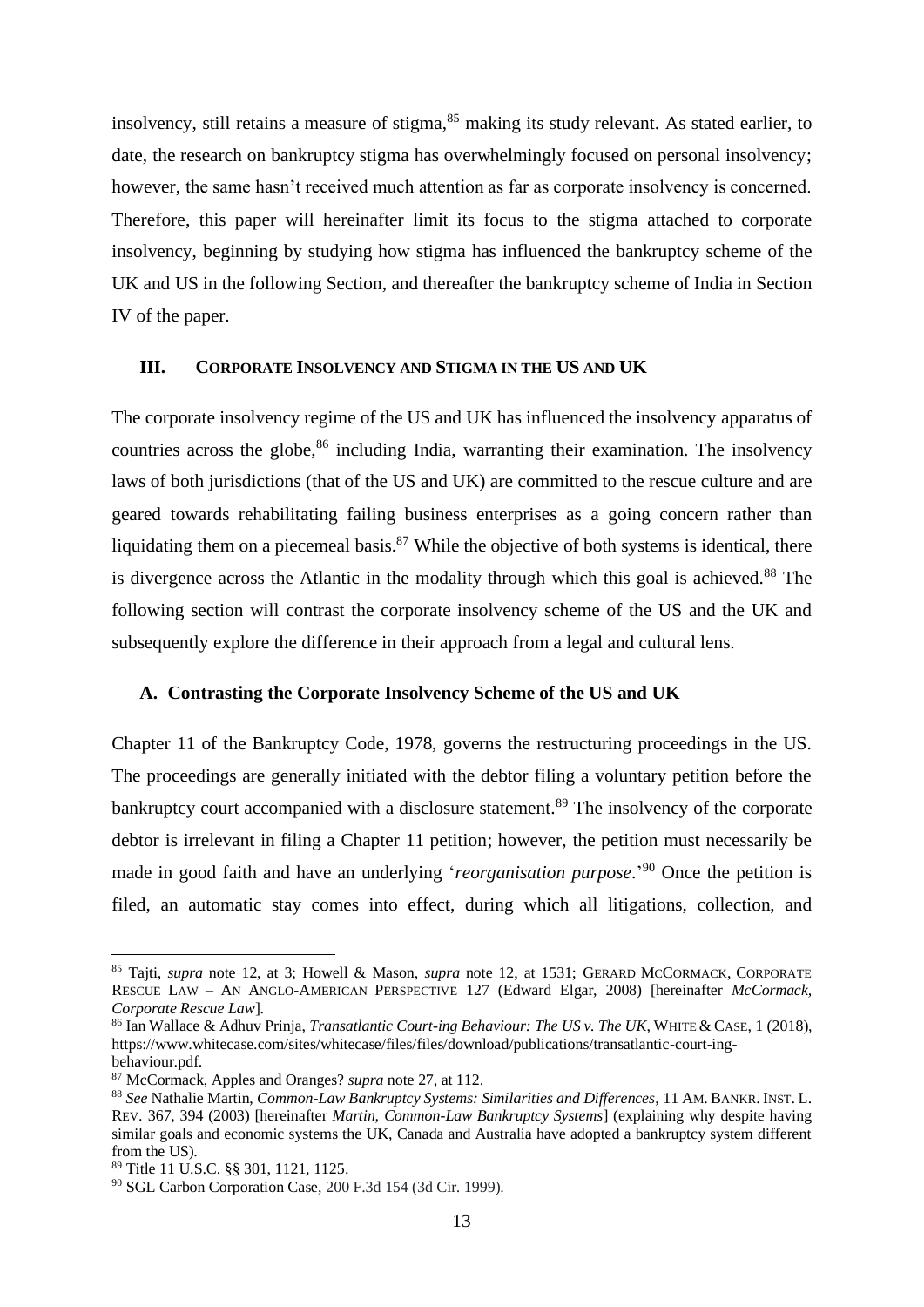foreclosure activities are suspended.<sup>91</sup> This ensures a breathing space for the debtor to put together a rescue plan without any pressure from the creditors.<sup>92</sup>

A peculiarity that marks the scheme in the US is concerning the exercise of control by the management during the restructuring period. Unlike the UK and India, the incumbent management continues to run the company's ordinary business, and no insolvency practitioner is appointed.<sup>93</sup> This is known as the debtor-in-possession model and is based on the premise that the management of the company is best suited to spearhead the reorganisation due to their familiarity with the business operations.  $94$  Although the legislation does provide for the appointment of a trustee, such displacement of the management in favour of the trustee is limited to exceptional cases wherein there is a suspicion of fraud, misfeasance, or risk to the company's assets.<sup>95</sup>

The debtor has the exclusive right to propose a reorganisation plan for the first 120 days after the Chapter 11 petition is filed.<sup>96</sup> This period can be further extended by a maximum of 18 months from the date of filing, provided that sufficient reasons are established.<sup>97</sup> The Chapter 11 scheme also deals with contracts containing '*ipso facto*' clauses. <sup>98</sup> An ipso facto clause is a contractual provision specifying that the supplier is permitted to terminate or modify long-term supply arrangements in the instance that the counter party enters into formal insolvency process.<sup>99</sup> The US Bankruptcy Code renders these clauses as unenforceable when they are presented in an executory contract<sup>100</sup> or an unexpired lease, thereby restricting the ability of the creditors to terminate contracts on the basis of the insolvency of the debtor.<sup>101</sup> This curtailment of ipso facto clauses by Chapter 11 is significant from a stigma perspective because

<sup>91</sup> Title 11 U.S.C. § 362(a).

<sup>92</sup> *Chapter 11 Bankruptcy Basics,* USCOURTS, https://www.uscourts.gov/services-forms/bankruptcy/bankruptcybasics/chapter-11-bankruptcy-basics (last visited Mar. 16, 2022).

<sup>93</sup> Martin, Role of History and Culture, *supra* note 72, at 30.

<sup>94</sup> McCormack, Apples and Oranges? *supra* note 27, at 113; *See* Commodity Futures Trading Commission v. Weintraub, 471 U.S. 343, 355 (1985) (stating that the willingness of courts to leave the debtors in possession is based on the assurance that the officers and managing employees can be dependent upon to carry out their functions with the same fiduciary responsibility as a trustee).

<sup>95</sup> Title 11 U.S.C. § 1104; Re Marvel Entertainment Group, 140 F.3d 463, 471 (3d Cir. 1998).

<sup>96</sup> Title 11 U.S.C. § 1121(c)(2).

<sup>97</sup> Title 11 U.S.C. § 1121.

<sup>98</sup> Title 11 U.S.C. §§ 365(e), 541(c).

<sup>99</sup> Andrea Coles-Bjerre, *Ipso Facto: The Pattern of Assumable Contracts in Bankruptcy*, 40 N.M.L. REV. 77 (2010).

<sup>&</sup>lt;sup>100</sup> See Id. (stating that executory contracts are those wherein material obligations on the debtor and the other party to the contract are wholly or substantially unperformed).

<sup>&</sup>lt;sup>101</sup> *But see* Riggs National Bank of Washington v. John Gillis, 729 F.2d 982 (4<sup>th</sup> Cir. 1984) (where the ipso facto clause in the contract other than executory contract or unexpired lease was terminated on the basis of broad considerations relating to the purpose of the US Bankruptcy Code).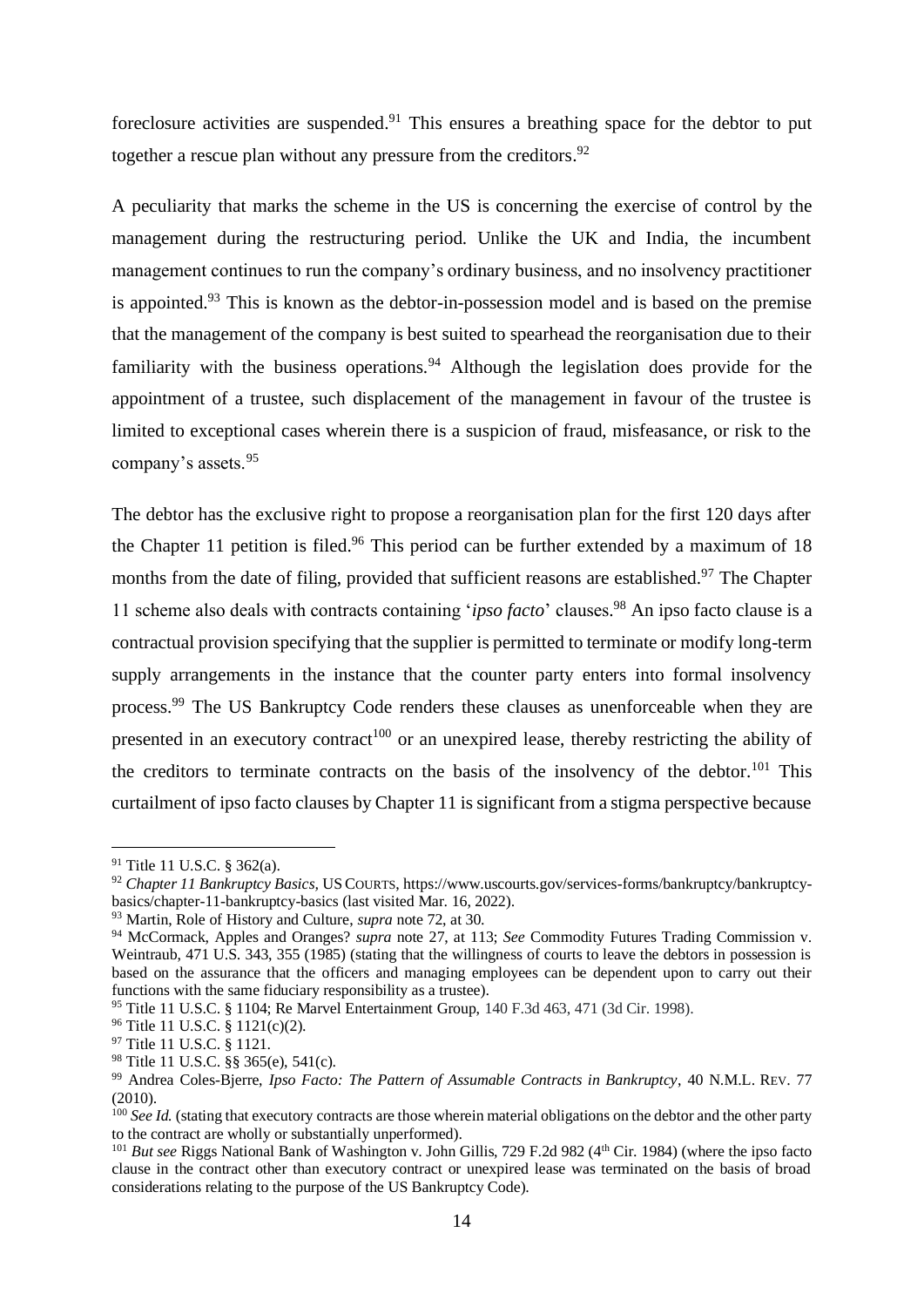it effectively prevents situations wherein the suppliers may attempt to disengage with the bankrupt firm by stopping the supply of essential goods or services or changing the terms of the contract such as by increasing the prices of the goods to the detriment of the corporate debtor. Absent such a provision in the insolvency law, the success of the reorganisation proceedings maybe impeded due to the unilateral termination of contracts by the creditors.<sup>102</sup>

Once the reorganisation plan is proposed, the creditors can vote to either proceed with or reject the plan, file a competing one, or opt for liquidating the debtor's business.<sup>103</sup> Every class of creditors whose rights are impaired/modified by the scheme is required to vote. In cases where there are dissenting creditors, and at least one class of impaired creditors have approved the plan, then the bankruptcy court would confirm the plan despite the objections through a cramdown, as long as the plan is fair and equitable.<sup>104</sup> Chapter 11, thus, allows the management to remain in control, confers upon them the exclusive right to propose a plan, and protects the company from the creditors' claims during the restructuring process.<sup>105</sup> Hence, many perceive the US bankruptcy scheme to be 'pro-debtor.'<sup>106</sup>

The UK insolvency law is contained in the Insolvency Act, 1986, which has recently been amended by the Corporate Insolvency and Governance Act, 2020 (CIGA). Prior to the 1986 statute, the corporate bankruptcy regime of the UK was purposed towards achieving liquidation of failing enterprises instead of rehabilitation.<sup>107</sup> Influenced by the insolvency model followed in the US<sup>108</sup> and the economic crisis prevailing in the UK, the 1986 statute marked a shift in the corporate bankruptcy regime towards the rescue culture.<sup>109</sup> Despite the shared goal, there

<sup>102</sup> *But see* UNITED NATIONS COMMISSION ON INTERNATIONAL TRADE LAW, LEGISLATIVE GUIDE ON INSOLVENCY LAW 122 (2005) (stating that controlling the ambit of ipso facto clauses infringes upon the parties' freedom to enter into and enforce their contracts and thus, a balance must be struck between the debtor's survival which may require the preservation of contracts and interfering into the contractual rules).

<sup>103</sup> Martin, Role of History and Culture, *supra* note 72, at 33.

<sup>104</sup> Title 11 U.S.C. § 1129(a).

<sup>105</sup> Adam Plainer & Carinne Ball, *Comparison of Chapter 11 of the United States Bankruptcy Code with the System of Administration in the United Kingdom*, JONES DAY, 8, https://www.jonesday.com/files/Publication/b0c886bd-6721-4c66-9213-

db7f01ddb55f/Presentation/PublicationAttachment/96b1ebf1-2203-4577-bff4-

<sup>8</sup>baf89f4e0d1/Comparison%20of%20Chapter%2011.pdf

<sup>&</sup>lt;sup>106</sup> Philippe Froute, *Theoretical Foundations of a Debtor Friendly Bankruptcy Law in Favor of Creditors*, 24 EUR J LAW ECON 201, 205 (2007); *But see* McCormack, Apples and Oranges? *supra* note 27 (arguing that the standard characterisation of US law as pro-debtor and UK law as pro-creditor is a potentially misleading oversimplification. Moreover, there has been a functional convergence due to the changes brought in the UK by the Enterprises Act, 2002 and the emergence of debtor-in-possession financing agreements in the US).

<sup>107</sup> Alyssa S. Nishimoto, *Shifting Paradigms within Corporate Bankruptcy Law: The History and Future of Chapter 11 and Its Global Effects on Business Restructurings*, 5 CREIGHTON INT'L & COMP. L.J. 102, 106 (2013). <sup>108</sup> McCormack, Corporate Rescue Law, *supra* note 85, at 45.

<sup>109</sup> Nishimoto, *supra* note 107.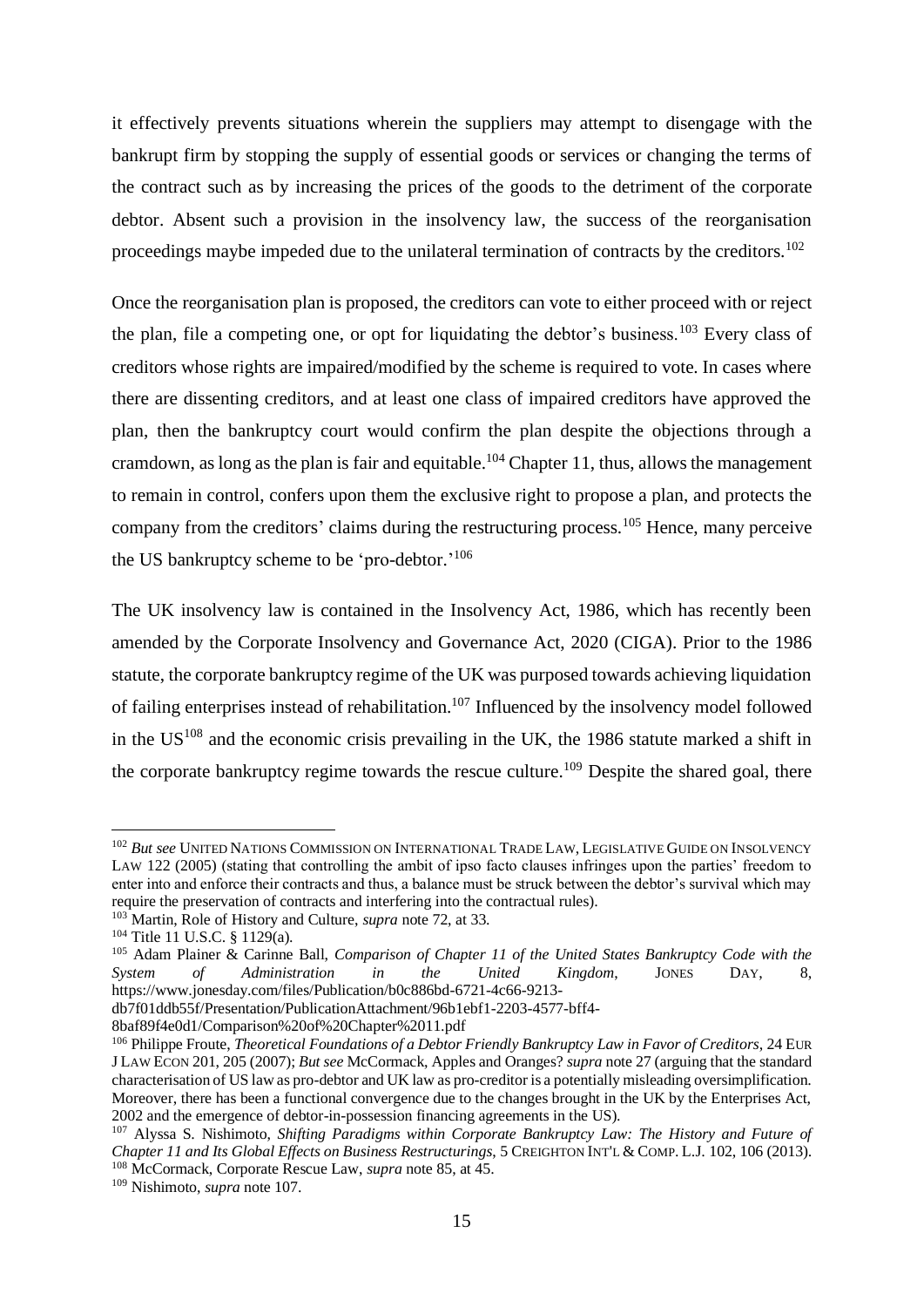are critical differences between the Chapter 11 model of reorganisation and the one envisioned by the UK's 1986 statute.

In contrast to the US, the UK insolvency law follows the creditor-in-possession model. Under this model, a licensed insolvency practitioner, known as the administrator, is appointed who displaces the incumbent management during the restructuring process.<sup>110</sup> The day-to-day affairs of the distressed company are carried out by the administrator, who is also responsible for putting forth a debt reorganisation proposal to the meeting of the creditors.<sup>111</sup> This proposal may either be accepted, rejected, or accepted with modifications by the creditors;<sup>112</sup> however, if unaccepted, a traditional liquidation occurs.<sup>113</sup> The UK insolvency law, thus, has a 'procreditor' orientation due to the management's displacement during the administration proceedings<sup>114</sup> and greater decision-making power being conferred to the creditors.<sup>115</sup>

Significantly, however, the changes brought in by CIGA increases the relevance of the debtorin-possession model in the UK. The CIGA has introduced Part AI to the 1986 statute which provides for a standalone restructuring moratorium.<sup>116</sup> As a result of this development, a moratorium can be obtained by the directors of the company upon filing an application to the court along with a statement stating that the company is or is likely to be unable to pay its debts and the moratorium would aid in the rescue of the company as a going concern.<sup>117</sup> Thus, the restructuring moratorium under CIGA can be granted without the initiation of a formal insolvency process. This is in contrast to the moratorium in case of the administration, as the restructuring moratorium is issued not only as a precursor to the insolvency process, but also allows the management to continue to retain control of the company, subject to the appointment of a licensed insolvency practitioner (known as the monitor), thereby marking a shift to the debtor-in-possession model.<sup>118</sup> The CIGA has also introduced Section 233B to the 1986 statute that invalidates ipso facto clauses.<sup>119</sup> However, unlike the Chapter 11 regime, the ipso facto

<sup>&</sup>lt;sup>110</sup> HAMISH ANDERSON, AN INTRODUCTION TO CORPORATE INSOLVENCY LAW 33 (Oxford University Press, 2017); McCormack, Apples and Oranges? *supra* note 27, at 113.

<sup>111</sup> Martin, Common-Law Bankruptcy Systems, *supra* note 88, at 394.

 $112$  Insolvency Act, 1986, c. 45, § 5(2) (UK).

<sup>113</sup> Martin, Common-Law Bankruptcy Systems*, supra* note 88, at 394.

<sup>114</sup> Froute, *supra* note 106, at 205.

<sup>115</sup> Nishimoto, *supra* note 107, at 107.

<sup>116</sup> Jennifer Payne, *An Assessment of the UK Restructuring Moratorium*, SSRN 1, 8 (2021).

<sup>117</sup> Insolvency Act, 1986, c. 45, § A6.

<sup>118</sup> Payne, *supra* note 116.

<sup>119</sup> *See* Belmont Park Investments Pty Ltd. and Ors. v. BNY Corporate Trustee Services Ltd. and Anr., [2011] 3 W.L.R. 521 and Fibria Celulose S/A v. Pan Ocean Co Ltd, [2014] Bus. L.R. 1041 (outlining the position prior to CIGA where ipso facto clauses in contracts were generally found to be valid under English Law if they were a part of a bona fide commercial transaction).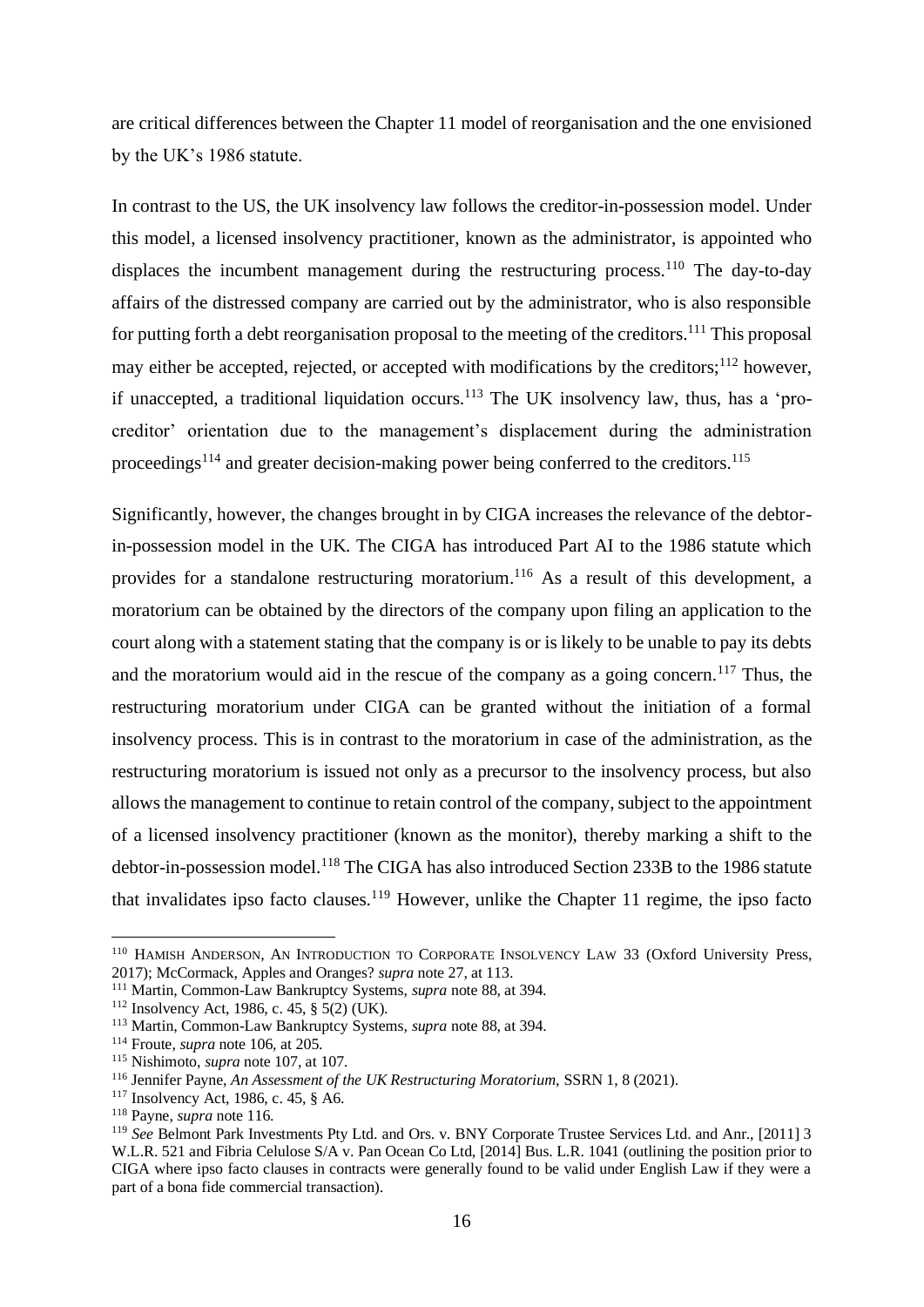provision under CIGA is narrower in that it only applies to contracts for supply of goods and services, and not all executory contracts.<sup>120</sup>

#### <span id="page-18-0"></span>**B. Cultural Attitude, Bankruptcy and Law: Experience of the US and UK**

The divergence in the historical, cultural, and economic attitude toward debt forgiveness, risktaking, and entrepreneurship has shaped the insolvency laws of the US and UK.<sup>121</sup> Generally, corporate insolvencies attract a lesser degree of stigma than personal insolvencies; nevertheless, both are viewed far more negatively in the UK.<sup>122</sup> Such negative perception has grown out of UK's cultural and historical attitude towards financial failure, which was regarded as a result of a wrongdoing rather than misfortune.<sup>123</sup> The prevailing sentiment was that "*once a bankrupt, always a bankrupt*."<sup>124</sup>

This belief influenced the UK's insolvency law, which is highly sceptical of the debtor-inpossession model and considers it akin to "*leaving an alcoholic in control of a pub.*" <sup>125</sup> Hence, there is a presumption favouring the creditor-in-possession model, with the administrator being considered best equipped to rescue the business. Moss argues that this scepticism towards debtors is also reflected in the judicial attitude in England, which tends to favour the financiers and bankers who occupy a respectable position in the society, while the debtors are perceived as excessive risk-takers.<sup>126</sup> Further, the judiciary is inclined to be sympathetic towards the insolvency practitioners who are professionals and are acquainted with the court, as opposed to the debtors whose descent into insolvency is treated with suspicion.<sup>127</sup>

Even today, the negative perception of corporate debtors subsists in the UK, with insolvency been considered a "major embarrassment."<sup>128</sup> The incompetence of the company executives is blamed for the company's financial plight, who face difficulty in finding another job and are

<sup>120</sup> Payne, *supra* note 116, at 12.

<sup>121</sup> Martin, Role of History and Culture, *supra* note 72, at 4.

<sup>122</sup> Martin, Common-Law Bankruptcy Systems*, supra* note 82, at 368.

<sup>123</sup> Martin, Role of History and Culture, *supra* note 73, at 38; Jay Westbrook, *A Comparison of Bankruptcy Reorganisation in the US with the Administrative Procedure in the UK*, 6 INSOLVENCY LAW AND PRACTICE 86, 88 (1990).

<sup>124</sup> Martin, Role of History and Culture, *supra* note 73, at 38.

<sup>125</sup> Gabriel Moss, *Chapter 11: An English Lawyer's Critique*, 11 INSOLVENCY INTELLIGENCE 17, 18–19 (1998).

<sup>126</sup> Gabriel Moss, *Comparative Bankruptcy Cultures: Rescue or Liquidation? Comparisons of Trends in National Law – England*, 23 BROOKLYN JOURNAL OF INTERNATIONAL LAW 115, 121 (1997).

<sup>127</sup> *Id.*

<sup>128</sup> Martin, Role of History and Culture, *supra* note 72, at 38; Press Release, IP Survey Changing Attitudes: It's Time to Admit British Business Has a Problem, ICAEW, (Sept. 7, 2017) https://www.icaew.com/- /media/corporate/files/technical/insolvency/publications/ip-survey-changing-attitudes-release.ashx [hereinafter *ICAEW Press Release*].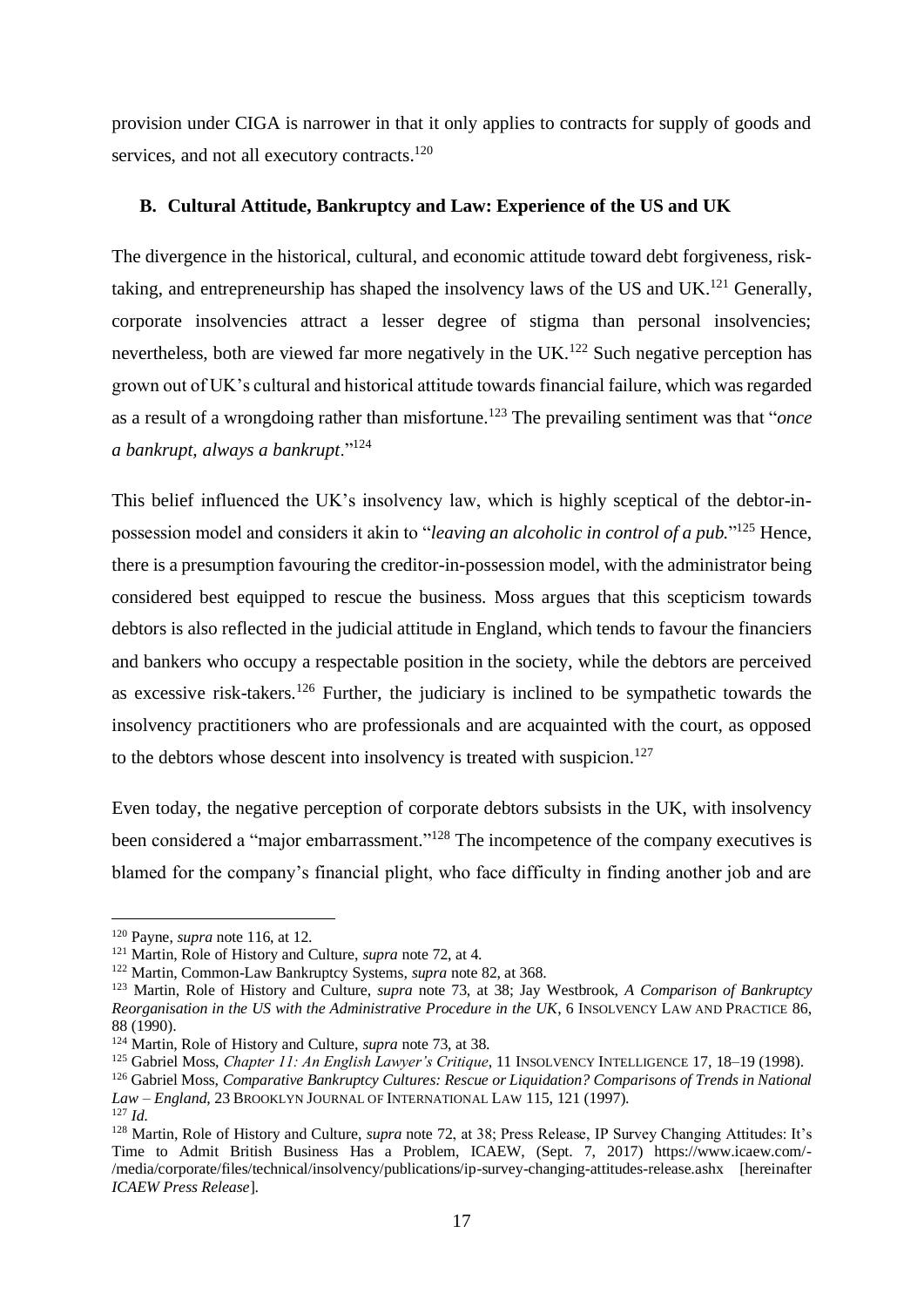shunned socially.<sup>129</sup> In a 2017 survey of 146 insolvency practitioners in the UK, it was found that the three primary factors that prevent businesspersons from initiating the insolvency process are that: (i) they are apprehensive of the eventual loss of control over the company due to management displacing regime; (ii) they lack knowledge of the options available to them; and (iii) they fear the impact of insolvency on their family and lifestyle.<sup>130</sup> Thus, the survey suggests that even though bankruptcy stigma has diminished to a certain extent, it continues to plague the business decisions of the management. The survey also calls for a change in the culture of fear and embarrassment in the UK for the successful restructuring of businesses.<sup>131</sup>

In contrast, the US adopts a favourable attitude towards risk-taking and considers insolvency a natural consequence of the market economy.<sup>132</sup> The forgiving nature of the US insolvency model is influenced by its unique capitalist system that encourages entrepreneurialism and greater consumer spending.<sup>133</sup> This is reflected in Chapter  $11$ ,  $^{134}$  which recognises the need for the management to continue in control of the company during the restructuring process. Instead of being penalised, the company's directors are considered best suited to manage the business operations. In fact, investors in the US prefer to financially back businessmen and women who have had some experience with financial failure.<sup>135</sup> As such, companies like Radio Shack, American Apparel, and Hostess Brands in the US have undergone multiple bankruptcies coining the terms 'Chapter 22' and 'Chapter 33' as companies repeat the Chapter 11 process.<sup>136</sup>

Even the judiciary in the US has adopted a lenient stance towards bankruptcies, with the courts notably observing that "*filing of a bankruptcy petition is no more misconduct than the filing of a suit for breach of contract or an adoption petition, unless filed fraudulently. Even though*  bankruptcy imparts certain social stigma, it is not evidence of bad character."<sup>137</sup> Thus, the forgiving design of the US bankruptcy law with its leanings toward the debtor-in-possession

<sup>129</sup> Alexandra Rhim, *Reorganisation Schemes under U.K. Insolvency Act of 1986: Chapter 11 as a Springboard for Discussion*, 16 L.A. INT'L & COMP. L. REV. 985, 1012 (1994); ROY GOODE, PRINCIPLES OF CORPORATE INSOLVENCY LAW 62 (Sweet and Maxwell,  $4<sup>th</sup>$  ed. 2011).

<sup>130</sup> ICAEW Press Release, *supra* note 128.

<sup>131</sup> ICAEW Press Release, *supra* note 128.

<sup>132</sup> Frade, *supra* note 42, at 53.

<sup>133</sup> Martin, Role of History and Culture, *supra* note 72, at 3.

<sup>134</sup> Martin, Role of History and Culture, *supra* note 72, at 7, 35.

<sup>135</sup> Gerard McCormack, *Control and Corporate Rescue – An Anglo American Evaluation*, 56 ICLQ 515, 524 (2007) [*McCormack, Anglo American Evaluation*].

<sup>&</sup>lt;sup>136</sup> Eliza Ronalds-Hannon, *Filing Chapter 11 Becomes Enticing Option for Ailing Retailers*, BLOOMBERG (Sept. 18, 2017) https://www.bloomberg.com/news/articles/2017-09-18/filing-chapter-22-becomes-enticing-option-forailing-retailers; Helena Vieira, *Does Flopping Have an Upside? Business Rethinks the Meaning of Failure*, LSE BLOG (June 27, 2016) https://blogs.lse.ac.uk/businessreview/2016/06/27/does-flopping-have-an-upside-businessrethinks-the-meaning-of-failure/.

<sup>137</sup> Merrit v. State, 683 S.E.2d 855 (Ga. 2009).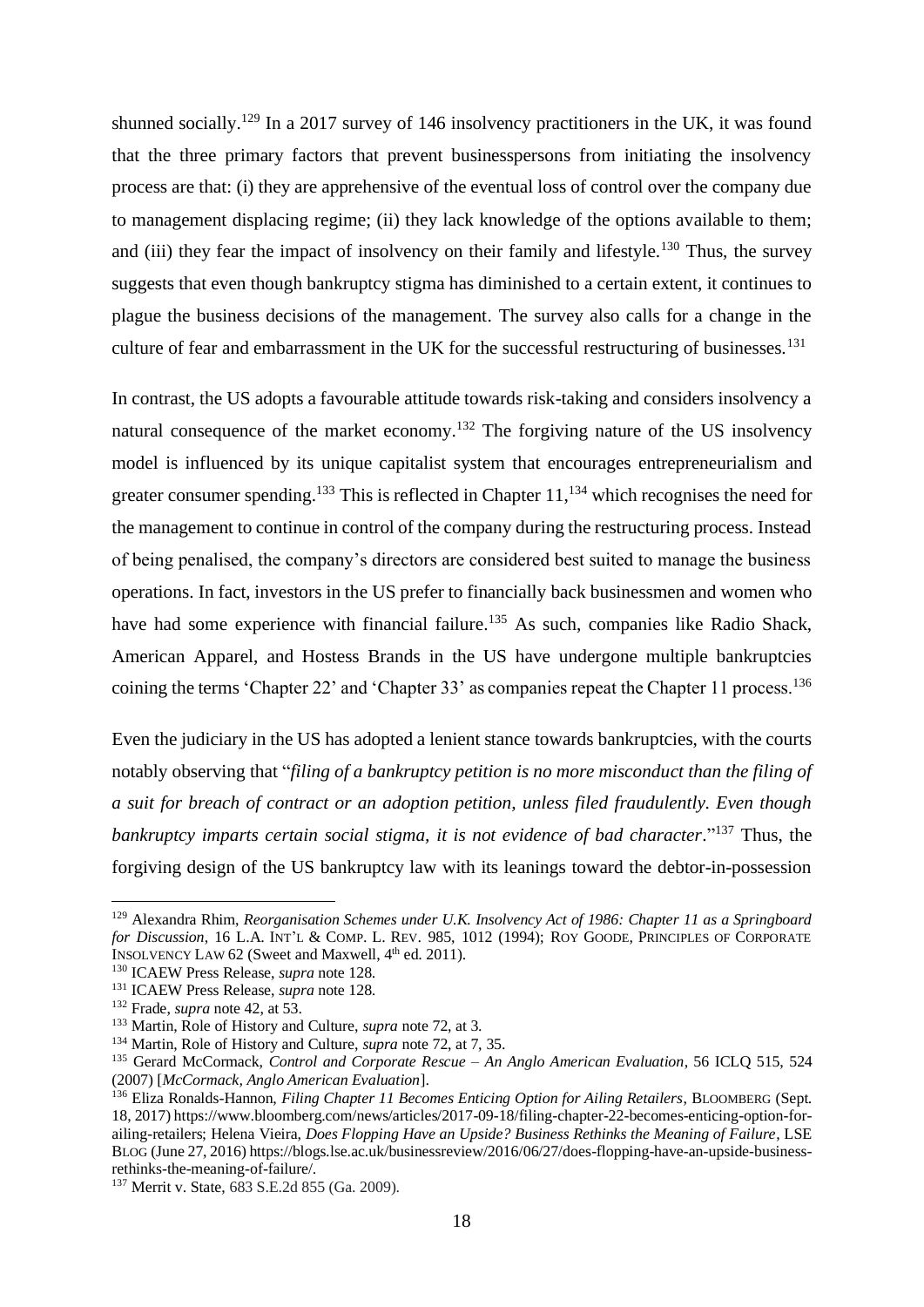model, automatic stay on secured assets, and the exclusive right of the debtors to propose a resolution plan<sup>138</sup> has to an extent been shaped by the favourable economic and cultural attitude towards debt and entrepreneurship prevalent in the US and the lower intensity of bankruptcy stigma.<sup>139</sup>

Despite the positive outlook towards insolvency in the US, empirical research suggests that some degree of bankruptcy stigma continues to persist. Professor Robert Sutton and Anita Callahan, in their study of four computer firms who had filed for bankruptcy, argued that seeking protection under Chapter 11 taints the image of the top management and, thereby, that of the firm.<sup>140</sup> The directors are blamed for the poor performance of the company, who find it challenging to find new jobs and thus face a blow to their individual careers.<sup>141</sup> Suppliers and customers also begin disengaging with the distressed company by refusing to supply or purchase goods.<sup>142</sup> Furthermore, the negative reaction by the audience towards bankruptcy makes it harder for the corporate debtor to enter into new relationships for its revival.<sup>143</sup> The US Court of Appeals has also recognised the adverse consequences of corporate insolvency stating that "*often, once a petition for bankruptcy is filed, keeping the bankrupt in operation is difficult. Suppliers and customers, fearing interruption of service, may shy away and creditors be reluctant to advance fresh credit, even though such credit carries a high priority in bankruptcy. The bankrupt may be shunned like a leper.*<sup>*n144*</sup> Thus, even though Chapter 11 endeavours to rescue the insolvent company, the underlying stigma acts as an impediment by dampening the chances of survival in some cases.

This shows that while the intensity of stigma is less '*biting*' <sup>145</sup> in the US than in the UK, it is still a factor to be reckoned with. The above discussion demonstrates how bankruptcy stigma, to an extent, has not only influenced the insolvency model adopted by different jurisdictions

<sup>138</sup> *See* discussion *supra* p. 14.

<sup>139</sup> *See* Yvana L.B.H. Mols, *Bankruptcy Stigma and Vulnerability: Questioning Autonomy and Structuring Resilience,* 29 EMORY BANKRUPTCY DEVELOPMENTS JOURNAL 289, 303 (2012) (stating that "*lawmakers and public perception of stigma's effect on debtors in bankruptcy have both been major driving forces for bankruptcy legislation throughout American History*"); *But see* Tajti, *supra* note 12, at 18 (stating that while Mols' statement may be an exaggeration, it cannot go uncontested that the perception of stigma has played an important role in shaping the bankruptcy legislation of the US, although it may not be the only factor).

<sup>140</sup> Sutton & Callahan, *supra* note 24, at 413.

<sup>141</sup> Sutton & Callahan, *supra* note 24, at 413.

<sup>142</sup> Sutton & Callahan, *supra* note 24, at 416; *See* Rosslyn-Smith et al., *supra* note 22, at 25; Tajti, *supra* note 12, at 10; *But see* Title 11 U.S.C. § 365(e) (addressing this situation by invalidating ipso facto clauses in contracts).

<sup>143</sup> Sutton & Callahan, *supra* note 24, at 420; *See* In Re Mid-Valley Aggregates, 49 B.R. 498 (1985) (where the debtor argued that the stigma of bankruptcy proceeding made it difficult for it to obtain financing for its continued operations).

 $144$  In re Met-L-Wood Corp., 861 F.2d 1012 (7<sup>th</sup> Cir. 1988).

<sup>145</sup> Tajti, *supra* note 12, at 1.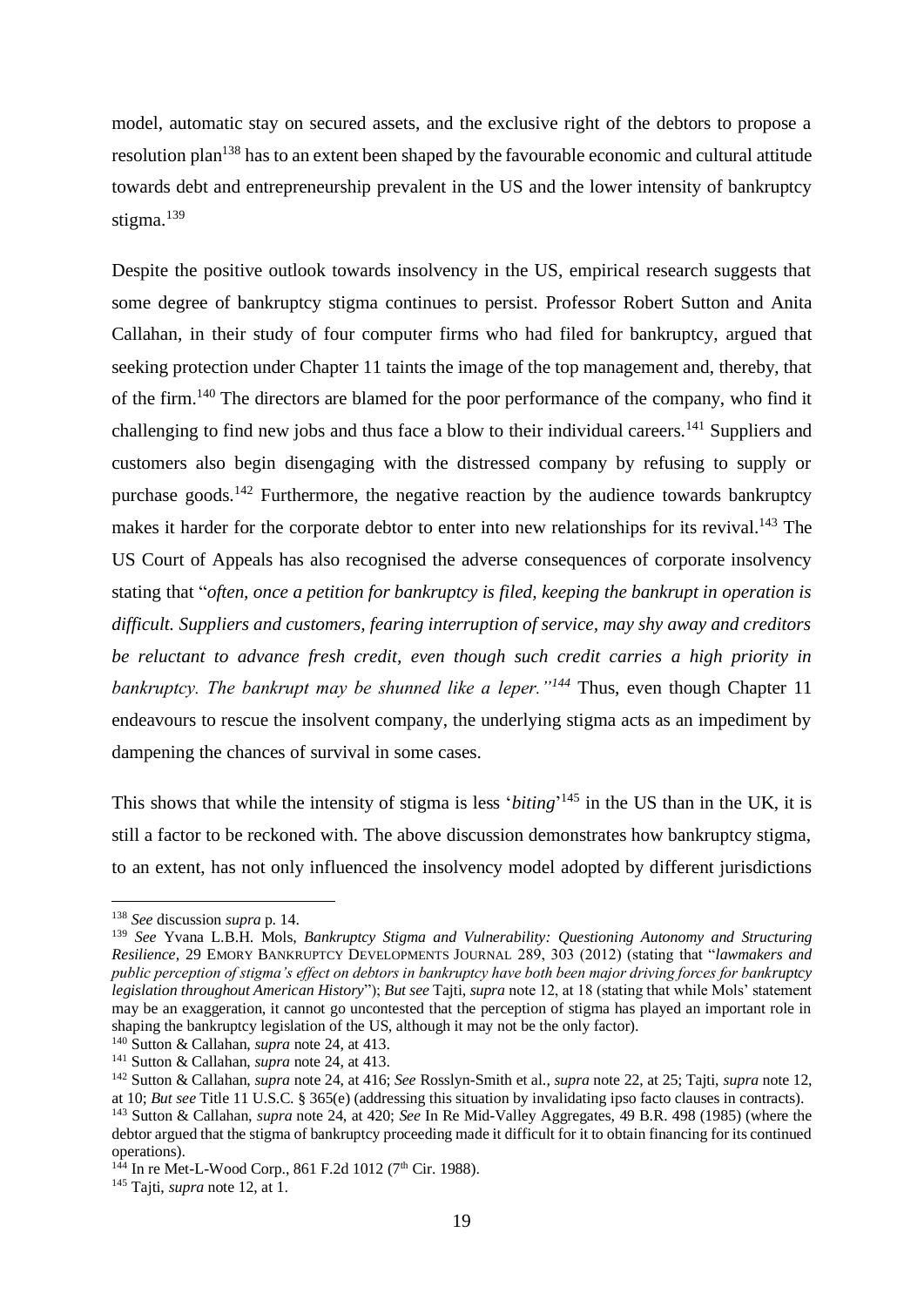but also how the stigma affects the operation of the bankruptcy process by acting as an obstacle to effective restructuring. Hence, developing measures to reduce the bankruptcy stigma is essential to provide a real second chance to insolvent companies. However, the US experience indicates that the reforms in the legal system alone will not be enough to alleviate the stigma. There must also be sustained changes in the attitude towards business failures. The next section will look at the stigma associated with corporate bankruptcy in India.

#### <span id="page-21-0"></span>**IV. BANKRUPTCY STIGMA IN THE INDIAN CONTEXT**

The function of any legal system is to act as an arbiter of stigma:<sup>146</sup> it should seek to ameliorate the stigma by attaching importance to the dignity of individuals; however, the legal system may sometimes reinforce and, in fact, perpetuates the stigma. In the following section, we shall examine the historical evolution of insolvency, outlining the shift from the debtor-inpossession to the creditor-in-possession model through the IBC in India. It shall also give a brief overview of the IBC and examine the provisions that seem to perpetuate stigma in the insolvency process.

## <span id="page-21-1"></span>**A. Evolution of Bankruptcy/Insolvency: Shift from Debtor-in-Possession to Creditor-in-Possession Regime**

Prior to the liberalisation of the Indian economy in 1991, the need for a comprehensive corporate insolvency and bankruptcy law was not urgently felt. Since the protectionist policies of the Indian government excluded most trading risks, insolvency did not receive much attention.<sup>147</sup> During this time, corporate insolvency was dealt with by the Companies Act, 1956, which provided for the liquidation and winding-up of companies,  $148$  with the High Court being the adjudicating authority. However, the procedure under this statute was plagued with inordinate delays, a lack of trained official liquidators, and inadequate disclosure of information about the organisation or its business by the insolvent company's management.<sup>149</sup>

<sup>&</sup>lt;sup>146</sup> MARTHA NUSSBAUM, HIDING FROM HUMANITY: DISGUST, SHAME AND THE LAW 223, 289 (Princeton University Press, 2004).

<sup>147</sup> Saket Hishikar, *A Concise History of Bankruptcy, Insolvency, and Debt Restructuring Laws in India*, 45 VIKALPA 115, 116 (2020).

<sup>148</sup> The Companies Act, 1956, Act No. 1 of 1956 § 425–560 (India).

<sup>149</sup> Kristin van Zwieten, The Demise of Corporate Insolvency Law in India: The Role of the Courts, 1, 112 (Thesis, University of Oxford, 2012); Report of the High Level Committee on Law Relating to Insolvency and Winding Up of Companies 10-16 (July 2000) http://reports.mca.gov.in/Reports/24-Eradi%20committee%20report%20of%20the%20high%20level%20committee%20on%20law%20relating%20t o%20insolvency%20&%20winding%20up%20of%20Companies,%202000.pdf [hereinafter *Eradi Committee Report*].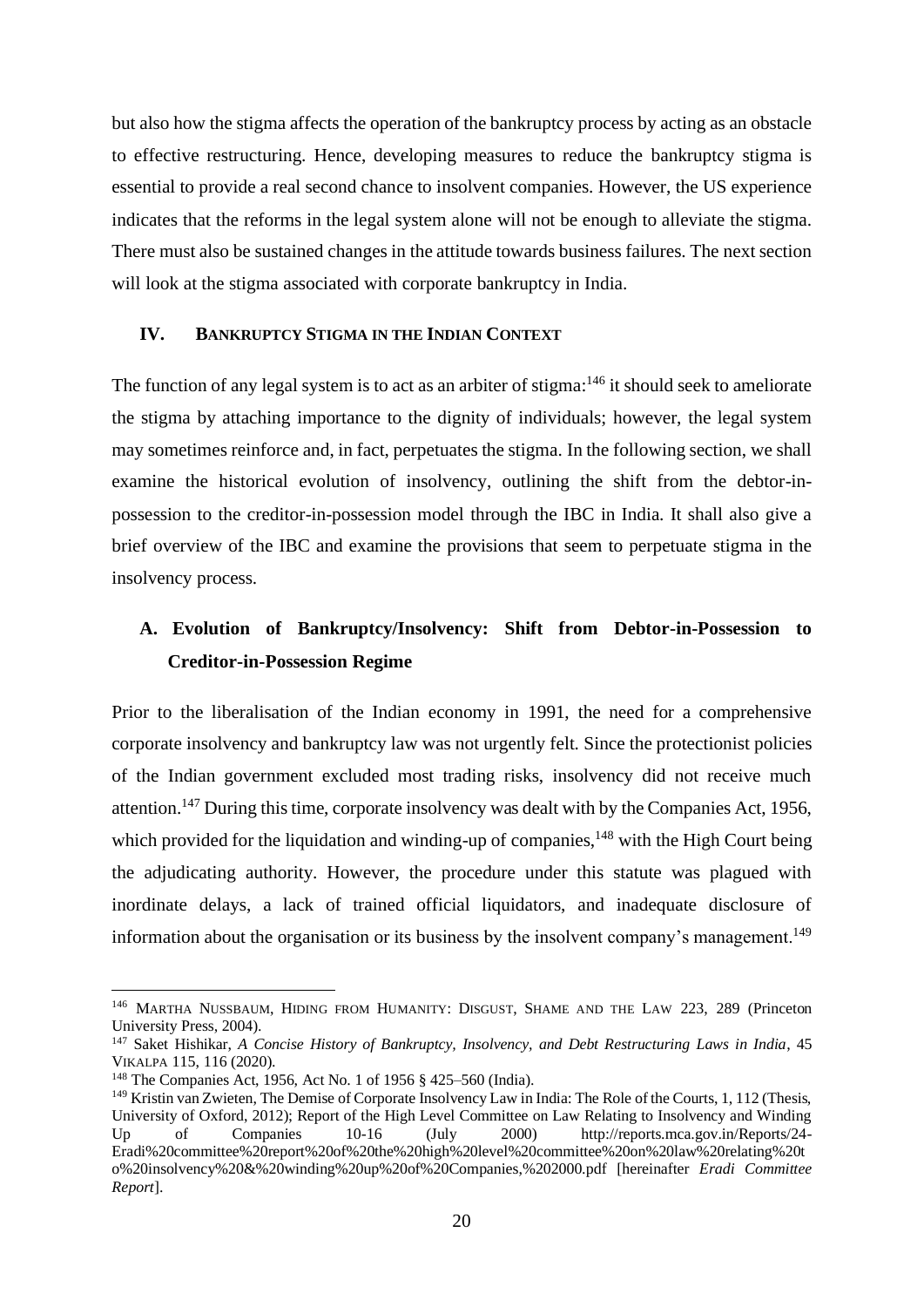By the 1980s, the problem of industrial sickness became widespread, necessitating urgent bankruptcy and insolvency reform. As a result, the Sick Industrial Companies (Special Provisions) Act, 1985 (SICA) was enacted to expedite the identification of sickness in industrial companies and rehabilitate them. SICA also provided for the establishment of a new legal forum known as the Board for Industrial Finance Reconstruction (BIFR). Unlike the current procedure under IBC, SICA had adopted the debtor-in-possession model (analogous to the one prevalent in the US). Hence, the incumbent management was not divested of the control when the BIFR considered rehabilitating or liquidating the sick industrial company. Notably, unlike Chapter 11, there was no provision under SICA for an exclusive period wherein only the debtor could put forth a resolution plan.<sup>150</sup> Instead, if the BIFR determined the revival of the company as possible or in the public interest, then an operating agency (bank or financial institution in most cases) was appointed by the BIFR to propose the reorganisation scheme.<sup>151</sup>

The SICA failed on multiple counts. The system was marked by prolonged delays, revival plans in most cases were not sustainable, and BIFR lacked professional expertise.<sup>152</sup> Notably, the Report of the Committee on Industrial Sickness and Corporate Restructuring chaired by Omkar Goswami suggested that the failure of SICA could be attributed to the debtor-inpossession model.<sup>153</sup> He argued that this model created information asymmetry<sup>154</sup> since the creditors lacked adequate information about the company's financial position, which was in possession of the management. Because of this, the creditors became vulnerable to strategic delays and the infeasible schemes sanctioned under the legislation.<sup>155</sup> Thus, the failure of SICA led the legislators to view the debtor-in-possession model with much scepticism, which since then has been understandably eschewed by the IBC.

However, India's scepticism of the debtor-in-possession model, based on SICA's failure, should be viewed with caution. This is because the design of the debtor-in-possession under SICA had crucial distinctions from the one prevalent under Chapter 11. While under the extant

<sup>150</sup> Akshaya Kamalnath, *Corporate Insolvency Resolution in India – A Proposal to Overcome the Initiation Problem,* 88 UMKC L. REV. 631, 634 (2020).

<sup>151</sup> The Sick Industrial Companies (Special Provisions) Act, 1985, Act No. 1 of 1986 § 18(1).

<sup>152</sup> Shakti Deb & Indrajit Dube, *Insolvency and Bankruptcy Code 2016: Revisiting with Market Reality*, 63 INTERNATIONAL JOURNAL OF LAW AND MANAGEMENT 125 (2020).

<sup>153</sup> Report of The Committee on Industrial Sickness and Corporate Restructuring 22 (July 1993), http://reports.mca.gov.in/Reports/31-

Goswami%20committee%20of%20the%20industriai%20sickness%20and%20corporate%20restructuring,%201 993.pdf.

<sup>154</sup> Kristin van Zwieten, *Corporate Rescue in India: The Influence of the Courts*, 15 J. CORP. L STUD. 1, 13 (2015) [hereinafter *Zwieten, Corporate Rescue in India*].  $^{155}$  *Id.*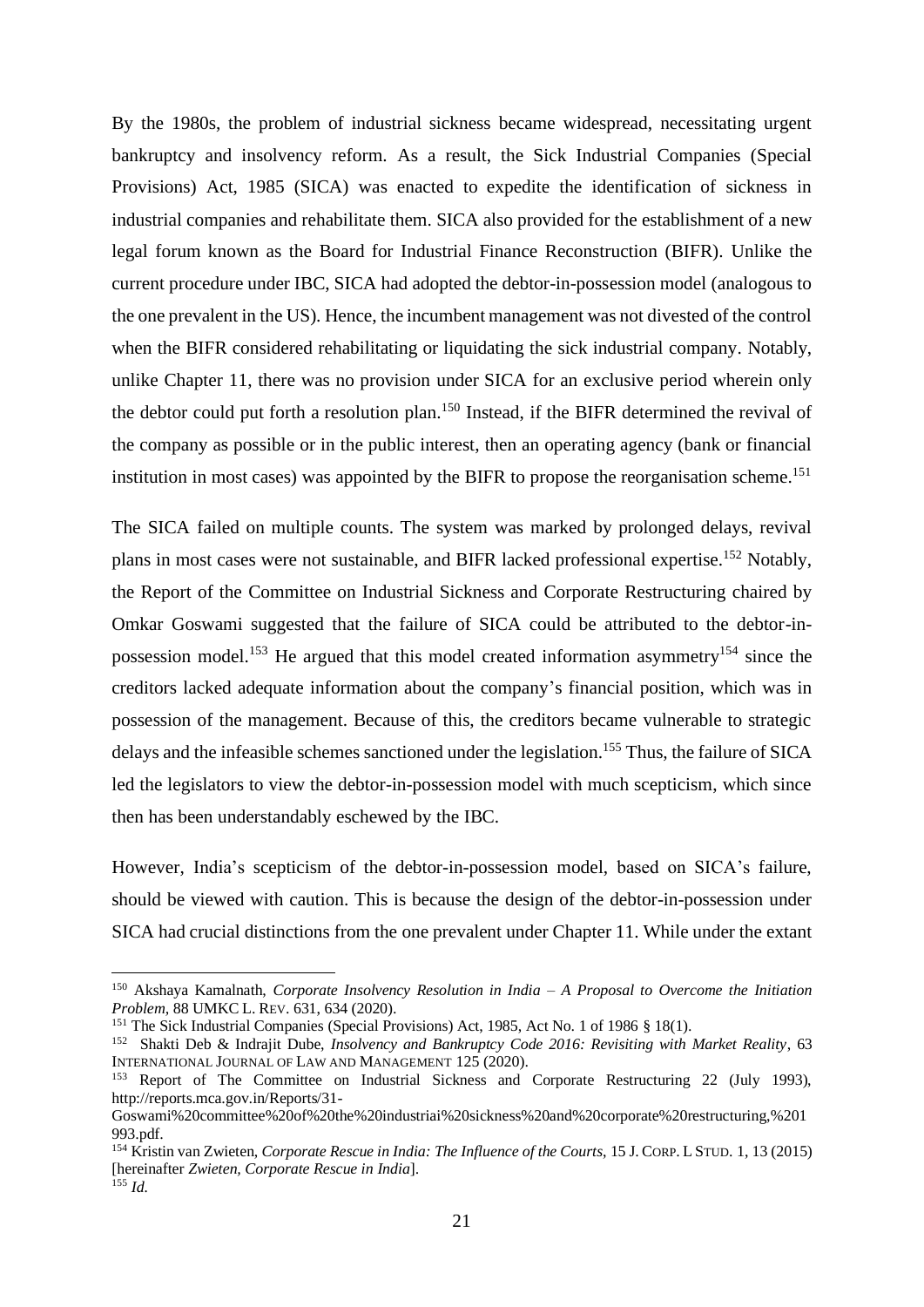scheme of Chapter 11, the debtor possesses the exclusive right to propose a plan for the revival of the company within the first 120 days, SICA allowed only an operating agency identified by the BIFR to file the resolution plan. Additionally, the failure of SICA was a cumulative result of the rehabilitation bias of the courts, lack of expertise of BIFR, and problems in the implementation of the legislation and not the debtor-in-possession model alone.

Post SICA's failure, several committees were appointed to study India's corporate bankruptcy and insolvency framework and to suggest measures for reforming the same,<sup>156</sup> including the Banking Law Reform Committee (BLRC) in 2014. <sup>157</sup> The BLRC proposed a paradigm shift to India's corporate bankruptcy scheme. Unlike the past regimes in which the creditors had little say, the BLRC noted that the question of whether the corporate debtor must be liquidated, restructured or sold as a going concern must be free of government intervention and should vest with the creditors alone.<sup>158</sup> In fact, the BLRC emphasised that "*the appropriate disposition of a defaulting firm is a business decision, and only the creditors should make it"*<sup>159</sup> when responding to the topic of how the insolvent debtor's assets should be deployed. This was a striking departure from SICA, with the BLRC endorsing the management displacing insolvency regime.<sup>160</sup> Hence, the committee proposed a creditor-centric insolvency framework which is now reflected in the IBC.

#### <span id="page-23-0"></span>**B. A Brief Overview of the IBC**

The IBC marks an important milestone in the evolution of economic reforms in India. It covers the insolvency resolution of corporate debtors, partnership firms, and individuals. The provisions of the IBC dealing with the insolvency and liquidation of corporate persons came

<sup>156</sup> The Report of the Committee on the Financial System (1991) (Narasimhan Committee I) https://ibbi.gov.in/uploads/resources/Narasimham%20Committee%20I-min.pdf; Committee on Banking Sector Reforms (1998) (Narasimhan Committee II)

https://www.rbi.org.in/Scripts/PublicationReportDetails.aspx?ID=251; Eradi Committee Report, *supra* note 153; The Report of the Expert Committee on Legal Aspects of Bank Frauds (2001) (L.N. Mitra Committee) https://ibbi.gov.in/August%202001,%20Dr.%20N.L.%20Mitra%20Committe%20Report%20on%20Legal%20 Aspects%20of%20Bank%20Frauds.pdf; Report of the Expert Committee on Company Law (2005) (Irani Committee)

https://www.ibbi.gov.in/uploads/resources/May%202005,%20J.%20J.%20Irani%20Report%20of%20the%20Ex pert%20Committee%20on%20Company%20Law.pdf; Report of the Committee on Financial Sector Reforms (2008) (Raghuram Rajan Committee) https://faculty.iima.ac.in/~jrvarma/reports/Raghuram-Rajan/cfsr\_all.pdf.

<sup>157</sup> Rajeswari Sengupta et al., *Evolution of the Insolvency Framework for Non-Financial Firms in India* 8 (Indira Gandhi Institute of Development Research, Working Paper No. 18, 2016).

<sup>158</sup> The Report of the Bankruptcy Law Reforms Committee—Volume I: Rationale and Design 12 (2015) https://ibbi.gov.in/BLRCReportVol1\_04112015.pdf [hereinafter *BLRC Report*].

<sup>&</sup>lt;sup>159</sup> Kristin van Zwieten, Keynote Address on Insolvency and Bankruptcy Code 2016: Impact on Markets and the Economy 2 (Dec. 16, 2019) [hereinafter *Zwieten, Keynote Address*]; *See* BLRC Report, at 12. <sup>160</sup> *See* Zwieten, Keynote Address*.*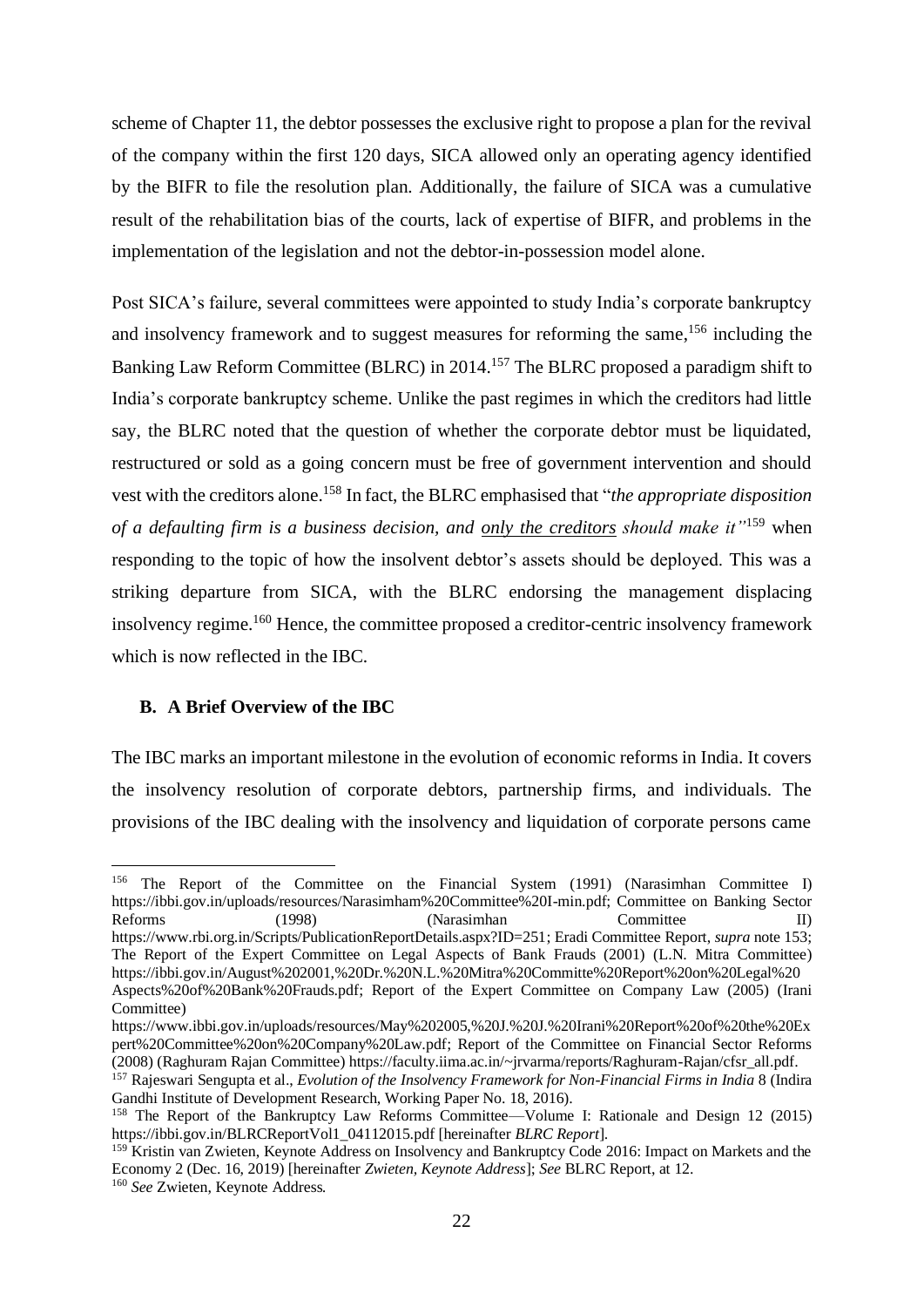into effect on  $1<sup>st</sup>$  December, 2016.<sup>161</sup> Except for the provisions dealing with personal guarantors to the corporate debtor, which came into effect on  $1<sup>st</sup>$  December, 2019, Part III of the IBC dealing with insolvency and bankruptcy of individuals and partnership firms has not come into force yet.<sup>162</sup>

Like the corporate insolvency regime of the US and UK, the IBC is committed to the rescue culture. Thus, the first-order objective of the IBC is to seek resolution of the distressed entity, the second objective is to achieve value maximisation of the assets of the distressed firm, and the third is to promote entrepreneurship, availability of credit, and to balance the interests of various stakeholders.<sup>163</sup> This order of objectives, as observed by the National Company Law Appellate Tribunal (NCLAT), is sacrosanct.<sup>164</sup> The Corporate Insolvency Resolution Process (CIRP) is the procedure envisioned by the Code for the resolution of insolvency of the corporate debtor. The CIRP can be triggered by three means: by the corporate debtor itself.<sup>165</sup> the financial creditor,<sup>166</sup> or the operational creditor<sup>167</sup> who can file an application to the National Company Law Tribunal (NCLT) (also known as the Adjudicating Authority) on the occurrence of a default<sup>168</sup> of an amount not less than INR.  $1,00,00,000$ .<sup>169</sup>

The distinction between an operational creditor and a financial creditor is a significant one. It is premised on the purpose of the transaction between the creditor and the corporation that resulted in the debt.<sup>170</sup> In cases where a financial debt<sup>171</sup> is owed, *i.e.*, a debt availed for financial purposes such as a loan from a bank, then the person to whom the debt is owed is known as a financial creditor.<sup>172</sup> Whereas an operational creditor is one to whom an operational

<sup>161</sup> Understanding the IBC: Key Jurisprudential and Practical Considerations, INSOLVENCY AND BANKRUPTCY BOARD OF INDIA, 18 https://www.ibbi.gov.in/uploads/publication/e42fddce80e99d28b683a7e21c81110e.pdf [hereinafter *IBC Handbook*].

<sup>162</sup> *Id.* at 58.

<sup>&</sup>lt;sup>163</sup> Binani Industries Ltd. v. Bank of Baroda & Anr., 2018 SCC OnLine NCLAT 521 ¶ 17.

<sup>164</sup> *Id.*

<sup>165</sup> The Insolvency and Bankruptcy Code, 2016, Act No. 31 of 2016 § 10 [hereinafter *IBC*].

 $^{166}$  IBC  $\S$  7.

 $167$  IBC  $\frac{8}{9}$  9.

 $168$  IBC  $\frac{8}{3}$  6.

<sup>&</sup>lt;sup>169</sup> IBC § 4: Ministry of Corporate Affairs, S.O. 1205(E) (Notified on March 24, 2020).

<sup>170</sup> MP Ram Mohan & Vishakha Raj, *Section 29A of India's Insolvency and Bankruptcy Code: An Instance of Hard Cases Making Bad Law?* 5 (Indian Institute of Management Ahmedabad, Working Paper No. 2021-07-01) [hereinafter *Mohan & Raj, Section 29A IBC*].

 $171$  IBC § 5(8).

 $172$  IBC  $\frac{172}{10}$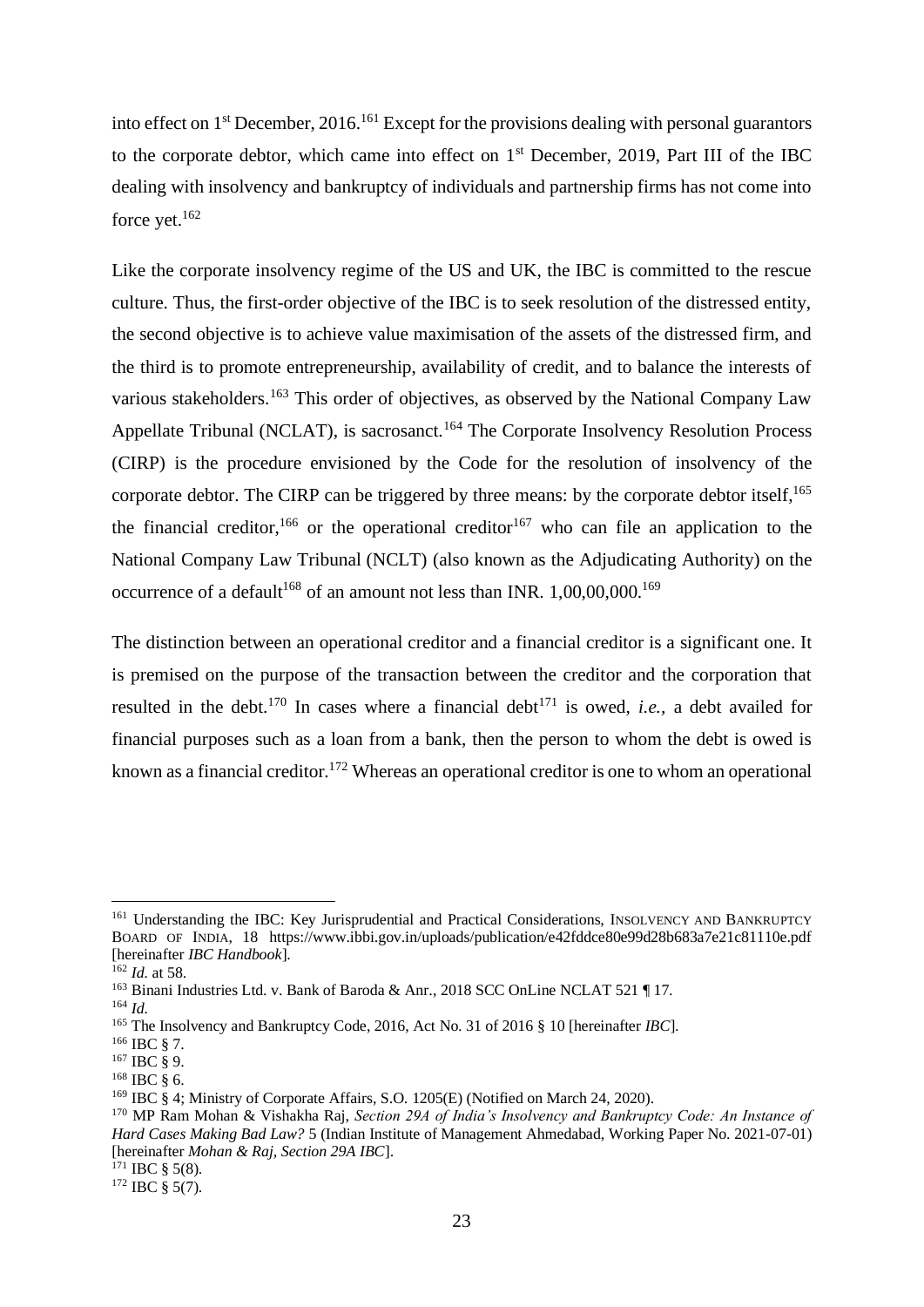debt is owed, <sup>173</sup> *i.e.* debt in respect of the supply of goods or services or salaries to employees.<sup>174</sup>

Once the NCLT accepts the application to initiate the CIRP, a moratorium comes into effect, which bars the continuation and initiation of legal proceedings against the corporate debtor.<sup>175</sup> Notably, unlike the US (and, more recently, the UK), the IBC does not per se prohibit the operation of ipso facto clauses.<sup>176</sup> However, section 14 that deals with moratorium carves out a limited exception whereby contracts where the counter party supplies essential<sup>177</sup> or critical<sup>178</sup> goods and services to the corporate debtor or those contracts dealing with government licenses, grants, and permits required for the conduct of the corporate debtor's business cannot be terminated upon the commencement of the CIRP.<sup>179</sup> This is only a narrow provision and no clear position emerges under the IBC in relation to the validity of ipso facto clauses in other contracts,<sup>180</sup> such as contracts for loans, guarantees and other types of financing agreements, and contracts with the corporate debtor's customers for supply of good or services who may be incentivised to terminate contracts due to the stigma of insolvency.<sup>181</sup>

Along with the imposition of a moratorium, the NCLT also appoints an Interim Resolution Professional (IRP) who takes over the management of the corporate debtor, thereby displacing the board of directors. <sup>182</sup> Thus, the IBC has shifted from the erstwhile debtor-in-possession regime under SICA to the creditor-in-possession model. Upon appointment, the IRP collates the claims submitted by the creditors and thereafter constitutes the Committee of Creditors (CoC) comprising all financial creditors (whether secured or unsecured). The objective of forming a CoC is to adopt a collective approach towards insolvency resolution as opposed to dealing with claims individually. $183$ 

 $173$  IBC § 5(20).

 $174$  IBC § 5(21).

<sup>175</sup> IBC § 14.

<sup>176</sup> Vidhi Centre for Legal Policy, Insolvency and Bankruptcy Code: The Journey So Far and the Road Ahead 34-35 (Dec. 2018) https://vidhilegalpolicy.in/wpcontent/uploads/2019/05/IBC\_Thejourneysofarandtheroadahead\_Dec18.pdf.

<sup>&</sup>lt;sup>177</sup> IBC § 14(2); Insolvency and Bankruptcy Board of India (Insolvency Resolution Process for Corporate Persons) Regulations, 2016, Reg. 32.

 $178$  IBC  $\frac{14(2A)}{2}$ .

<sup>&</sup>lt;sup>179</sup> IBC § Explanation to 14(1).

<sup>&</sup>lt;sup>180</sup> Gujarat Urja Vikas Nigam Ltd. v. Amit Gupta and Ors, (2021) 7 SCC 209 ¶ 135.

<sup>181</sup> Aparna Ravi, *Ipso Facto Clauses and the IBC,* NATIONAL LAW SCHOOL BUSINESS LAW REVIEW (May 23, 2021) https://www.nlsblr.com/post/ipso-facto-clauses-and-the-ibc.

 $182$  IBC  $88$  16, 17.

<sup>183</sup> Municipal Corporation of Greater Mumbai v. Abhilash Lal & Ors., (2020) 13 SCC 234 ¶ 27.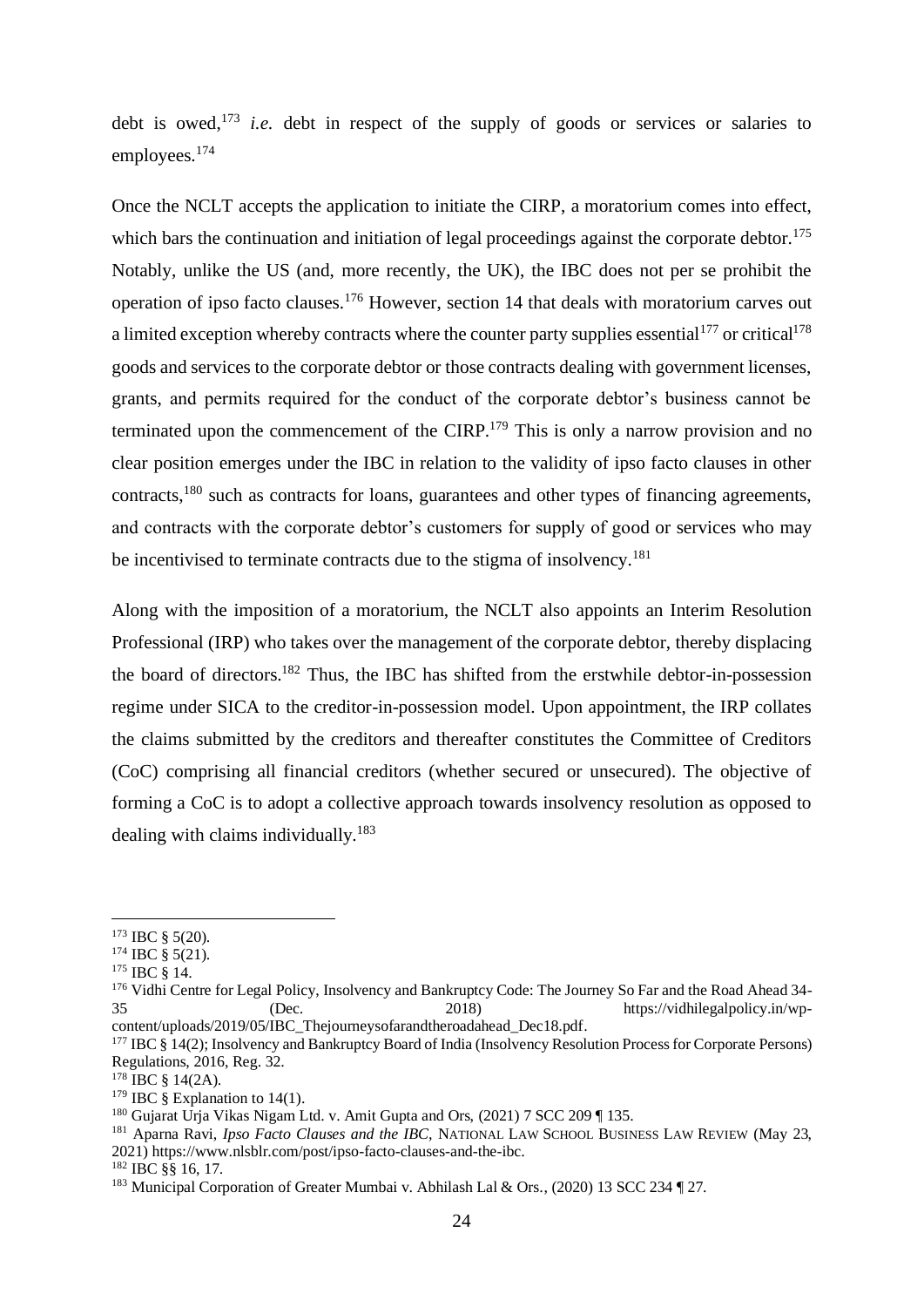At its first meeting, the CoC appoints a resolution professional, and subsequently, the process of inviting resolution plans begins. Members of the CoC deliberate on the feasibility of the plans proposed by resolution applicants and approve the same by a vote of not less than 66 percent of the voting shares of the financial creditors.<sup>184</sup> At this juncture, section 29A becomes significant, which, *inter alia*, restricts the promoters and the management of the corporate debtor with Non-Performing Assets (NPAs) accounts from putting forth a resolution plan.<sup>185</sup> This provision, in particular section 29A(c), seeks to exclude 'unscrupulous promoters' who caused the company's financial distress from regaining control of it;<sup>186</sup> a provision illustrative of the social stigma against former management, which will be further delved into in the following section of the paper.

#### <span id="page-26-0"></span>**C. Evidence of Stigma under the IBC and its Implications**

The IBC has undoubtedly made the process of entering and exiting from the market much simpler. However, some aspects of the Code require reappraisal due to their tendency to reinforce and perpetuate the stigma against corporate debtors. These include section 29A(c) of the IBC, which bars the promoters and incumbent management from submitting a resolution plan and the creditor-in-possession model that reinforces the bias against the debtors. The following section of the paper will examine the stigma underlying these features and their impact on the functioning of the insolvency process and the economic growth of the country.

#### <span id="page-26-1"></span>*(i) Stigma and section 29A*

Section 29A was introduced through an Ordinance promulgated on  $23<sup>rd</sup>$  November,  $2017$ ,  $187$ and was ultimately enacted as the Insolvency and Bankruptcy (Amendment) Act, 2018.<sup>188</sup> This provision incapacitates/excludes a list of persons<sup>189</sup> from submitting a resolution plan, with the

 $184$  IBC § 30(4).

<sup>185</sup> Mohan & Raj, Section 29A IBC, *supra* note 170, at 1.

<sup>186</sup> The Insolvency and Bankruptcy Code (Amendment) Bill, 2017, Bill No. 280 of 2017 ¶ 5 (Dec. 26, 2017) [hereinafter *2017 Amendment Bill*].

<sup>187</sup> The Insolvency and Bankruptcy Code (Amendment) Ordinance, 2017, § 29A (Nov. 23, 2017) https://ibbi.gov.in//webadmin/pdf/legalframwork/2017/Nov/180404\_2017-11-24%2007:16:09.pdf.

<sup>&</sup>lt;sup>188</sup> The Insolvency and Bankruptcy Code (Amendment) Act, 2017, § 29A (Jan. 19, 2018) https://ibbi.gov.in//webadmin/pdf/legalframwork/2018/Jan/182066\_2018-01-20%2023:35:29.pdf

<sup>&</sup>lt;sup>189</sup> IBC § 29A (includes undischarged insolvent; willful defaulter; an individual who has control over an account that has been classified as an NPA for over a year; convicted offender; individual disqualified to act as a director under the Companies Act, 2013; person prohibited by Securities and Exchange Board of India from trading in the securities market; promoter or management personnel in the corporate debtor involved in preferential, undervalued, extortionate or fraudulent transaction; guarantor for a debtor against whom the proceedings under IBC have commenced and connected parties to these persons).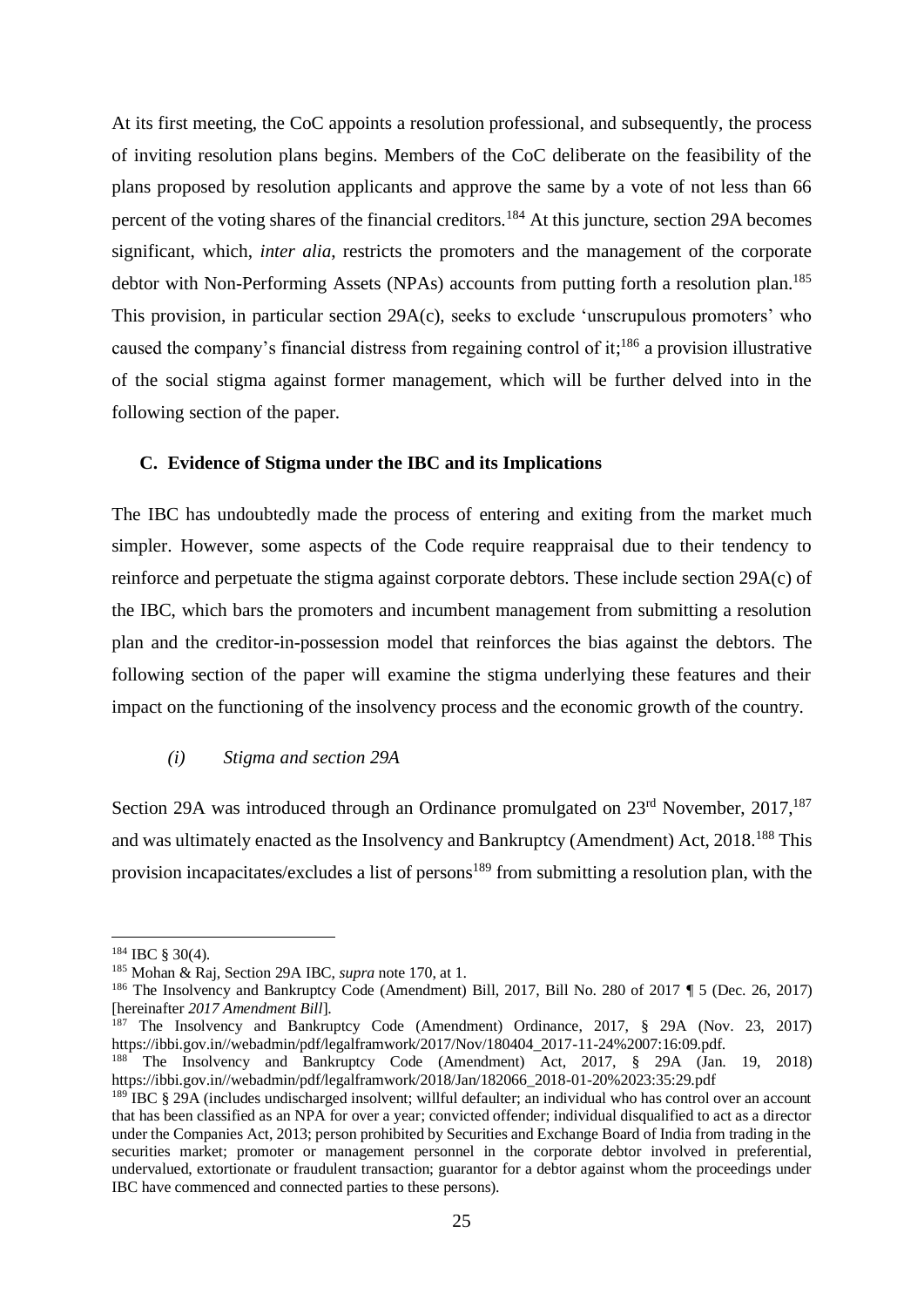ineligibility stipulated under section 29A(c) being of particular relevance to this paper. Section 29A(c) disqualifies a person who has an account or is a promoter, person in management, or control of the corporate debtor, with an account that has been classified as an NPA by the Reserve Bank of India for at least one year from bidding for the assets of the corporate debtor.<sup>190</sup> With this amendment, the IBC now not only displaces the management in favour of the IRP during the insolvency process but goes a step ahead to bar the promoters and the former management from bidding for the rehabilitation of their own company.<sup>191</sup> Notably, this automatic disqualification under section 29A is unique to India and marks a significant departure from most mature jurisdictions, including the US and UK's insolvency law.<sup>192</sup>

Section 29A was introduced in a climate of much scepticism against the management of insolvent companies.<sup>193</sup> High profile cases of promoters, and their related parties, regaining control of the corporate debtor at a fraction of their outstanding dues, prompted the introduction of this provision with grave urgency a year and a half after IBC came into force.<sup>194</sup> It was perceived to be inherently unfair for the promoters who, through their misconduct, had contributed to the company's downfall to regain control on a clean slate at the expense of the creditors.<sup>195</sup> This is best exemplified by the remarks made by Late Mr. Jaitley, the then Finance Minister, in the Parliament who said that "*in the case of resolution, all type of creditors may take some haircut, and the man who created the insolvency pays a fraction of the amount and comes back into management…that is something which besides being commercially imprudent would also be morally unacceptable*." <sup>196</sup> The rationale behind section 29A can also be discerned through the statement of object and reasons of the Insolvency and Bankruptcy Code (Amendment) Bill, 2017 (2017 Amendment Bill), which sought to prevent "*unscrupulous*" and "*undesirable*" persons from benefitting from the insolvency process. 197

It is, therefore, clear from the statement of object and reasons and the remarks made in the Parliament that the central concern of the amendment was to bar those persons whose

 $190$  IBC § 29A(c).

<sup>191</sup> Mohan & Raj, Section 29A IBC, *supra* note 170, at 3.

<sup>192</sup> Injeti Srinivas*, The Story Behind Section 29A of IBC Page*, *in* INSOLVENCY AND BANKRUPTCY REGIME IN INDIA: A NARRATIVE 97, 100 (2020).

<sup>193</sup> Aparna Ravi, *A Rocky Road to Resolution: Achievements and Struggle of India's Insolvency Code*, THE INDIA FORUM (Oct. 12, 2021) https://www.theindiaforum.in/article/rocky-road-resolution.

<sup>194</sup> Edelweiss Asset Reconstruction Company Ltd. v. Synergies Dooray Automotive Ltd. & Ors., 2018 SCC OnLine NCLAT 845 [hereinafter *Synergies Dooray*]; Srinivas, *supra* note 192, at 97-98.

<sup>195</sup> IBC Handbook*, supra* note 161 at 143; Ravi, *supra* note 193.

<sup>196</sup> Srinivas, *supra* note 192, at 102.

<sup>197</sup> 2017 Amendment Bill, *supra* note 186, ¶ 2.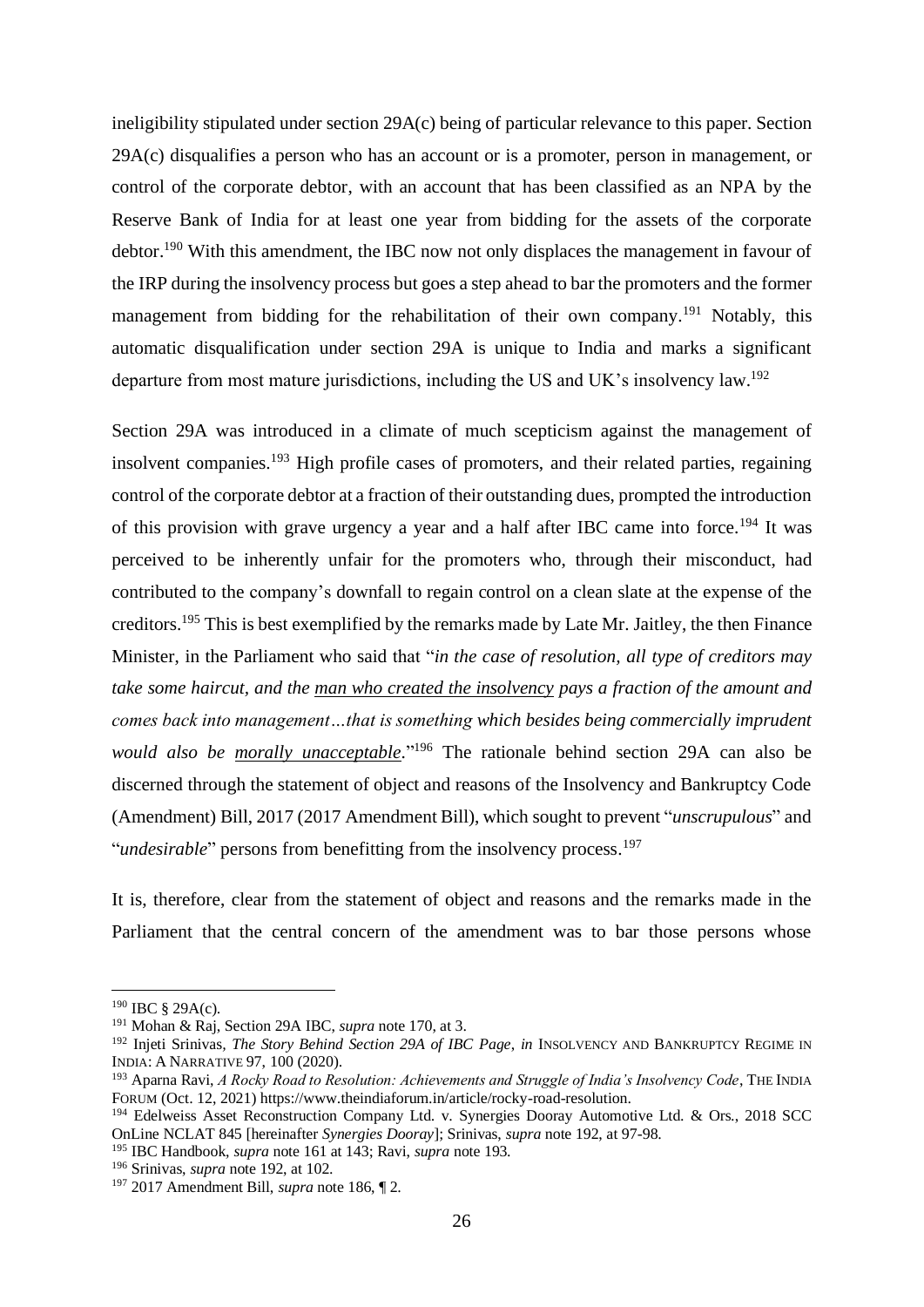misconduct caused the company's financial distress from regaining control of it. However, in the absence of any explicit reference to the term '*misconduct*' in section 29A(c), the provision seems to sweep across the board, bringing cases of malfeasance and honest business failure under the same camp.<sup>198</sup> In doing so, section  $29A(c)$  assumes that the corporate debtor's financial distress is a consequence of the '*actions*' of those in control:<sup>199</sup> an assumption echoing early bankruptcy legislations that viewed default as a fraudulent '*act*' of individuals.<sup>200</sup> This goes against the very design of the IBC, which recognises that business failures are inevitable in a dynamic market economy, and all failures are not a fraud.<sup>201</sup> Admittedly, there may be cases wherein the promoters orchestrate transactions to push the company into insolvency; however, the IBC contains provisions to meet such situations.<sup>202</sup> Section 29A(c), in contrast, by bringing honest promoters under the same umbrella as wilful and unscrupulous defaulters, seems to perpetuate and reinforce the stigma against failed entrepreneurs and deny them a second chance.<sup>203</sup>

The strong and prejudicial language of the 2017 Amendment Bill and the parliamentary debates has found its way into judicial decisions justifying section 29A.<sup>204</sup> As will be discussed later, the Supreme Court, in a series of decisions,  $205$  has resorted to a purposive interpretation of section 29A, *i.e.* interpreting the provision in light of its object and legislative history to prevent the backdoor entry of the management. The purposive interpretation, along with the negative rhetoric of the 2017 Amendment Bill employed by the judiciary, has also played a crucial role in entrenching the already embedded stigma against failed businesses.

<sup>198</sup> AKAANT KUMAR MITTAL, INSOLVENCY AND BANKRUPTCY CODE: LAW AND PRACTICE (Eastern Book Company, 2021) (ebook).

<sup>199</sup> Mohan & Raj, Section 29A IBC, *supra* note 170, at 17.

<sup>200</sup> *See* discussion *supra* pp. 9.

<sup>201</sup> Rajeswari Sengupta & Anjali Sharma, *Understanding the Recent Ordinance Amending the Insolvency and Bankruptcy Code*, IDEAS FOR INDIA (Mar. 28, 2018) https://www.ideasforindia.in/topics/moneyfinance/understanding-the-recent-ordinance-amending-the-insolvency-and-bankruptcy-code.html.

<sup>202</sup> Ravi, *supra* note 193; *See* IBC §§ 43-51, 66(1), 66(2) (dealing with preferential, undervalued, fraudulent and extortionate transactions, fraudulent and wrongful trading).

<sup>203</sup> MP Ram Mohan & Vishakha Raj, *Entrepreneurship and Insolvency: Why Rules of Exit Matter*, *in* QUINQUENNIAL OF INSOLVENCY AND BANKRUPTCY CODE, 2016, *supra* note 40, at 131, 138 [hereinafter *Mohan & Raj, Entrepreneurship and Insolvency*].

<sup>204</sup> *Id.*

<sup>205</sup> ArcelorMittal Indian Pvt. Ltd. v. Satish Kumar Gupta, (2019) 2 SCC 1 ¶ 27 [hereinafter *ArcelorMittal*]; Swiss Ribbons Pvt. Ltd. v. Union of India, (2019) 4 SCC 17 ¶ 62 [hereinafter *Swiss Ribbons*]; Phoenix ARC Pvt. Ltd. v. Spade Financial Service, (2021) 3 SCC 475 ¶¶ 89, 90; Arun Kumar Jagatramka v. Jindal Steel and Power Ltd., 2019 SCC OnLine NCLAT 759 ¶¶ 40, 49-52 [hereinafter *Arun Kumar Jagatramka*].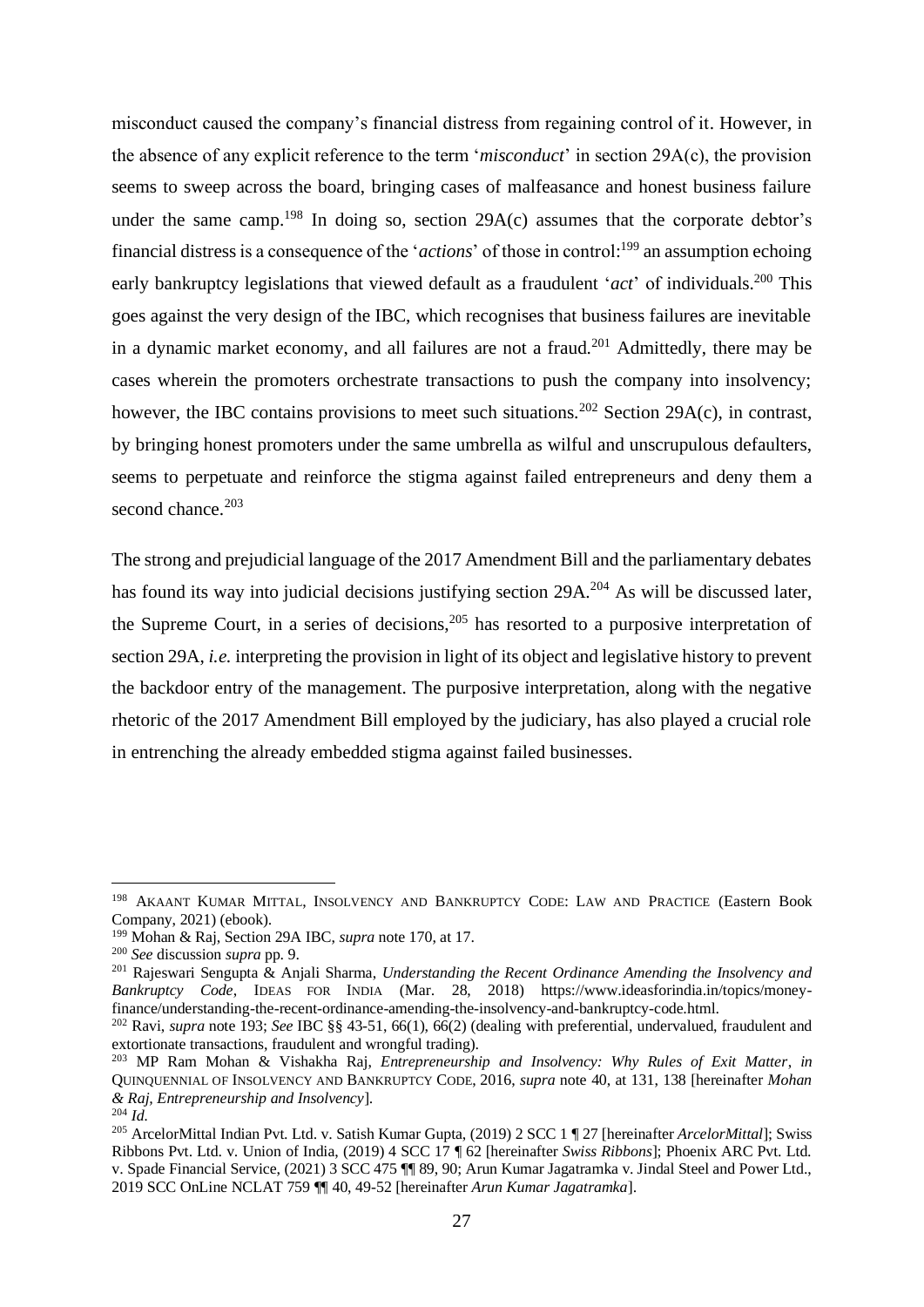#### *(ii) Tilt towards liquidation*

<span id="page-29-0"></span>The social stigma against failed businesses and the incumbent management, embedded under section 29A as seen above, has the potential of diminishing chances of the successful revival of the corporate debtor by tilting the insolvency regime towards liquidation.<sup>206</sup> It is pertinent to note that the salutary objective of IBC is to achieve the reorganisation and rehabilitation of the corporate debtor in a time-bound manner,  $207$  while liquidation is envisioned as only a matter of last resort.<sup>208</sup> The rationale behind the preference of the rescue culture over liquidation is the recognition that the going concern value of the assets of the corporate debtor is greater than the value of the assets if liquidated on a piecemeal basis.<sup>209</sup> Although the rescue of distressed corporations is the foremost goal of IBC, statistics indicate that more companies are being liquidated than successfully rehabilitated. Up until March 2022, a total of 5258 CIRPs were admitted before various benches of NCLT, out of which 3406 have been closed. Of the CIRPs closed, 731 CIRPs were closed on appeal, reviewed or settled, and 586 were withdrawn. Significantly, while 480 CIRPs ended with a resolution plan, an overwhelming majority of 1609 resulted in liquidation.<sup>210</sup>

By shrinking the pool of prospective resolution applications,  $2^{11}$  the rigours of section 29A(c), and the stigma against failed promoters and management underlying it, may compromise the goal of resolving insolvency by pushing the corporate debtor towards liquidation.<sup>212</sup> This can be observed from the case of *Sunrise 14/AS Denmark v. Muskaan Power Infrastructure*, 213 wherein the order for the company's liquidation was passed as only a member of the Board of Directors had submitted a resolution plan, who was disqualified under section 29A(c).

<sup>206</sup> Ministry of Corporate Affairs, Report of the Sub-Committee of the Insolvency Committee on Pre-packaged Insolvency Resolution Process ¶ 3.66 (Oct. 31, 2020) https://www.ibbi.gov.in/uploads/whatsnew/34f5c5b6fb00a97dc4ab752a798d9ce3.pdf [hereinafter *MCI Pre-pack Report*] (stating that when a corporate debtor is facing financial distress, the incumbent management is often the only one willing to purchase the business and thus, sales to connected parties is often the only option to preserve the business of the company); Ministry of Corporate Affairs, Report of the Insolvency Law Committee ¶ 14.3 (Mar. 2018) https://ibbi.gov.in/uploads/resources/ILRReport2603\_03042018.pdf [hereinafter *ILC Committee Report*] (stating that the broad disqualifications under Section 29A shrinks the pool of resolution applicants).

<sup>207</sup> IBC Handbook*, supra* note 161, at 58; Swiss Ribbons, *supra* note 205, ¶ 27.

<sup>208</sup> Arun Kumar Jagatramka, *supra* note 205, ¶ 40.

<sup>209</sup> McCormack, Apples and Oranges? *supra* note 27, at 112.

<sup>&</sup>lt;sup>210</sup> *The Quarterly Newsletter of the Insolvency and Bankruptcy Board of India*, IBBI, Jan. – Mar. 2022, at 12 [hereinafter *IBBI Newsletter*].

<sup>211</sup> Mittal, *supra* note 198; ILC Committee Report, *supra* note 206.

<sup>212</sup> Mittal, *supra* note 198; Nirmal Gangwal, *IBC is Tilted Against Business Recovery*, BW DISRUPT (Aug. 30, 2021), http://bwdisrupt.businessworld.in/article/IBC-Is-Tilted-Against-Business-Recovery/30-08-2021-402348/. <sup>213</sup> 2018 SCC OnLine NCLT 4331.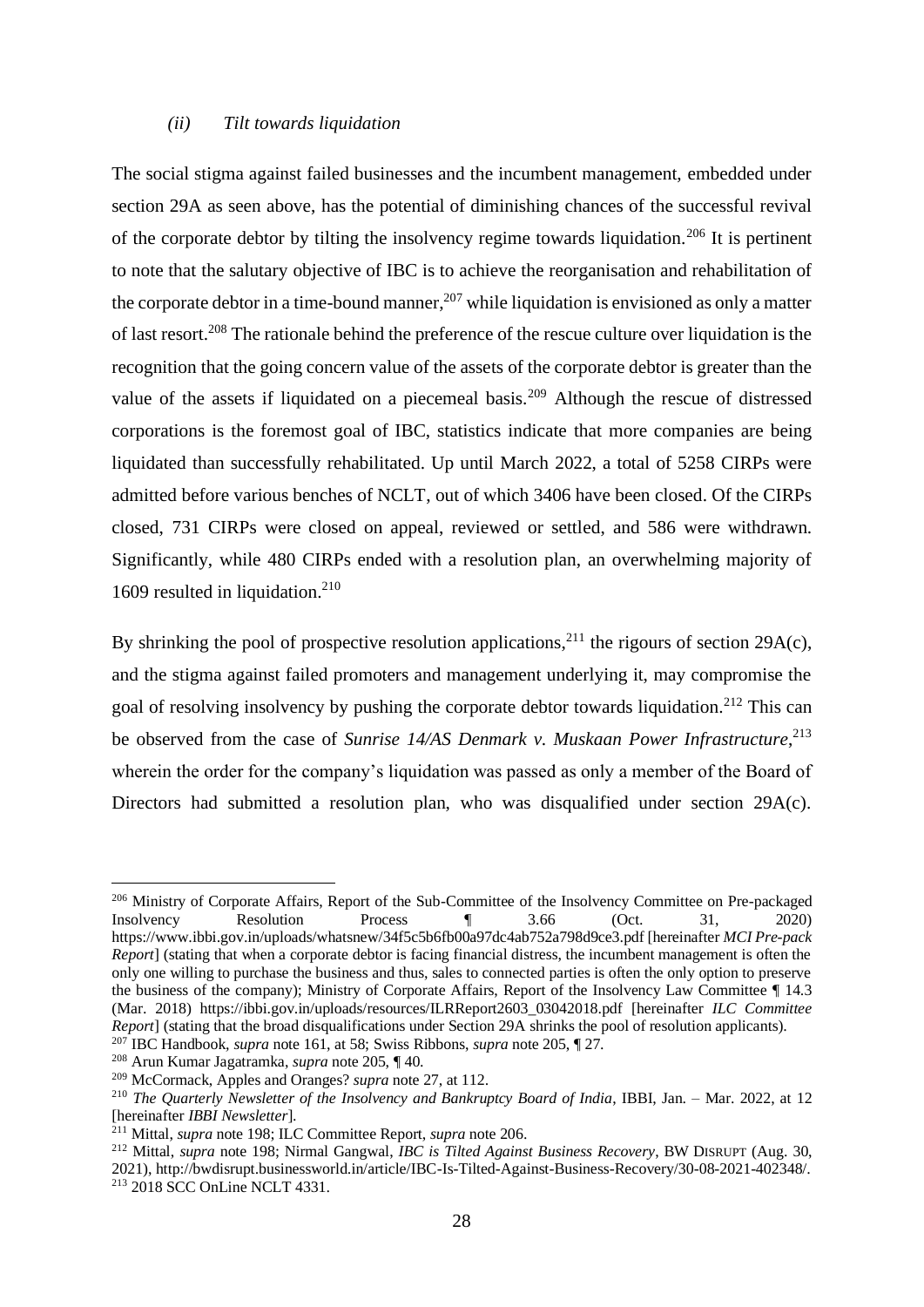Likewise, in the case of *R. Vijay Kumar v. Kasi Viswanathan*, <sup>214</sup> the liquidation value of the corporate debtor was INR. 3,00,00,000, whereas the promoters of the corporate debtor were willing to pay a sum of INR. 30,00,00,000. Despite the presence of a favourable resolution plan, the company was ordered to be liquidated due to the embargo under section 29A(c). In *C. Mahendra International Ltd. v. Naren Sheth*, <sup>215</sup> one of the resolution applicants had submitted a resolution plan for INR. 6,14,00,000, which was not accepted, while the promoter of the corporate debtor offered INR. 6,50,00,000. The plan proposed by the promoter was also rejected on account of section 29A(c), and the liquidation of the corporate debtor was ordered.

These cases demonstrate how due to the widened pool of ineligible resolution applicants, the corporate debtor has to either settle for non-competitive bids or be liquidated, even though the company's assets may have been more valuable if kept together as a functioning unit. This illustrates how the restrictions under section 29A, particularly section 29A(c), which embodies the social stigma against the promoters and erstwhile management by prohibiting them from bidding for their own company may diminish the chances of successful actualisation of the rescue culture by forcing companies that can be revived into liquidation.

#### <span id="page-30-0"></span>*(iii) Initiation problem*

A laudatory aim of the IBC is to maximise the value of the distressed corporation's assets through the early identification of financial distress and initiation of restructuring proceedings. The earlier the resolution proceedings are initiated, the greater are the chances of preservation and maximisation of the value of the corporate debtor's assets.<sup>216</sup> Delay in beginning the insolvency resolution process can further depress the value of the firm's assets to the extent that there is not much left to rescue once the restructuring proceedings commence. Empirical studies on bankruptcy initiation indicate that the harsher the bankruptcy apparatus is for the managers and promoters, the more likely it is for them to postpone the onset of insolvency resolution proceedings even at the cost of inefficient continuation.<sup>217</sup> In the case of a creditorin-possession regime, for instance, the managers do not have enough *ex-ante* incentives to promptly resolve financial distress because of their inevitable displacement in favour of the

<sup>214</sup> 2019 SCC OnLine NCLAT 227.

<sup>215</sup> 2019 SCC OnLine NCLAT 332.

<sup>216</sup> Pratik Datta, *Value Destruction and Wealth Transfer under the Insolvency and Bankruptcy Code, 2016*, 15 (National Institute of Public Finance and Policy, Working Paper No. 247, 2018).

<sup>217</sup> Barry E. Adler et al., *Theory and Evidence on the Bankruptcy Initiation Problem* 2 (American Law & Economics Association Annual Meetings, Working Paper No. 53, 2006).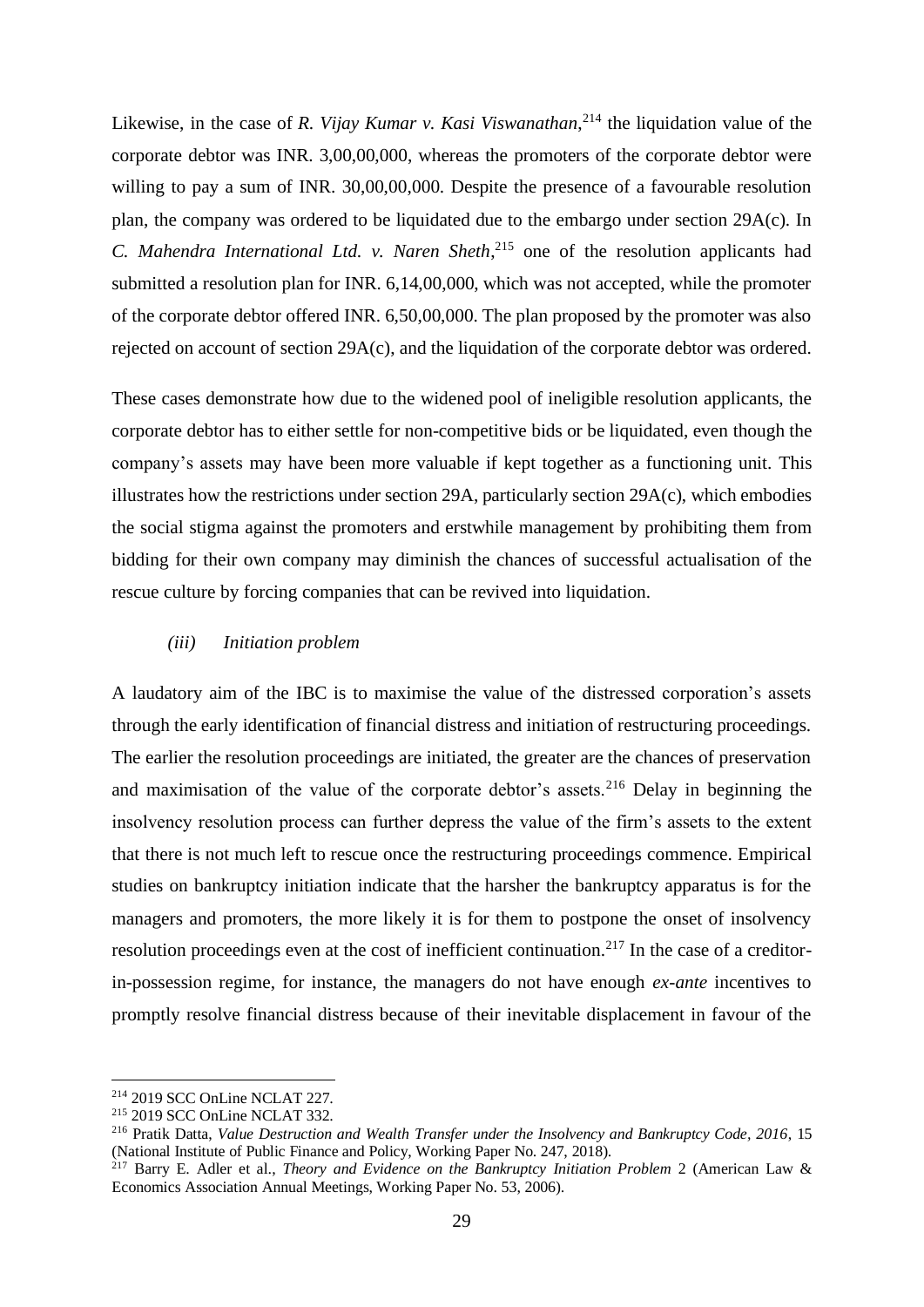administrator.<sup>218</sup> Hence, in such cases, the managers end up filing for bankruptcy only after the financial trouble becomes acute, with the ultimate outcome of the process being liquidation.<sup>219</sup>

Within the Indian context, the IBC marks a departure from the debtor-in-possession model under the erstwhile SICA by transitioning to the creditor-in-possession model. As discussed earlier, this transition was brought about due to the heightened scepticism against corporate debtors generated as an aftermath of SICA's failure.<sup>220</sup> A combined application of the creditorin-possession model and section 29A(c), that not only displaces the incumbent management in favour of the IRP but also prevents them from bidding for their own company, arguably contributes to the bankruptcy initiation problem.<sup>221</sup> The company directors are generally reluctant to initiate the insolvency resolution process because of their inevitable displacement and their ineligibility to submit a resolution plan under section 29A(c). This is illustrated by the fact that since IBC's inception, only 6.14 percent of the insolvency proceedings have been commenced by the corporate debtor.<sup>222</sup> One could argue that section 29A(c), which prohibits the promoters and the management from submitting a resolution plan who hold an NPA for at least one year encourages the early initiation of resolution proceedings, *i.e.* within one year of the account under their control being declared as an NPA. While this may be true, commencing the bankruptcy process within one year may in some cases be premature, and once this short period lapses, the management would be reticent to initiate the proceedings due to their disqualification from submitting a resolution plan.<sup>223</sup>

#### <span id="page-31-0"></span>*(iv) Creditor-in-possession model and value destruction*

Besides the delay in initiating the insolvency proceedings, recent studies suggest that the architectural design of the IBC that favours a creditor-in-possession model may also lead to the value destruction problem.<sup>224</sup> Due to the scepticism towards the incumbent management, the IBC provides for their replacement with a resolution professional. Unlike the UK, however, the resolution professional primarily acts as a facilitator who invites feasible resolution plans without deciding itself whether the corporate debtor must be liquidated, restructured or sold as

<sup>218</sup> *Id.* at 28; Douglas G. Baird, *The Initiation Problem in Bankruptcy*, 11 INTERNATIONAL REVIEW OF LAW AND ECONOMICS 223, 232 (1991).

<sup>219</sup> *See* Adler et al., *supra* note 217, at 28.

<sup>220</sup> *See* discussion *supra* pp. 21-22.

<sup>221</sup> Kamalnath, *supra* note 150, at 656.

<sup>222</sup> IBBI Newsletter, *supra* note 210*,* at 13.

<sup>223</sup> Mohan & Raj, Entrepreneurship and Insolvency, *supra* note 203, at 136.

<sup>224</sup> Datta, *supra* note 216, at 17.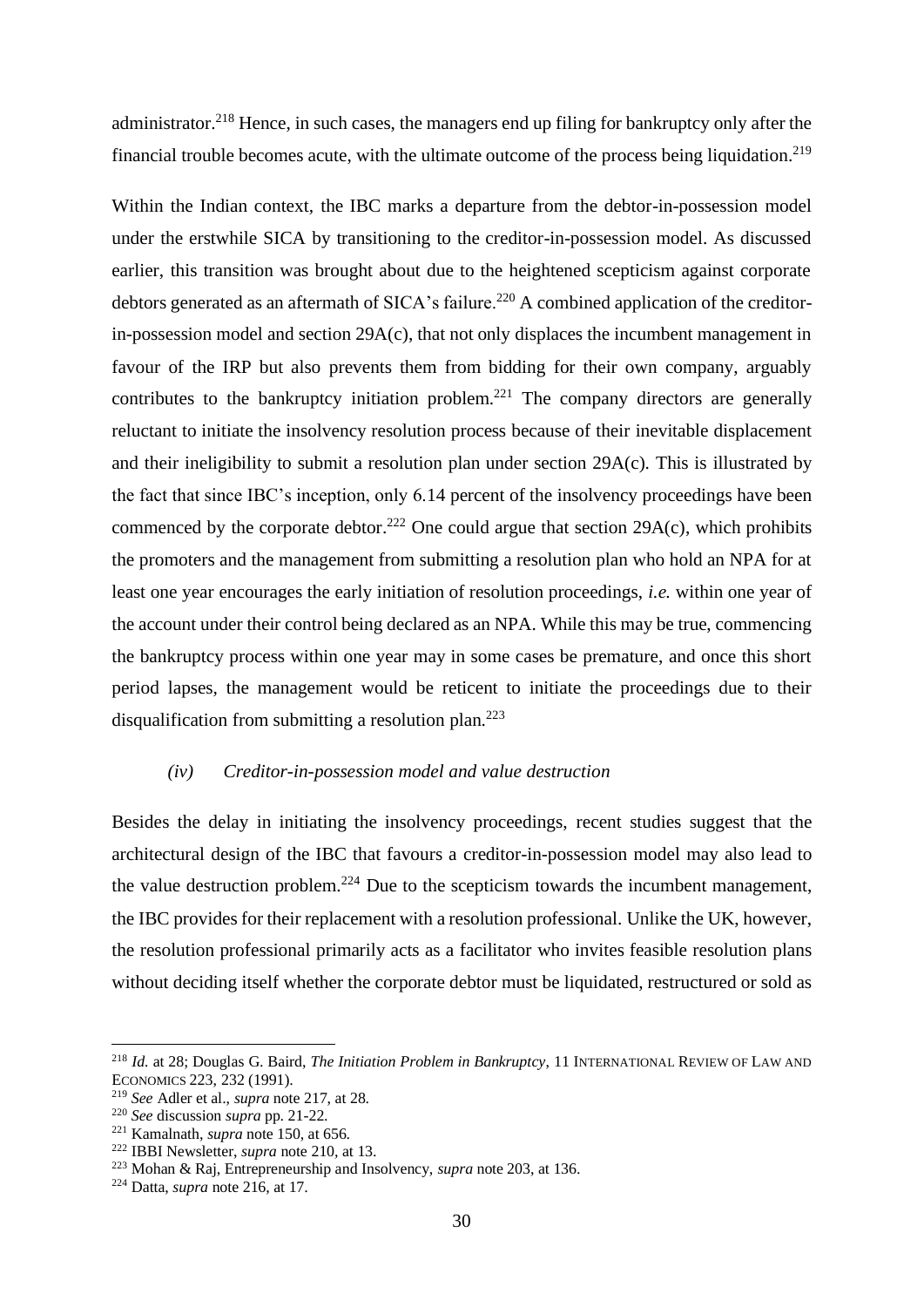a going concern.<sup>225</sup> The ultimate authority to approve or reject these proposals lies with the CoC comprising of the financial creditors. The IBC's preference of the CoC as the decisionmaking body has logistical reasons: at the time of its enactment, the market for insolvency professionals was not yet in existence.<sup>226</sup> Hence, conferring them with the power equivalent to that of an administrator in the UK would have had a draconian effect.

However, the direct creditor decision-making model pursued by the IBC suffers from various defects. First, this model augments the costs associated with the CIRP due to the increased bargaining between the creditors.<sup>227</sup> Second, if 66% or more of the financial debt is owed to the secured creditors, then the decision regarding the future of the company would be in effect made by them.<sup>228</sup> These secured creditors, in most cases, do not have the right incentive to maximise the value of the company and recover more than the face value of their debt.<sup>229</sup> Rather, these secured creditors would prefer the immediate liquidation of the corporate debtor to realise the company's liquidation value and make good on the outstanding debt owed to them.<sup>230</sup> Hence, the creditor-friendly approach adopted by the IBC may push the financial creditors to liquidate the company in haste, thereby causing value destruction.<sup>231</sup>

#### <span id="page-32-0"></span>*(v) Impact of stigma on entrepreneurship, risk-taking and innovation*

The design of an insolvency law has a significant effect on the entrepreneurial ecosystem and the economic performance of a country.<sup>232</sup> Research shows that stringent bankruptcy laws based on strong creditor rights are associated with lower levels of entrepreneurial activities.<sup>233</sup>

<sup>225</sup> IBC Handbook*, supra* note 161, at 122; Swiss Ribbons, *supra* note 205, ¶ 61.

<sup>226</sup> Zwieten, Keynote Address*, supra* note 159, at 9.

<sup>227</sup> Zwieten, Keynote Address*, supra* note 159, at 11.

<sup>228</sup> Datta, *supra* note 216, at 18.

<sup>&</sup>lt;sup>229</sup> *But see* Datta, *supra* note 216, at 17 (arguing that this is not always true as there could be countervailing factors like reputational costs in repeat lending which may incentivise secured creditors not to automatically liquidate firms on payment default).

<sup>230</sup> Datta, *supra* note 216, at 19; See Committee of Creditors of Essar Steel India Ltd. v. Satish Kumar Gupta, (2020) 8 SCC 531 ¶¶ 85, 146 (wherein it was argued that disregarding the security interests of the secured creditors and treating them equally to the unsecured financial creditors would incentivise them to vote for liquidation rather than resolution. While considering this argument, the Supreme Court upheld the supremacy of creditors and noted that the CoC does not owe a fiduciary duty to any group of creditors but is required to take a business decision with the requisite majority, which binds all stakeholders, including any dissenting creditors. While doing so, the interests of the operational creditors, however, must be protected. Arguably, the board powers of the CoC comprised of a majority of the secured financial creditors, as recognised by the Apex Court, may create a conflict of interest wherein they would be incentivised to maximise recovery for themselves while exercising their wisdom and the check imposed in the form of protection of operational creditors may not be enough).

<sup>231</sup> Datta, *supra* note 216, at 21.

<sup>232</sup> Froute, *supra* note 106, at 202.

<sup>233</sup> Naga Lakshmi Damaraju et al., *Do Stringent Bankruptcy Laws Always Deter Entrepreneurial Activities? A Study of Cultural Influences*, 45 ENTREPRENEURSHIP THEORY AND PRACTICE 418 (2021); John Armour & Douglas Cumming, *Bankruptcy law and Entrepreneurship*, 10 AMERICAN LAW AND ECONOMICS REVIEW 303, 304 (2008).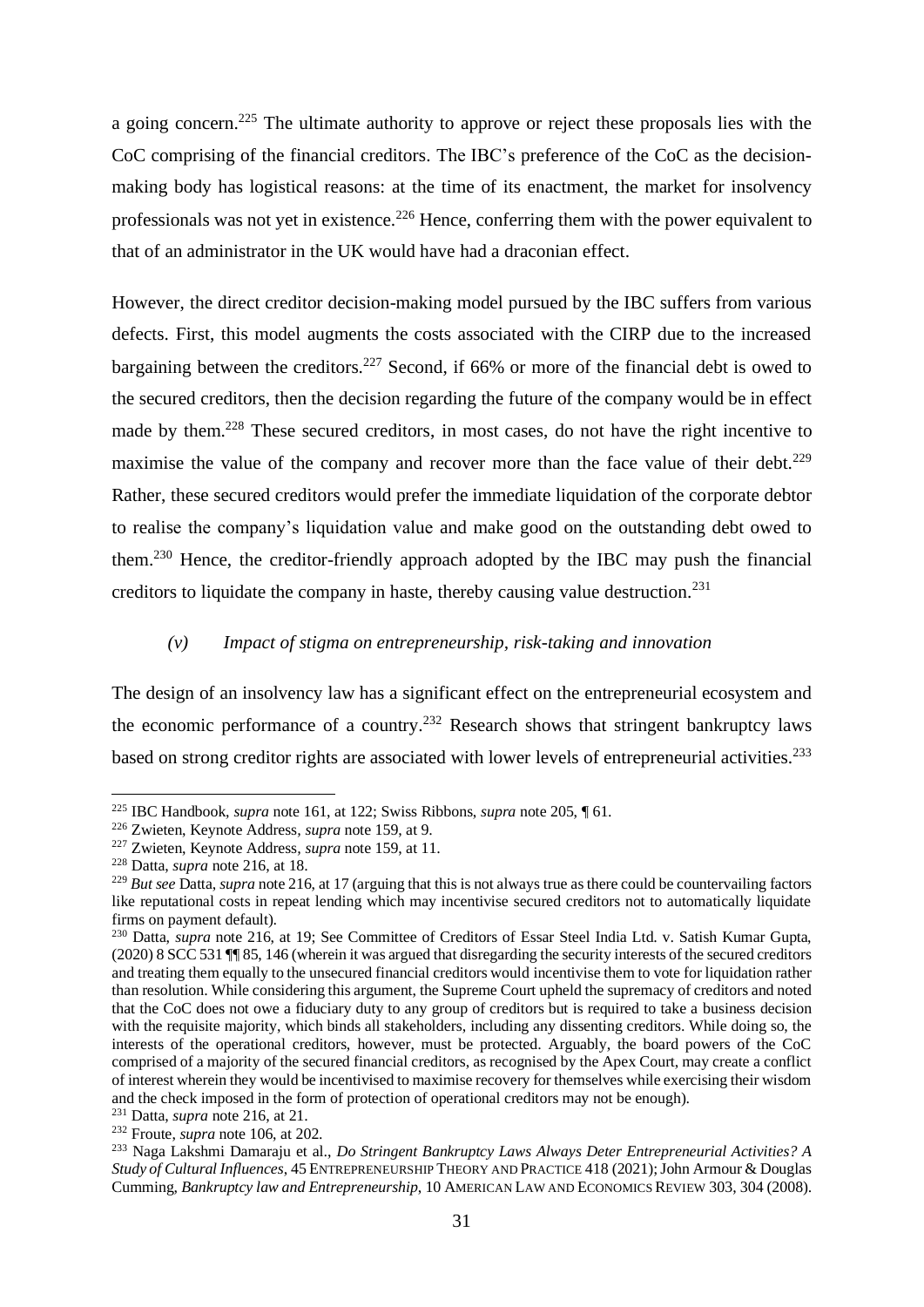This is because, in a creditor-friendly insolvency regime, there is an increased fear of failure, which acts as an *ex-ante* barrier for engaging in risk-taking.<sup>234</sup> For instance, in England during the sixteenth century, when death was an acceptable punishment for default, it is unlikely that entrepreneurs borrowed money to engage in exploratory projects because the cost of failure was just too high.<sup>235</sup> Although the borrowers are treated less severely today, the stigma persists, impacting the rate of entrepreneurship and risk-taking. In a survey conducted in Europe and the US, people were asked whether "*one should not start a business if there is a risk it might fail*."<sup>236</sup> While 50 percent of the Europeans agreed with this statement, only 33 percent of Americans responded affirmatively, highlighting the impact of cultural influences and stigma on risk-taking and entrepreneurship.

However, Saul Estrin, Tomasz Mickiewicz, and Anna Rebmann in their study suggest that the harshness of corporate bankruptcy law does not affect all entrepreneurs alike, but only the highly ambitious entrepreneurs who are likely to incorporate a limited liability company and thus be impacted by corporate bankruptcy law.<sup>237</sup> Their study further reveals that entrepreneurs do not attach the same level of significance to all elements of insolvency law; rather, there are some aspects of debtor-friendly insolvency legislations that matter more to the entrepreneurs and encourages higher aspiration entrepreneurship. These aspects are the removal of the incumbent management during the restructuring proceedings (creditor-in-possession) and no automatic stay on secured assets, since these features significantly impact the extent to which the entrepreneur can remain in control once the firm enters the reorganisation proceedings.<sup>238</sup>

The authors argue that jurisdictions where the insolvency regime mandates the removal of the incumbent management during the reorganisation process, and there is no automatic stay on secured assets, have a lower likelihood of an individual becoming a high-growth and ambitious entrepreneur and as such, these provisions should be avoided.<sup>239</sup> At the same time, some aspects of creditor-friendly corporate insolvency legislations, such as imposing restrictions on reorganisation by requiring creditor consent to initiate the resolution process, have a positive impact on high growth entrepreneurship because they strengthen the creditors' position and

<sup>234</sup> Florian Ederer & Gustavo Manso, *Incentives for Innovation: Bankruptcy, Corporate Governance and Compensation Systems, in* HANDBOOK OF LAW, INNOVATION, AND ECONOMIC GROWTH 1, 6 (2011). <sup>235</sup> *Id.*

<sup>236</sup> European Commission, Flash Eurobarometer 160: Entrepreneurship (June 2005).

<sup>237</sup> Estrin et al., *supra* note 15, at 983.

<sup>238</sup> Estrin et al., *supra* note 15, at 984.

<sup>239</sup> Estrin at al., *supra* note 15, at 995.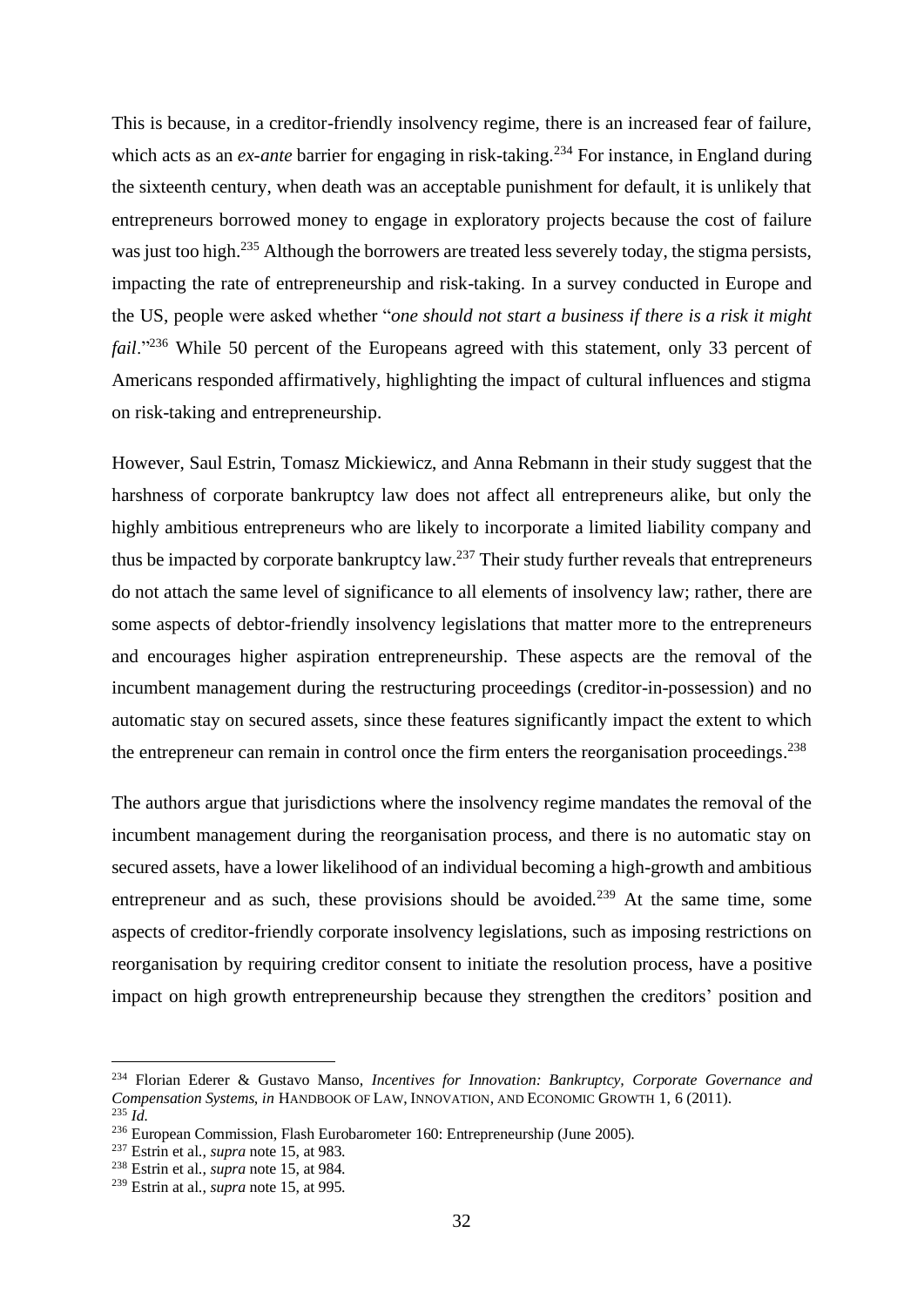lowers the cost of credit available in the market.<sup>240</sup> As a result, the authors propose that an optimal insolvency legislation that encourages high growth entrepreneurship would be one that safeguards the entrepreneurs from downside risk of failure and allows them to retain control during the resolution process while still favouring the creditors. $241$ 

Apart from giving an impetus to entrepreneurship and risk-taking, insolvency laws also spur the level of innovation in the market. This is supported by a study conducted by Viral Acharya and Krishnamurthy Subramanian, who, by using patent filings in the US as proxies for innovation, found that a creditor-friendly insolvency regime is marked with higher liquidation rates which cause firms to shun innovation.<sup>242</sup> In contrast, a debtor-friendly insolvency regime spurs greater innovation by encouraging entrepreneurs to start a new venture if the first has failed and allows them to apply the learnings from their prior failure.<sup>243</sup>

In the Indian insolvency scenario as well, one of the primary goals of the IBC is the promotion of entrepreneurship in the country. The IBC seeks to operationalise this goal by easing entry into and exit from the market. Significantly, the BLRC, in its report, had recognised the role insolvency law plays in facilitating risk-taking and entrepreneurship, which in turn accelerates the country's economic growth.<sup>244</sup> It had noted that in a vibrant market economy, some degree of failure is inevitable. In fact, this failure is a natural corollary of limited liability corporations that were created with the objective of taking risk. Seen in this light, bankruptcy law must normalise business failure and encourage entrepreneurs to shut shop if they do not succeed and start a new venture. However, in reality, the IBC treats failed businesses and entrepreneurs quite strictly.<sup>245</sup> As seen from our discussion on section 29 $A(c)$ , the promoters and management are blamed for the financial distress of the corporate debtor. The corporate officers are seen as unscrupulous persons who ran the company aground through their misconduct and, thus, are prevented from participating in the future of their company. Such a negative and stringent attitude towards business failure runs the risk of deterring individuals from engaging in high-

<sup>240</sup> *See* Estrin et al., *supra* note 15, at 984, 994 (arguing that creditor's position is strengthened if restrictions are imposed on the initiation of reorganisation because the secured creditors can choose to go for liquidation and recover their dues rather than going through uncertain and lengthy reorganisation process).

<sup>241</sup> Estrin et al., *supra* note 15, at 995.

<sup>242</sup> Viral V. Acharya & Krishnamurthy V. Subramanian, *Bankruptcy Codes and Innovation*, 22 THE REVIEW OF FINANCIAL STUDIES 4949, 4950 (2009).

<sup>243</sup> Brendan Burchell & Alan Hughes, *The Stigma of Failure: An International Comparison of Failure Tolerance and Second Chancing* 1 (Centre for Business Research, University of Cambridge, Working Paper No. 334, 2016). <sup>244</sup> BLRC Report, *supra* note 158, at 23.

<sup>245</sup> Mohan & Raj, Entrepreneurship and Insolvency, *supra* note 203, at 136.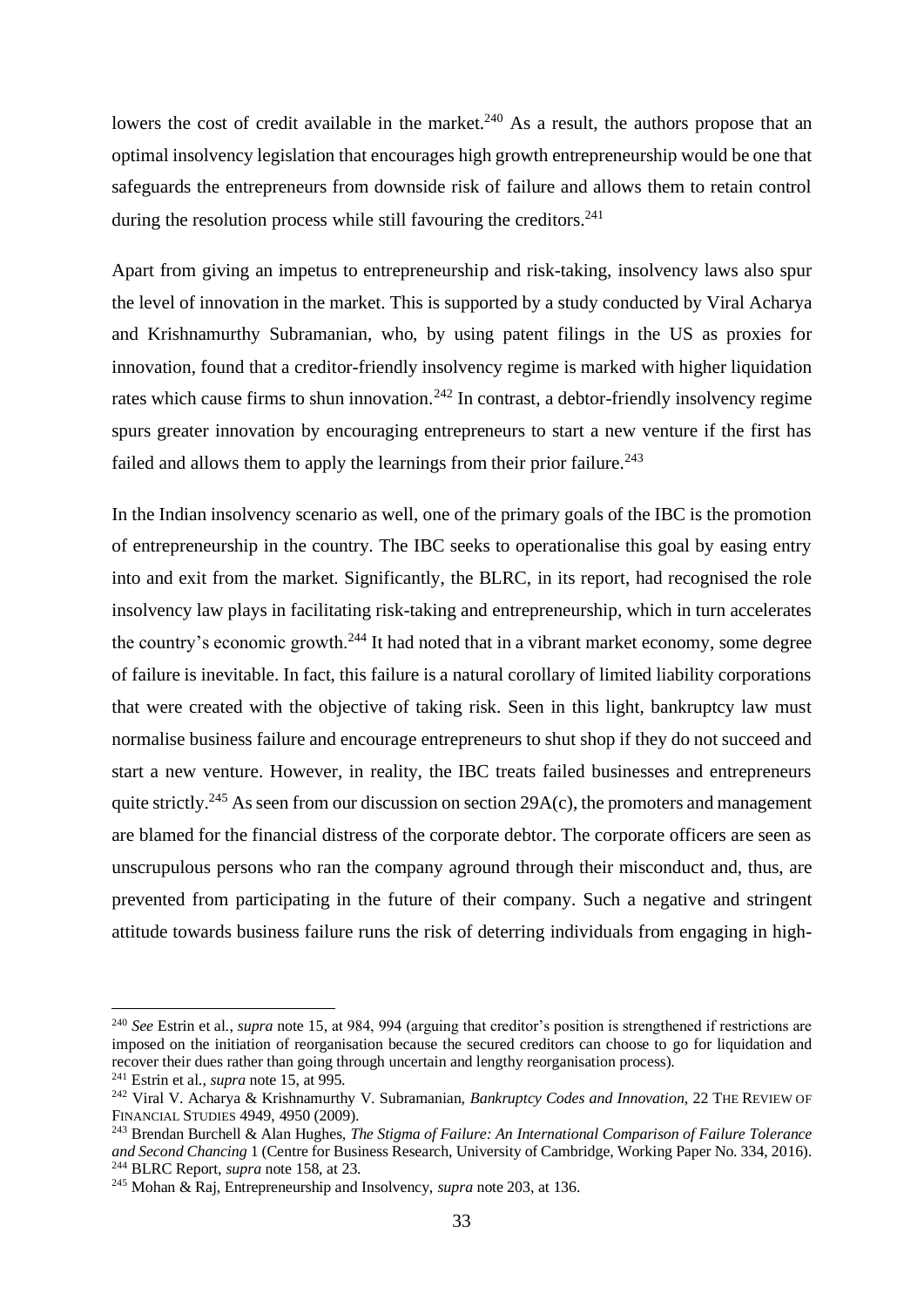growth entrepreneurship, innovative projects, and impacts the overall level of the country's economic growth.

#### <span id="page-35-0"></span>**V. INFLUENCE OF THE INDIAN COURTS**

The judiciary has played a pivotal role in influencing and modelling the insolvency law in India. Hence, the purpose of the following section is to review the judgments passed by the Courts under the erstwhile SICA and the IBC to gauge the judiciary's attitude towards debtors and understand their role (if any) in reinforcing the social stigma surrounding corporate insolvency.

#### <span id="page-35-1"></span>**A. Judicial Attitude Towards Corporate Debtors under SICA**

As discussed earlier,<sup>246</sup> SICA provided for the establishment of a quasi-judicial body known as BIFR, which after considering the viability of the distressed industrial company, either sanctioned a rehabilitation scheme or referred the company to the High Court for winding-up. In the interest of finality and speed, SICA sought to insulate the decisions of BIFR from undue interference of the courts. As a result, the High Courts' power was limited to (i) exercising judicial review of the decisions of the BIFR and (ii) passing a formal winding-up order of unviable firms referred by BIFR.

Practically, however, the courts often deviated from the narrow confines of judicial review by reconsidering the merits of the case. Extensive studies have been undertaken by Kristin van Zwieten<sup>247</sup> and Aparna Ravi<sup>248</sup> on the High Court decisions under the erstwhile SICA. Zwieten, in her study, analyses why SICA came to operate as it did, a legislation marked with inordinate delays<sup>249</sup> and associated harm to the creditors who relied on SICA to recover their dues.<sup>250</sup> She locates the cause for the failure of SICA to not only the structural deficiencies in the law, but how the law operated in action – particularly, how SICA was interpreted and applied by judges.<sup>251</sup>

<sup>246</sup> *See* discussion *supra* pp. 20-21.

<sup>247</sup> Zwieten, Corporate Rescue in India, *supra* note 154.

<sup>248</sup> Aparna Ravi, *The Indian Insolvency Regime in Practice – An Analysis of Insolvency and Debt Recovery Proceedings* (Indira Gandhi Institute of Development Research, Working No. 27, 2015).

<sup>249</sup> *See* Zwieten, Corporate Rescue in India, *supra* note 154, at 12 (stating that it took five to seven years for a company to be revived under SICA).

<sup>250</sup> Zwieten, Corporate Rescue in India, *supra* note 154, at 4.

<sup>251</sup> Zwieten, Corporate Rescue in India, *supra* note 154, at 4.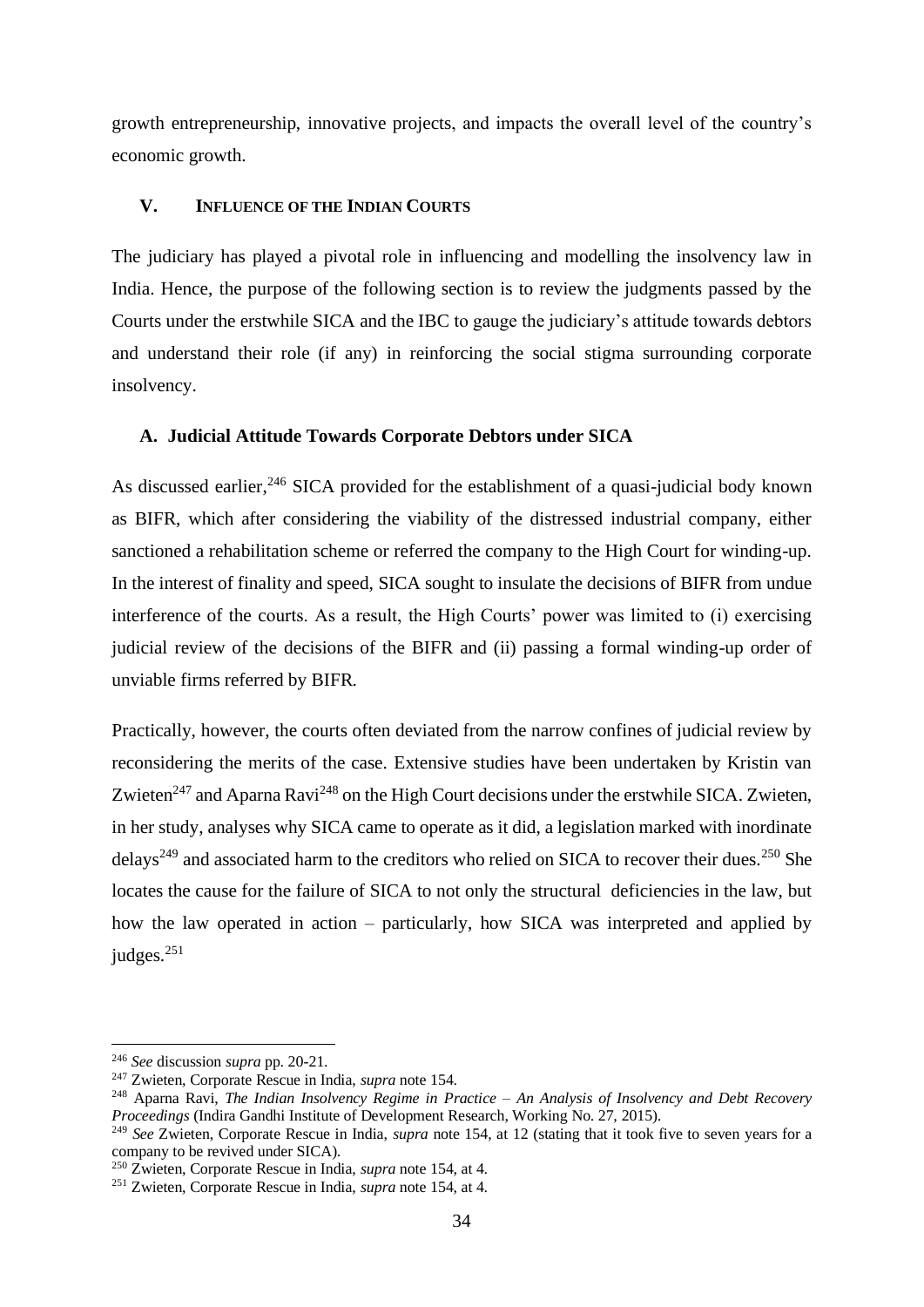To study the practical operation of SICA, Zwieten collated a dataset of 1066 judgments from a range of courts and tribunals other than BIFR.<sup>252</sup> These cases reveal various judicial innovations developed by the courts that significantly impacted how SICA operated, particularly contributing to the prolonged delays and ineffective resolution of sick companies. One such innovation revealed by the judicial decisions was the High Courts' imperative to explore rehabilitation even after the BIFR had passed an order of liquidation.<sup>253</sup> This approach arguably emerged due to the pro-debtor stance of the High Courts and their unwillingness to liquidate even unviable debtors.

The rehabilitative thrust of the courts, as argued by Zwieten, can be observed from the case of *Kanoria Jute Industries Ltd. v. Appellate Authority for Industrial and Financial Reconstruction*, <sup>254</sup> wherein the proceedings under SICA were registered in 1987, and a liquidation order was passed by BIFR in 2002. The appellate authority confirmed the order for liquidation in 2005, stating that there was no scope for framing and approving a revival scheme. When the order was challenged in a writ petition before the Calcutta High Court by the employees, the Court noted that "*effort should always be to achieve the goal of revival of the sick company concerned. Even if an approved revival scheme is likely to take quite a long time to ensure a real turnaround in the company concerned, it should not be considered as a negative aspect, although in the process, of course, the creditors may at times have to accept a longer time for recovery of their dues.*" <sup>255</sup> Further, the High Court noted that remanding the case back to BIFR for reconsideration "*will greatly serve the cause of the workers and employees of the company, though it may not serve the cause of creditors to the extent of their respective expectations.*"<sup>256</sup> This shows that, at times, courts were willing to completely sideline the interests of the creditors while giving multiple chances for revival to the corporate debtor.

Another such instance of creative judicial practice favouring the debtor can be seen in *Board Opinion v. Hathisingh Manufacturing Company Ltd.*<sup>257</sup> In this case, despite multiple opportunities, no workable scheme for revival of the petitioner company was developed over the long span of 12 years. The Gujarat High Court, while considering whether the company

<sup>252</sup> *See* Zwieten, Corporate Rescue in India, *supra* note 154, at 15-16 (stating that the reason why BIFR's decisions were excluded from research is because the BIFR's orders are not readily available in the public domain).

<sup>253</sup> Zwieten, Corporate Rescue in India, *supra* note 154, at 16.

<sup>254</sup> (2009) 149 CompCas 555.

<sup>255</sup> *Id.* ¶ 12.

<sup>256</sup> *Id.* 

<sup>257</sup> (2004) 119 CompCas 25.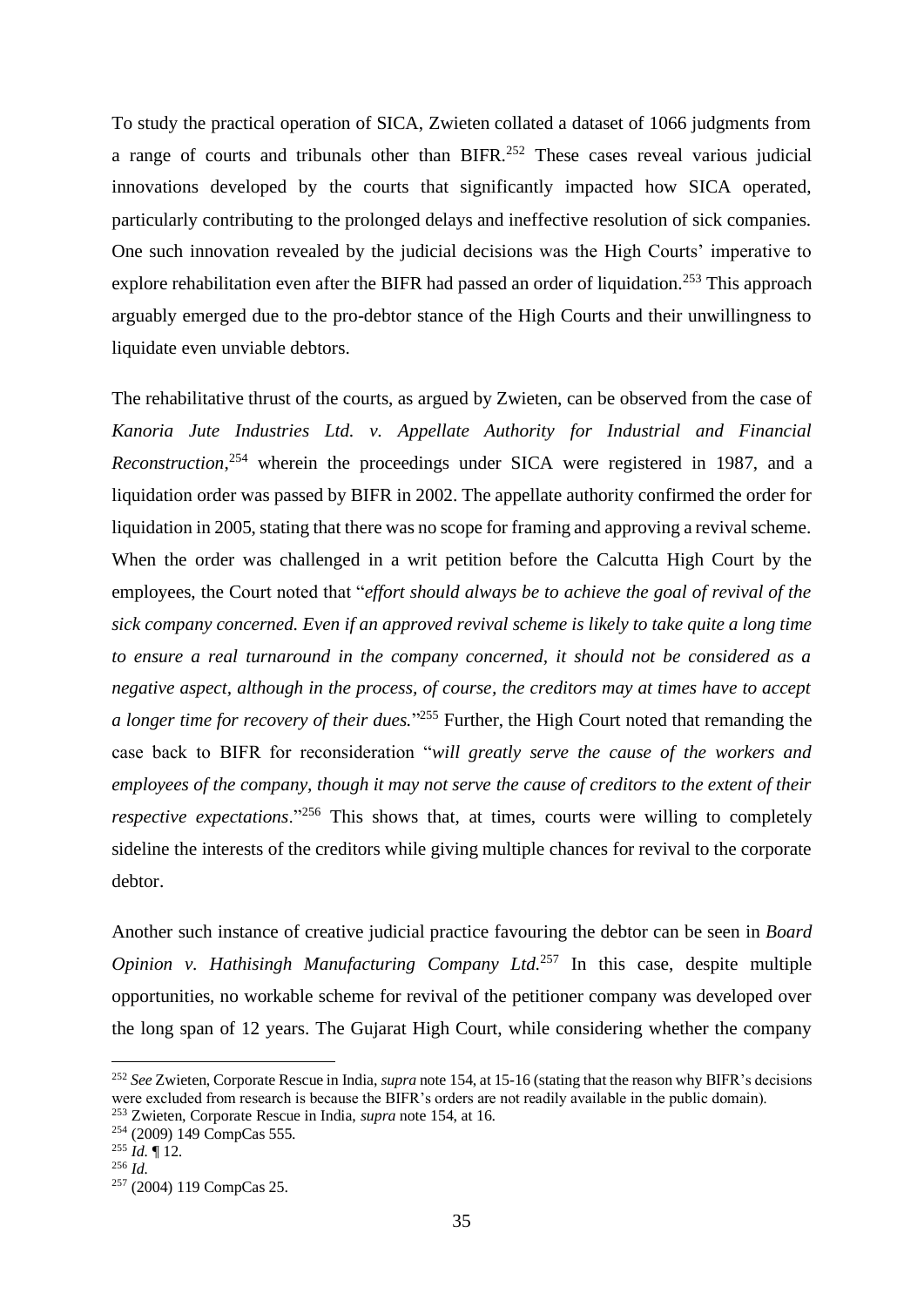should be wound up, noted that there was no possibility for reviving the company as dues of the secured creditors were mounting and the net worth of the company had been completely eroded.<sup>258</sup> The Court nevertheless declined to pass an order for liquidation stating that "*since the company is working and workmen are being paid their wages regularly, the court thinks it fit and proper to impose the conditions on the company to pay equivalent amount to the secured creditors in their respective proportion which the company is paying to the workmen every month. This arrangement is not only for a period of one month, but till the dues of the secured creditors are paid*."<sup>259</sup> With this, the High Court ordered the continuance of the company's operation to safeguard the interests of the workers, while the claims of creditors were reduced to receiving only payments in the form of instalments.<sup>260</sup>

In other cases, the courts passed lengthy stay orders on the BIFR's proceedings<sup>261</sup> and liquidation orders,  $262$  granted adjournments to enable the pursuit of rehabilitation  $263$  and allowed the parties to propose scheme of arrangements even after a formal winding-up order was passed.<sup>264</sup> These cases indicate the judiciary's disposition in encouraging multiple attempts at rehabilitating the company, even when the prospects seemed quite bleak. As argued by Zwieten, the courts often adopted such a pro-revival approach to protect the interests of the workers and other employees who were perceived as vulnerable, even after the economic liberalisation of 1999, when there was increasing pressure on these obsolete companies from competitive market forces to close down.<sup>265</sup> While no firm conclusion can be drawn by the authors in the absence of an empirical analysis, Zwieten's study suggests that the courts under the erstwhile SICA viewed debtors far more favourably, often going to great lengths to offer them a second chance, even at terrible costs for the creditors and financial institutions.

<sup>258</sup> *Id.* ¶ 23.

<sup>259</sup> *Id.* ¶ 25.

<sup>260</sup> Zwieten, Corporate Rescue in India, *supra* note 154, at 19.

<sup>261</sup> Modi Industries Ltd. v. Nagar Palika, Modinagar, AIR 2000 All 271.

<sup>262</sup> Narmada Aluminium Industries Ltd. v. Appellate Authority for Industrial and Financial Reconstruction, (2005) 3 GLR 2296; Re JK Satoh Agricultural Machines Ltd, (2007) 138 CompCas 955; Akshaya Textiles Ltd. v. The Tabsildar, (2008) 143 CompCas 66.

<sup>263</sup> Re Varsha Spinning Mills Ltd., (1999) 82 DLT 828; Kamdar Ladat Simiti of Nanikram Shobraj Mills Ltd. v. Nanikam Shobraj Mills Ltd., (2005) 125 Comp Cas 740.

<sup>264</sup> Prestige Garden Estates Pot Ltd. v. State of Karnataka, (2007) 139 CompCas 372; Kumardhubi Metal Casting and Engineeting Ltd. v. Kumardhubi Karamchari Congress, (2006) II BC 134.

<sup>265</sup> Zwieten, Corporate Rescue in India, *supra* note 154, at 28.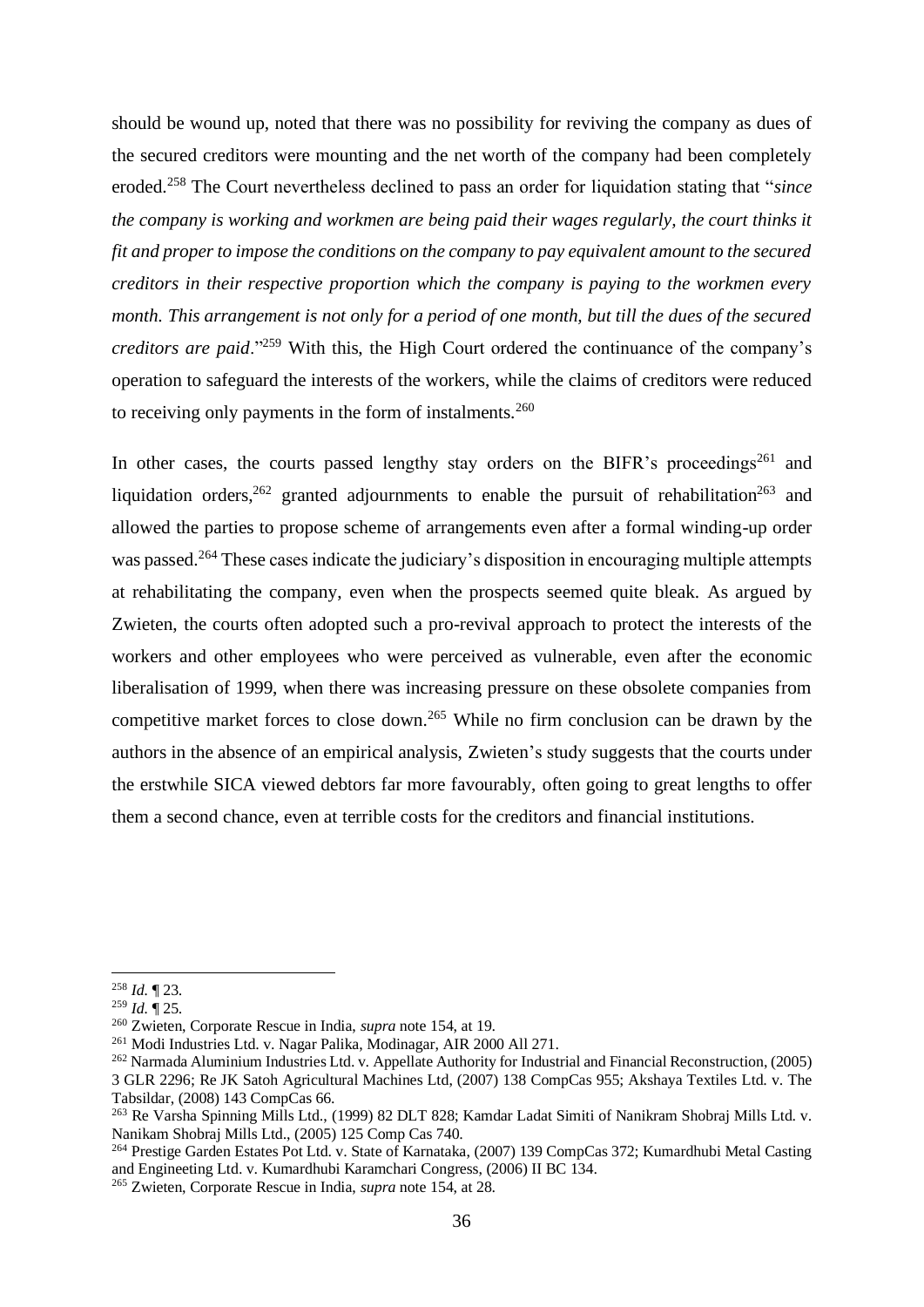#### <span id="page-38-0"></span>**B. Judicial Attitude Towards Corporate Debtors under IBC**

The IBC marks a paradigm shift from the erstwhile legal regime. Under the IBC, the Adjudicating Authority is the NCLT which accepts the applications for initiating the CIRP, confirms resolution plans agreed by the CoC, and passes orders for liquidation of the corporate debtor. Appeals against the orders of the NCLT lie to the NCLAT and, further, to the Supreme Court of India. Together, the NCLT, NCLAT, and Supreme Court have played a pivotal role in interpreting the provisions of the IBC and paving the way for evolving insolvency jurisprudence. There has also been a gradual shift away from the favourable attitude of the judiciary towards the corporate debtor and the incumbent management. Such a shift in the judicial attitude can be gauged from the language and approach employed by the courts in the judicial pronouncements justifying the applicability and constitutionality of section 29A of the IBC.

Section 29A was introduced by the legislature after the decision of the NCLAT in the *Synergies Dooray* case.<sup>266</sup> In this case, a resolution plan for the corporate debtor was proposed by its related party<sup>267</sup> and was approved by the CoC. The resolution plan, which the NCLT further confirmed, resulted in a haircut of 94% for the financial creditors, while the promoters who were exercising control over the CoC through their related party were able to wrestle back control of the corporate debtor.<sup>268</sup> This anomaly urged the need for a legislative reform to prevent the promoters from regaining control of the company at the expense of the creditors. As a result, section 29A was introduced through an Ordinance which was ultimately enacted as the 2018 Amendment Act.<sup>269</sup>

One of the first cases in which the Supreme Court applied section 29A was *Chitra Sharma v. Union of India,*<sup>270</sup> wherein a resolution plan proposed by Jaiprakash Associated Ltd., the holding company of the corporate debtor, was rejected due to the statutory bar under section 29A. In arriving at this conclusion, the Supreme Court relied upon the statement of objects and reasons appended to the 2017 Amendment Bill. The Court observed that the purpose for introducing section 29A was to ensure that those persons who, through their "*misconduct*" had

<sup>269</sup> *See* discussion *supra* pp. 25-26.

<sup>266</sup> Synergies Dooray, *supra* 194.

 $267$  IBC  $\overline{\$}$  5(24).

<sup>268</sup> Veena Mani & Ishan Bakshi, *The Curious Case of Synergies Dooray & Its Implications on the Insolvency Code*, BUSINESS STANDARD (Sept. 20, 2017) https://www.business-standard.com/article/companies/flaws-in-theinsolvency-code-117091900999\_1.html.

 $270 (2018) 18$  SCC 575.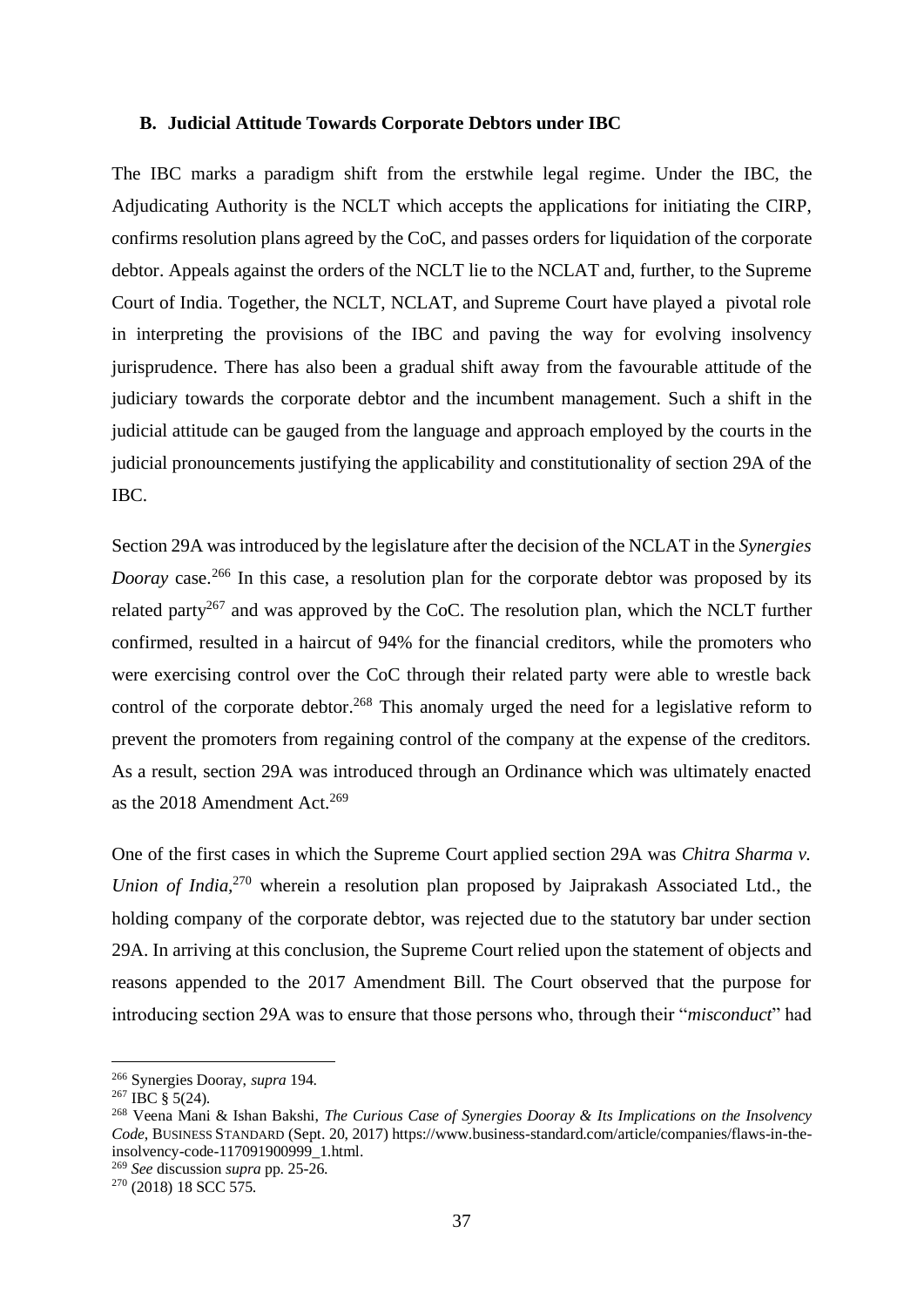caused the insolvency of the corporate debtor, do not participate in the resolution process.<sup>271</sup> With this, the words of the 2017 Amendment Bill that cast a stigma on the incumbent management crept their way into the language of the courts.

Soon after, the Supreme Court passed its decision in *ArcelorMittal* that authoritatively explained the contours of section 29A. In this case, two resolution plans were proposed, one by ArcelorMittal India Pvt. Ltd. (AMIPL) and the other by Numetal Ltd. (Numetal) for the corporate debtor – Essar Steel India Ltd. (ESIL); however, both the resolution applicants were found to be ineligible under section 29A. AMIPL was disqualified because its connected party,<sup>272</sup> ArcelorMittal Netherlands, was found to be the promoter of Uttam Galva Steels Ltd., whose account had been classified as an NPA. While Numetal was found to be ineligible because one of its shareholders was held entirely by the son of Mr. Ravi Ruja, the promoter of ESIL whose account had also been declared as an NPA. One might argue that both the resolution applicants were rightly ineligible under section 29A from a plain reading of the text of the provision, which includes persons "*acting jointly or in concert*" with the resolution applicant. However, instead of relying merely on the text, the Supreme Court resorted to a purposive and rather expansive interpretation of section  $29A<sup>273</sup>$  In doing so, the Court held that section 29A must be interpreted in light of its purpose and legislative history. This purposive interpretation has enabled the judiciary to expansively interpret section 29A to encompass even those situations that do not strictly fall within the purview of the IBC.

The need for a purposive interpretation of section 29A was once again reiterated by the Supreme Court in *Swiss Ribbons*, wherein the constitutionality of several provisions of the IBC, including section 29A(c), was challenged. One of the grounds for the challenge was that this provision treats "*unequals as equals*." In other words, the clubbing of unscrupulous promoters and those guilty of malfeasance with the sincere and honest promoters under section 29A(c) was argued to be manifestly arbitrary.<sup>274</sup> However, the Supreme Court did not find any merit to this argument stating that malfeasance is not the only criteria for disqualification under section 29A, which also includes persons who have fallen foul of the law and persons who are unable to pay their debts for a period of one year after their account is declared as an NPA.

<sup>271</sup> *Id.* ¶ 31.

<sup>&</sup>lt;sup>272</sup> IBC § Explanation I to 29A.

<sup>273</sup> Umakanth Varottil, *Essar Steel Case: Supreme Decodes Section 29A of the IBC*, INDIACORPLAW (Oct. 7, 2018) https://indiacorplaw.in/2018/10/essar-steel-case-supreme-decodes-section-29a-ibc.html. <sup>274</sup> Swiss Ribbons, *supra* note 205, ¶ 66.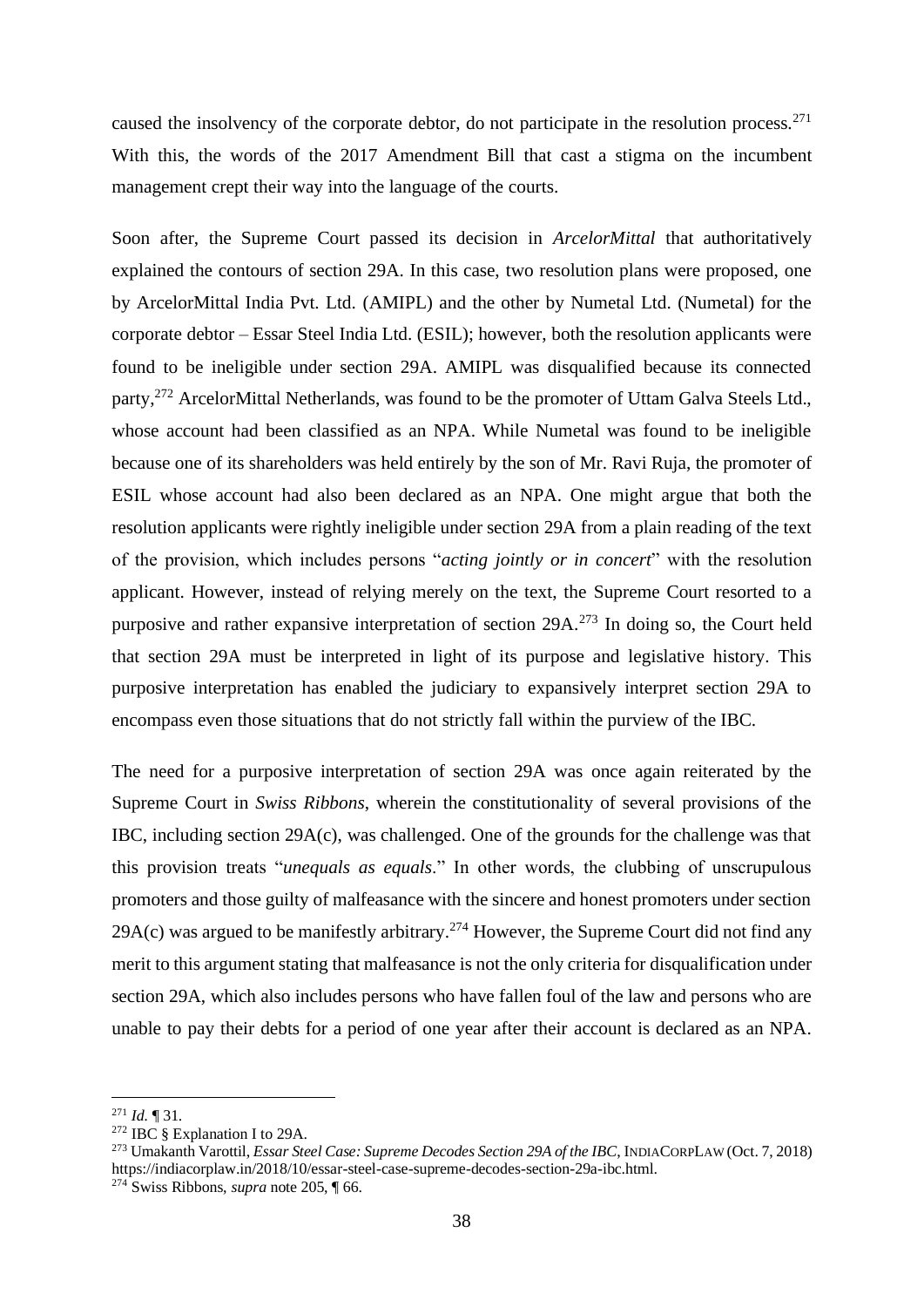Thus, the provision was found to be constitutionally valid.<sup>275</sup> While concluding the judgment, the Court noted that the earlier legislative experiments to tackle insolvency and bankruptcies had been a glaring failure.<sup>276</sup> In contrast, the IBC has largely proven to be successful in so far as it has increased recovery for the financial creditors, and as such the court asserted that "*the defaulter's paradise* [under the IBC] *is lost and in its place, the economy's rightful position has been regained*."<sup>277</sup>

An important precedent that stretched the applicability of section 29A by relying on the purposive interpretation is the NCLAT's decision in *Jindal Steel & Power Ltd. v. Arun Kumar*  Jagatramka,<sup>278</sup> which the Supreme Court later upheld.<sup>279</sup> The NCLAT, in this case, had to decide whether the ineligibility under section 29A was also applicable to persons submitting a scheme of compromise and arrangement under section 230 of the Companies Act, 2013, while the corporate debtor was undergoing liquidation under the IBC. It was argued that the readingin of the disqualification under section 29A into section 230 of the Companies Act was not permissible because it was a different section in a different enactment and that it would be tantamount to the judicial reframing of the legislation.

To answer this, the NCLAT relied upon section 35(1)(f) of the IBC, which prohibits the liquidator from selling the movable and immovable properties of the corporate debtor in liquidation to a person who is ineligible under section 29A. Significantly, prior to this decision, section 35(1)(f) was not considered a bar on the schemes of compromise and arrangements under the Companies Act; nevertheless, NCLAT relied on section 35(1)(f) to state that even during liquidation, the corporate debtor "*had to be saved from its own management*."<sup>280</sup> Thus, the NCLAT found the disqualification under section 29A to be also applicable to compromise and arrangement under section 230 of the Companies Act. This was upheld by the Supreme Court, which relied on its earlier decisions in *Chitra Sharma*, *ArcelorMittal*, and *Swiss Ribbons*  to underscore the importance of a purposive interpretation of section 29A. It held that section 29A must be construed in such a manner so as to ensure that "*the object of the IBC is not defeated by ineligible persons, including but not limited to the management who have run the company aground, to return in the new avatar of resolution applicants*."<sup>281</sup> Therefore, with the

<sup>275</sup> Swiss Ribbons, *supra* note 205, ¶ 69.

<sup>276</sup> Swiss Ribbons, *supra* note 205, ¶ 86.

<sup>277</sup> Swiss Ribbons, *supra* note 205, ¶ 86.

<sup>278</sup> 2019 SCC OnLine NCLAT 759.

<sup>279</sup> Arun Kumar Jagatramka, *supra* note 205.

<sup>280</sup> *Supra* note 278, ¶ 11.

<sup>281</sup>Arun Kumar Jagatramka, *supra* note 205, ¶ 52.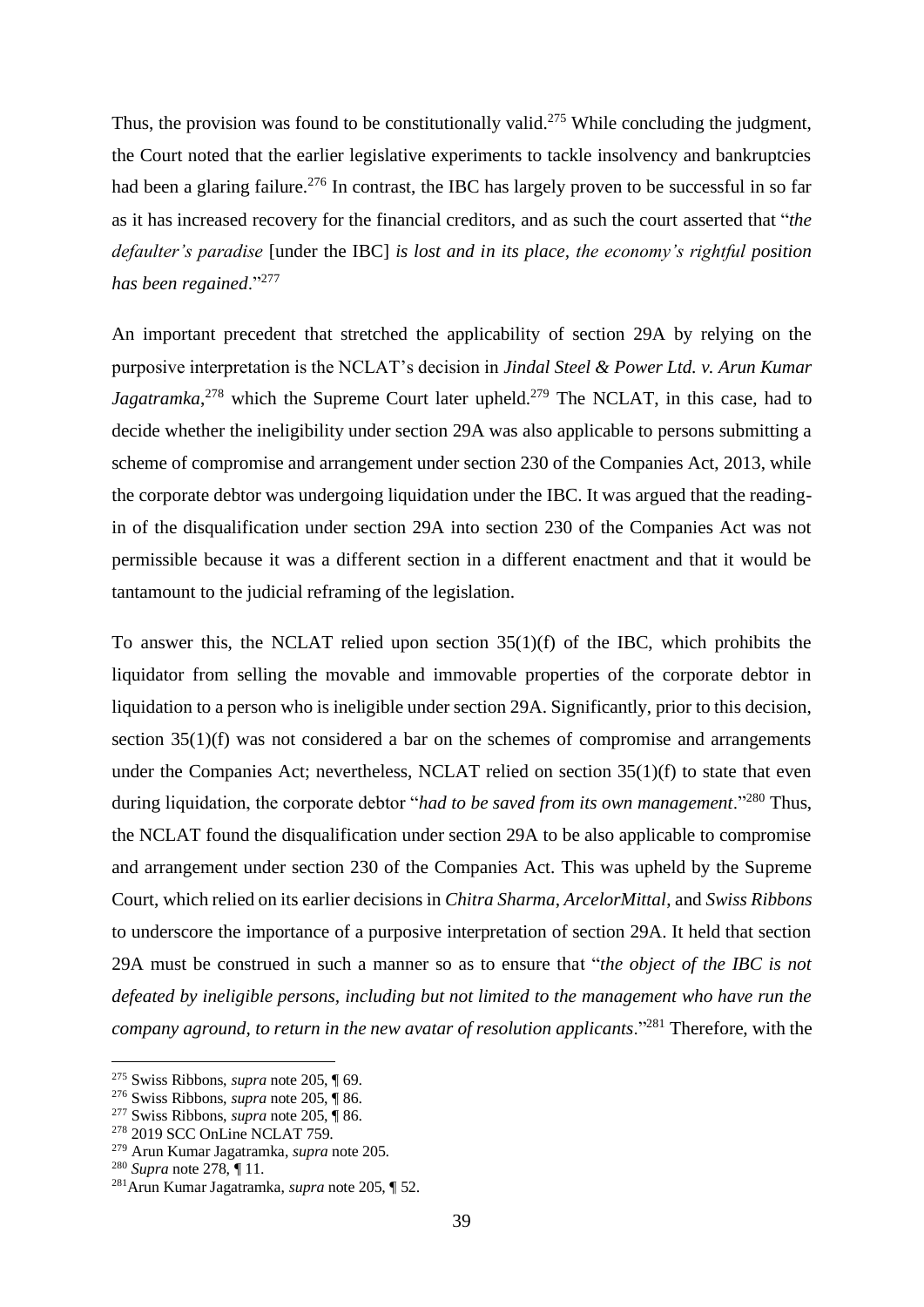aid of purposive interpretation, the judiciary was able to stretch the applicability of section 29A to schemes of compromise and arrangement under the Companies Act.

What is evident from the aforementioned decisions on section 29A is the judiciary's disposition to keep the incumbent management from regaining control of the corporate debtor. This judicial attitude is based on the broader scepticism against the management and the promoters who are considered responsible for the company's financial demise. By picking up the strong rhetoric of the 2017 Amendment Bill that referred to the promoters as "unscrupulous persons" and expansively interpreting section 29A in these cases, the judiciary has played a role in reinforcing and perpetuating the stigma against failed businesses.

Recently, the Single Judge Bench of the Calcutta High Court in the case of *Univalue Projects Pvt. Ltd. v. Union of India*<sup>282</sup> struck down the order passed by the NCLT imposing a mandatory prescription on all financial creditors to submit certain financial information as a record of default before the information utility as a condition precedent for filing an application under section 7. While the facts and the reasoning of the decision are not relevant to the central theme of this paper, what is strange is the "afterword" that the Court appended to the judgment. In the afterword, the Single Judge traced the legislative history of the Code and concluded by stating, *"let the unscrupulous corporate debtor continue to exist under the foreboding threat of the Damocles' sword of comprehensive action under the IBC, 2016 that hangs over its head!"*<sup>283</sup> Completely unconnected to the dispute, it was unnecessary for the Court to use such strong language. The judiciary must choose their words carefully, which must be rinsed free of stigma and bias, for they send powerful signals to the public. The signal that seems to be sent through such strong and negative verbiage is the refusal of the Courts to see the incumbent management and promoters of distressed businesses as anything other than incompetent and unscrupulous persons, thus denying them a second chance.

#### <span id="page-41-0"></span>**VI. WINDS OF CHANGE**

The above discussion demonstrates the role of bankruptcy stigma in impeding the successful rehabilitation of corporate debtors and affecting the overall level of a country's entrepreneurial initiatives, innovation, and economic growth. Hence, effective tools need to be designed to combat the same. One recent innovation that has the potential to aid in the reduction of the

<sup>282</sup> (2020) 222 CompCas 288.

 $^{283}$  *Id*. **¶** 86.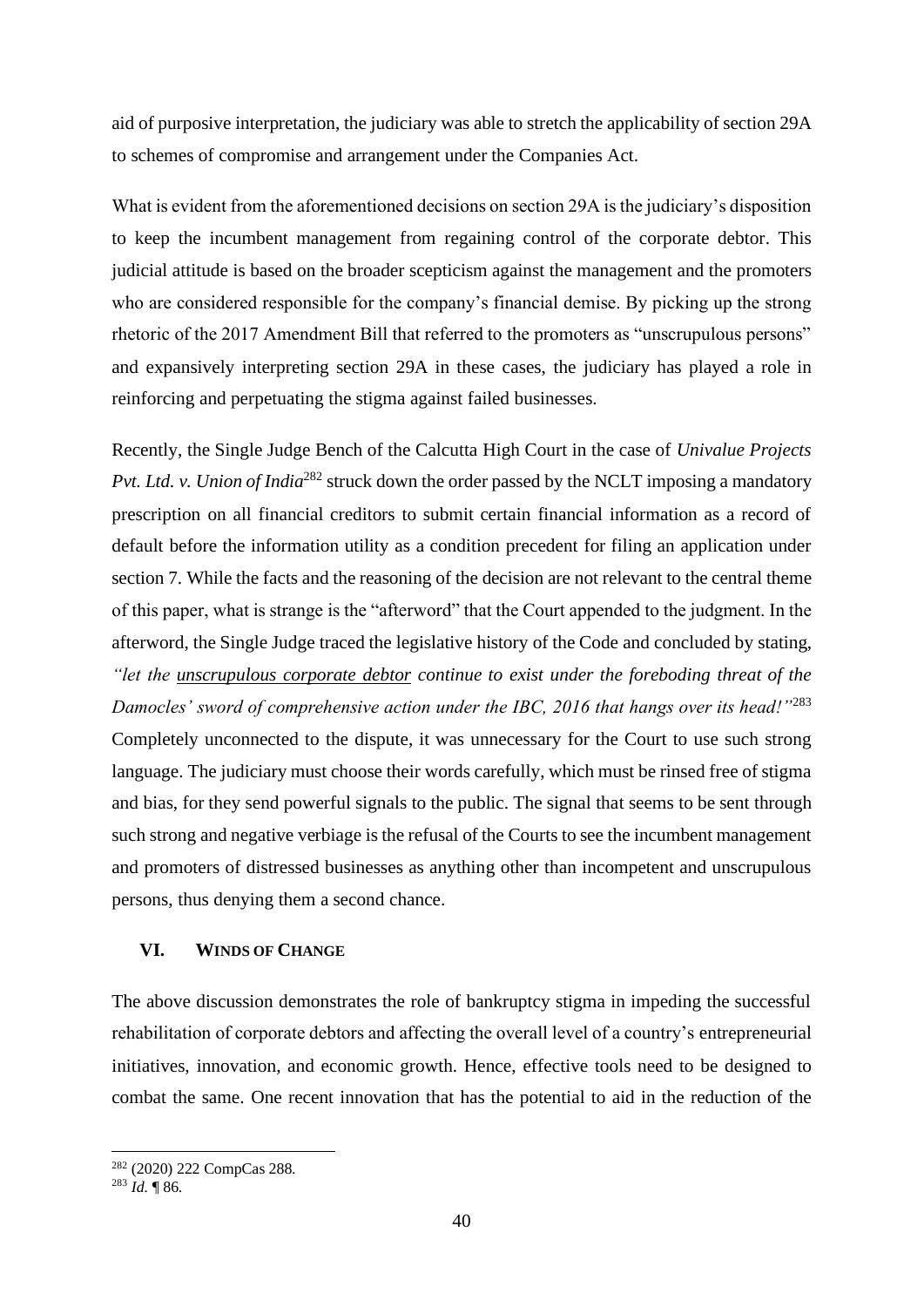stigma is the introduction of the Pre-Packaged Insolvency Resolution Process (PPIRP). Notably, the PPIRP framework has only been rolled out for the Micro, Small, and Medium Enterprises (MSMEs) in India through the insertion of Chapter III-A of the IBC and is yet to be introduced for larger firms.<sup>284</sup>

Although in its nascent stages in India, PPIRP has proven to be successful in the US and UK.<sup>285</sup> As the term suggests, pre-pack is a process wherein the corporate debtor, its creditors, and important stakeholders negotiate on the resolution of the debt before the company goes for the formal insolvency process. The PPIRP framework functions as a hybrid model amalgamating both informal (out-of-court) and formal (court supervised) insolvency proceedings.<sup>286</sup> The process is initiated by the corporate debtor, who, on approval from 66 percent of the financial creditors, files an application to the NCLT.<sup>287</sup> Once approved by the NCLT, the pre-pack insolvency process commences, which has to be completed within a period of 120 days. A key distinguishing feature between the PPIRP and CIRP is that the incumbent management continues to remain in control of the corporate debtor during the pre-pack process:<sup>288</sup> marking a shift towards the debtor-in-possession model from its previous creditor-centric approach.

The pre-pack process offers several unique features that make it attractive to corporate debtors. The process involves minimal compliance and filing requirements, thus significantly cutting short the time associated with formal insolvency proceedings. Speedy disposal of the cases also helps in mitigating the costs involved in the process, allowing value maximisation of the corporate debtor.<sup>289</sup> Significantly, since the negotiations occur informally, the process affords the parties a degree of privacy and confidentiality. This enables them to freely negotiate the resolution terms without attracting the stigma related to the formal insolvency process.<sup>290</sup> Hence, pre-pack has the potential for diluting the stigma by shielding the corporate debtor from public scrutiny, at least during the initial informal stages of the process.

<sup>&</sup>lt;sup>284</sup> The Insolvency and Bankruptcy Code (Amendment) Act, 2021, Act No. 26 of 2021 (Aug. 11, 2021) https://ibbi.gov.in//uploads/legalframwork/0150ec26cf05f06e66bd82b2ec4f6296.pdf.

<sup>285</sup> R.P. Vats & Srijal Sinha, *Pre-Packaged Insolvency Resolution Process under the Insolvency and Bankruptcy Code*, MONDAQ (May 12, 2021) https://www.mondaq.com/india/insolvencybankruptcy/1067642/pre-packagedinsolvency-resolution-process-under-the-insolvency-and-bankruptcy-code.

<sup>286</sup> MCI Pre-pack Report, *supra* note 206*,* ¶ 1.36.

<sup>287</sup> Sanjeev Jalan, *Pushing Pre-pack Insolvency Resolution*, BUSINESS LINE (May 21, 2021) https://www.thehindubusinessline.com/opinion/pushing-pre-packed-insolvency-resolutionep/article34616672.ece.

<sup>288</sup> MCI Pre-pack Report, *supra* note 206*,* ¶ 2.26(b).

<sup>&</sup>lt;sup>289</sup> Vidhi Centre for Legal Policy, Designing a Framework for Pre-Packaged Insolvency Resolution in India 13 (Feb. 2020) https://vidhilegalpolicy.in/wp-content/uploads/2020/07/Report-on-Pre-Packaged-Insolvency-Resolution.pdf.

<sup>290</sup> *Id.* at 10.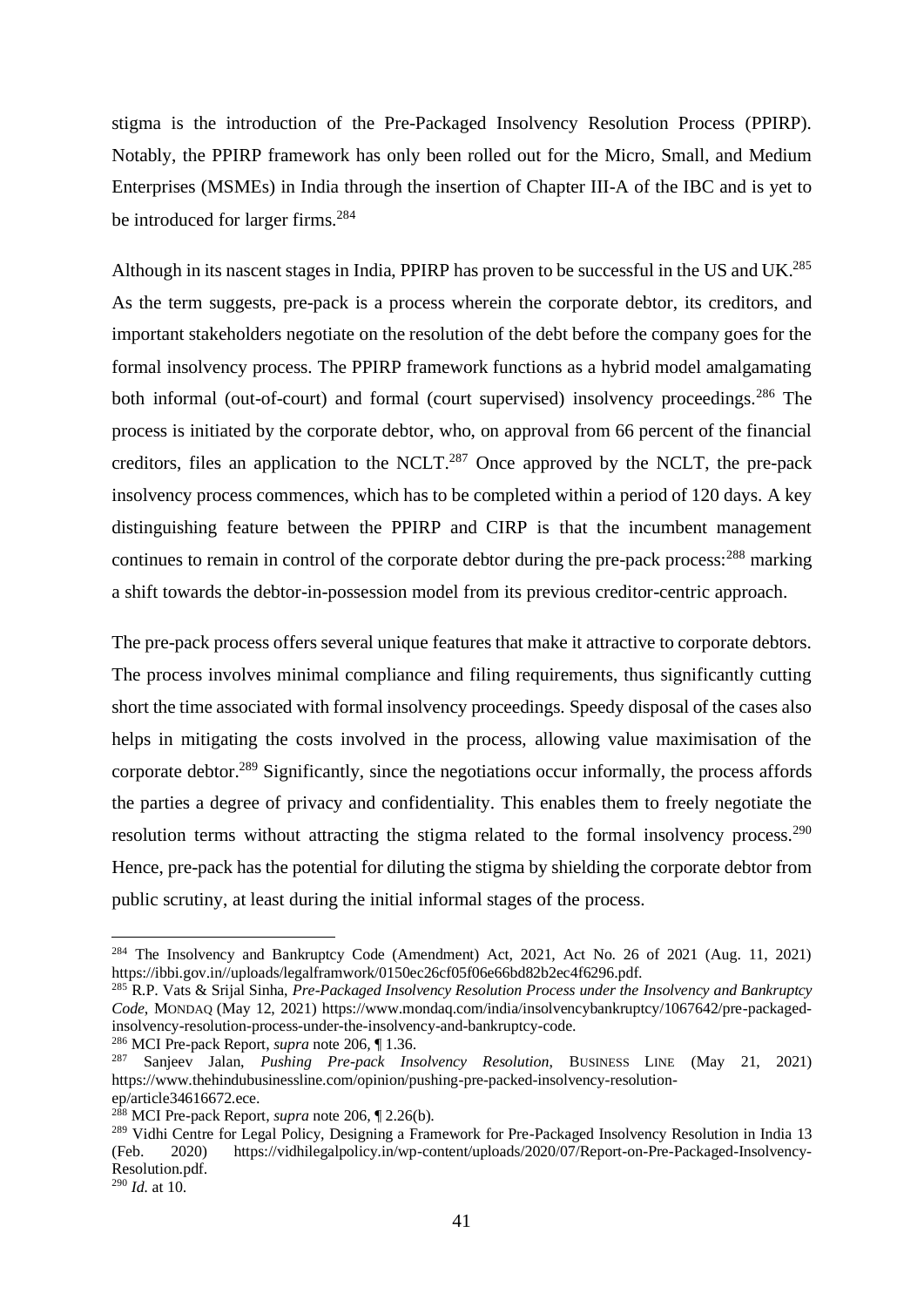Another legislative reform that can aid in the reduction of the stigma of insolvency proceedings is positive labelling. For example, as seen earlier,  $^{291}$  the US Bankruptcy Code relabelled the term bankrupt, with the debtor to soften the stigma traditionally attached to the bankruptcy process. More recently, efforts of such nature have been made by Chile, whose institution, which is in charge of overseeing the insolvency proceedings, was labelled as "Superintendence" of Insolvency and *Re-entrepreneurship*" in an attempt to mitigate the bankruptcy stigma.<sup>292</sup>

However, it is pertinent to note that the reduction in the intensity of stigma cannot be achieved by legislative innovations alone, as is evident from the US experience. These legislative reforms need to be accompanied by sustained changes in the attitude towards business failure. Businesses fail due to a host of reasons such as the ongoing pandemic, changes in the regulatory framework, shift in consumer behaviour and preferences and not always due to the incompetence or malfeasance of the company management. Hence, there needs to be a shift in the manner in which business failure is perceived to ameliorate the bankruptcy stigma. To bring about such a shift in the attitude towards business failure, there is a need to change the manner in which insolvency law is understood and taught.<sup>293</sup> It is important to understand that the insolvency and bankruptcy framework of a country does not only have ramifications for those facing financial distress but also the market economy as a whole. From an *ex-ante* perspective, the insolvency framework has significant implications for the availability and the cost of credit in the market, the business decisions of the creditors and debtors, and the rate of entrepreneurship and innovation. Therefore, disseminating information and raising awareness about the insolvency law's role in promoting economic growth may also help reduce the bankruptcy stigma.

#### <span id="page-43-0"></span>**VII. CONCLUSION**

Most corporate insolvency legislations today are intentionally transitioning from the liquidation culture to the corporate rescue culture. This stands true for the IBC, which recognises the rehabilitation and reorganisation of the corporate debtor as its foremost objective. However, an impediment to the successful materialisation of the rescue culture is the ubiquity of stigma in the insolvency process. While the IBC has undoubtedly brought about a much needed structural change in the insolvency framework of India, there are certain

<sup>291</sup> *See* discussion *supra* p. 11.

<sup>292</sup> Aurelio Gurrea Martinez, *Implementing an Efficient Insolvency Framework for Micro and Small Firms,* 30 INT. INSOLV. REV. 46, 59 (2021).